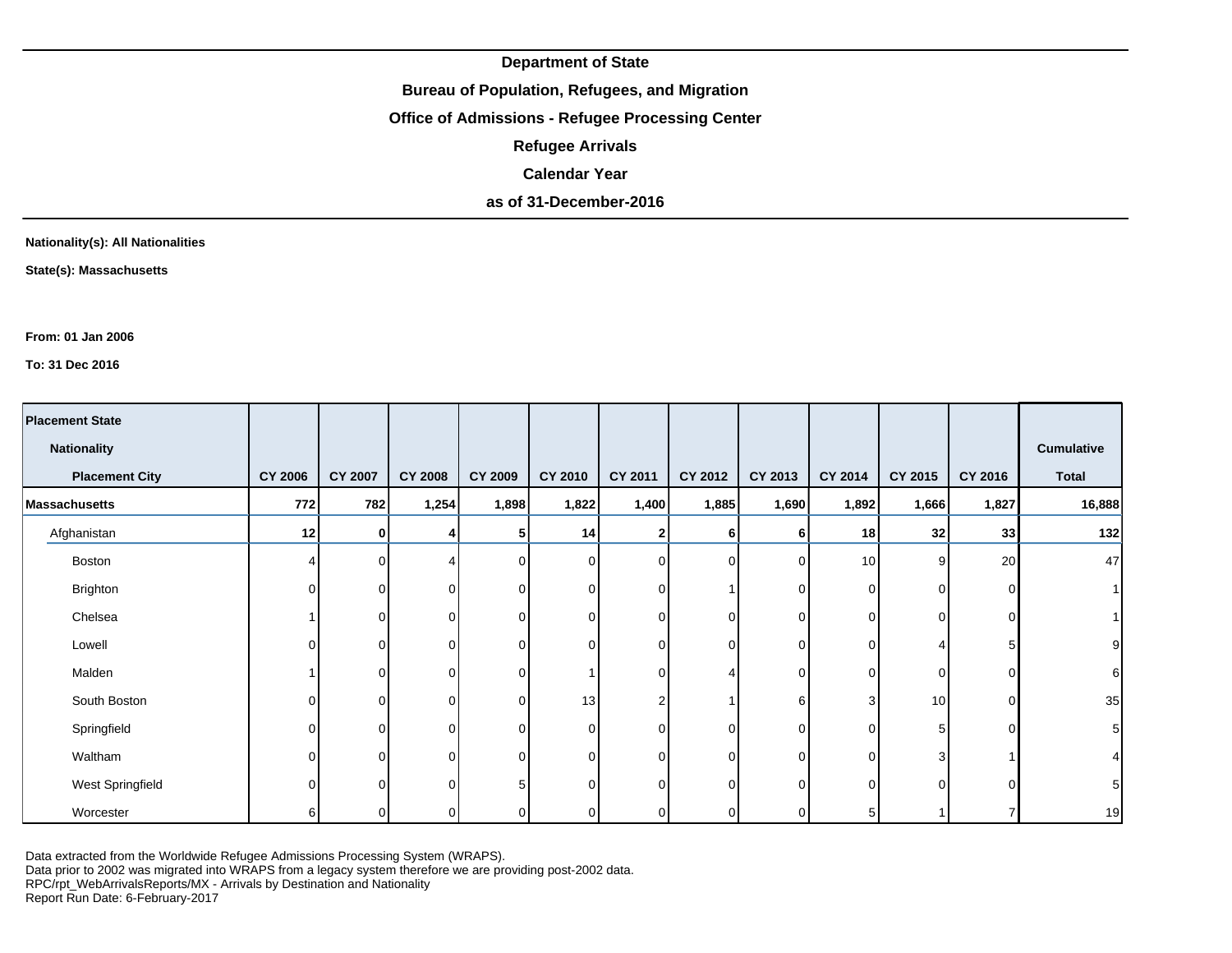## **Bureau of Population, Refugees, and Migration**

# **Office of Admissions - Refugee Processing Center**

**Refugee Arrivals**

#### **Calendar Year**

# **as of 31-December-2016**

#### **From: 01 Jan 2006**

**To: 31 Dec 2016**

| <b>Placement State</b> |                |                |                |                |             |                 |                |          |                |                |                |                   |
|------------------------|----------------|----------------|----------------|----------------|-------------|-----------------|----------------|----------|----------------|----------------|----------------|-------------------|
| <b>Nationality</b>     |                |                |                |                |             |                 |                |          |                |                |                | <b>Cumulative</b> |
| <b>Placement City</b>  | <b>CY 2006</b> | <b>CY 2007</b> | <b>CY 2008</b> | <b>CY 2009</b> | CY 2010     | <b>CY 2011</b>  | CY 2012        | CY 2013  | <b>CY 2014</b> | CY 2015        | CY 2016        | <b>Total</b>      |
| Azerbaijan             | 5              | 0              | 0              | 0              | 0           | 0               | $\mathbf{0}$   | 0        | $\mathbf{0}$   | 0              | $\mathbf{0}$   | $\mathbf{5}$      |
| Springfield            |                | $\overline{0}$ | $\Omega$       | $\Omega$       | $\mathbf 0$ | $\Omega$        | $\overline{0}$ | $\Omega$ | $\Omega$       | οI             | ΩI             | 1                 |
| West Springfield       |                | $\overline{0}$ | $\Omega$       | $\Omega$       | 0           | $\Omega$        | $\overline{0}$ | 0        | 0              | $\overline{0}$ | O              | $\vert$           |
| <b>Belarus</b>         | 36             | 26             | 11             | 22             | 1           | 8               | 0              | 3        | 3              | 6              |                | 123               |
| Agawam                 | $\Omega$       | $\overline{0}$ |                | $\Omega$       | 0           | $\Omega$        | $\overline{0}$ | $\Omega$ | $\Omega$       | $\overline{0}$ | ΩI             | 1                 |
| Allston                | 0              | $\overline{0}$ | 0              | 5              | 0           | $\Omega$        | 0              | 0        | $\Omega$       | $\overline{0}$ | $\Omega$       | 5 <sup>1</sup>    |
| Belmont                | 2              | $\mathbf 0$    | 0              | $\Omega$       | 0           | $\overline{0}$  | $\mathbf 0$    | 0        | $\mathbf 0$    | $\overline{0}$ | $\Omega$       | $\mathbf{2}$      |
| Chicopee               | 0              | 0              | 0              |                | 0           | $\Omega$        | 0              | 0        | 0              | $\overline{0}$ | ΩI             | 1                 |
| Lynn                   | 4              | 0              | $\Omega$       |                | 0           |                 | $\overline{0}$ | $\Omega$ | 0              | $\overline{0}$ | $\Omega$       | 12                |
| West Springfield       | 26             | 19             | 10             | 6              | 1           |                 | $\overline{0}$ | 3        | 3              | $6 \mid$       | 6              | 84                |
| Westfield              | $\Omega$       | $\overline{7}$ | $\Omega$       | 6              | 0           | $\Omega$        | $\overline{0}$ | $\Omega$ | $\Omega$       | $\overline{0}$ |                | 14                |
| Worcester              | Δ              | $\overline{0}$ | 0              | $\Omega$       | 0           | $\Omega$        | $\mathbf 0$    | $\Omega$ | 0              | $\overline{0}$ | $\Omega$       | $\vert$           |
| Bhutan                 | 0              | 0              | 177            | 445            | 382         | 487             | 515            | 342      | 280            | 204            | 264            | 3,096             |
| <b>Boston</b>          | O              | $\Omega$       | 48             | 50             | 42          | 13 <sup>l</sup> | 8              | 9        | $\Omega$       | $\overline{0}$ | <sup>0</sup>   | 170               |
| Chelsea                | 0              | οI             | 0              | 11             | 8           | 22              | 49             | 36       | 26             | 6              | 5 <sub>l</sub> | 163               |

Data extracted from the Worldwide Refugee Admissions Processing System (WRAPS).

Data prior to 2002 was migrated into WRAPS from a legacy system therefore we are providing post-2002 data.

RPC/rpt\_WebArrivalsReports/MX - Arrivals by Destination and Nationality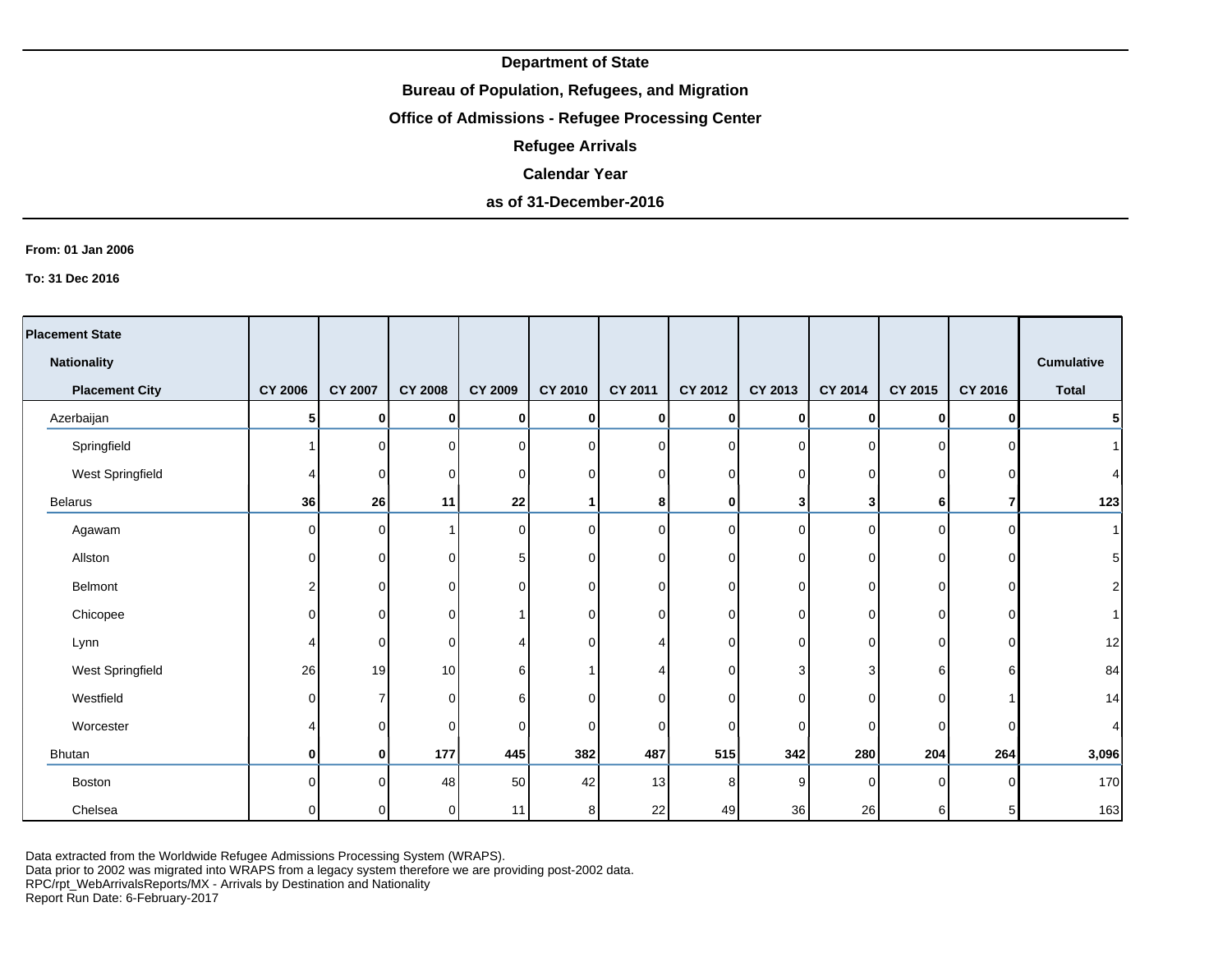## **Bureau of Population, Refugees, and Migration**

# **Office of Admissions - Refugee Processing Center**

**Refugee Arrivals**

#### **Calendar Year**

## **as of 31-December-2016**

#### **From: 01 Jan 2006**

**To: 31 Dec 2016**

| <b>Placement State</b> |                |                |                |                |                |          |           |                 |                |                |                |                   |
|------------------------|----------------|----------------|----------------|----------------|----------------|----------|-----------|-----------------|----------------|----------------|----------------|-------------------|
|                        |                |                |                |                |                |          |           |                 |                |                |                |                   |
| <b>Nationality</b>     |                |                |                |                |                |          |           |                 |                |                |                | <b>Cumulative</b> |
| <b>Placement City</b>  | <b>CY 2006</b> | <b>CY 2007</b> | <b>CY 2008</b> | <b>CY 2009</b> | CY 2010        | CY 2011  | CY 2012   | CY 2013         | CY 2014        | CY 2015        | <b>CY 2016</b> | <b>Total</b>      |
| Dorchester             | $\overline{0}$ | οI             | $\Omega$       | 61             | 6              | $\Omega$ | $\pmb{0}$ | $\overline{0}$  | $\overline{0}$ | $\Omega$       | $\Omega$       | 12                |
| Jamaica Plain          | $\overline{0}$ | $\overline{0}$ | $\Omega$       | $\Omega$       | 0              | $\Omega$ | $\pmb{0}$ | 2               | $\overline{0}$ | $\overline{0}$ |                | 6                 |
| Lowell                 | $\overline{0}$ | $\overline{0}$ | $\Omega$       | 48             | 23             | 39       | 41        | 21              | 8              | 15             | 35             | 230               |
| Lynn                   | $\overline{0}$ | $\overline{0}$ | 0              | 15             | 18             | 31       | 35        | 16 <sup>1</sup> | 18             | 11             | $\Omega$       | 144               |
| Newton                 | $\overline{0}$ | $\overline{0}$ | 0              | $\Omega$       | 0              | $\Omega$ | 4         | $\overline{2}$  | $\overline{0}$ | $\overline{0}$ | $\Omega$       | 6                 |
| South Boston           | $\overline{0}$ | $\overline{0}$ | $\Omega$       | $\Omega$       | $\overline{7}$ | 21       | 4         | $\Omega$        | $\overline{0}$ | $\overline{0}$ | 0              | 32                |
| Springfield            | $\overline{0}$ | $\overline{0}$ | 21             | 38             | 34             | 62       | 80        | 37              | 27             | 40             | 57             | 396               |
| Waltham                | $\Omega$       | $\Omega$       | $\Omega$       | $\Omega$       | 0              | $\Omega$ | 0         |                 | $\overline{0}$ | $\overline{0}$ | $\Omega$       |                   |
| Wellesley              | $\overline{0}$ | $\overline{0}$ | 0              | $\Omega$       | 5              | 5        | 0         | $\Omega$        | $\overline{0}$ | $\overline{0}$ | $\Omega$       | 10                |
| West Springfield       | $\overline{0}$ | $\overline{0}$ | 22             | 132            | 123            | 151      | 160       | 126             | 84             | 47             | 72             | 917               |
| Westfield              | $\overline{0}$ | $\overline{0}$ | 0              | $\overline{0}$ | 0              | 0        | 0         | $\overline{0}$  | $\overline{0}$ | $\overline{7}$ | 16             | 23                |
| Worcester              | $\overline{0}$ | $\Omega$       | 86             | 145            | 116            | 143      | 134       | 92              | 117            | <b>78</b>      | 75             | 986               |
| <b>Burma</b>           | 31             | 122            | 284            | 428            | 268            | 200      | 177       | 171             | 88             | 64             | 15             | 1,848             |
| <b>Boston</b>          | 31             | 80             | 56             | 75             | 32             | 16       | 11        | 51              | 18             | 2 <sub>1</sub> | 3              | 375               |
| Danvers                | $\overline{0}$ | $\overline{0}$ | 3 <sup>1</sup> |                | 0              | 0        | 0         | 0               | $\overline{0}$ | $\overline{0}$ | $\Omega$       |                   |

Data extracted from the Worldwide Refugee Admissions Processing System (WRAPS).

Data prior to 2002 was migrated into WRAPS from a legacy system therefore we are providing post-2002 data.

RPC/rpt\_WebArrivalsReports/MX - Arrivals by Destination and Nationality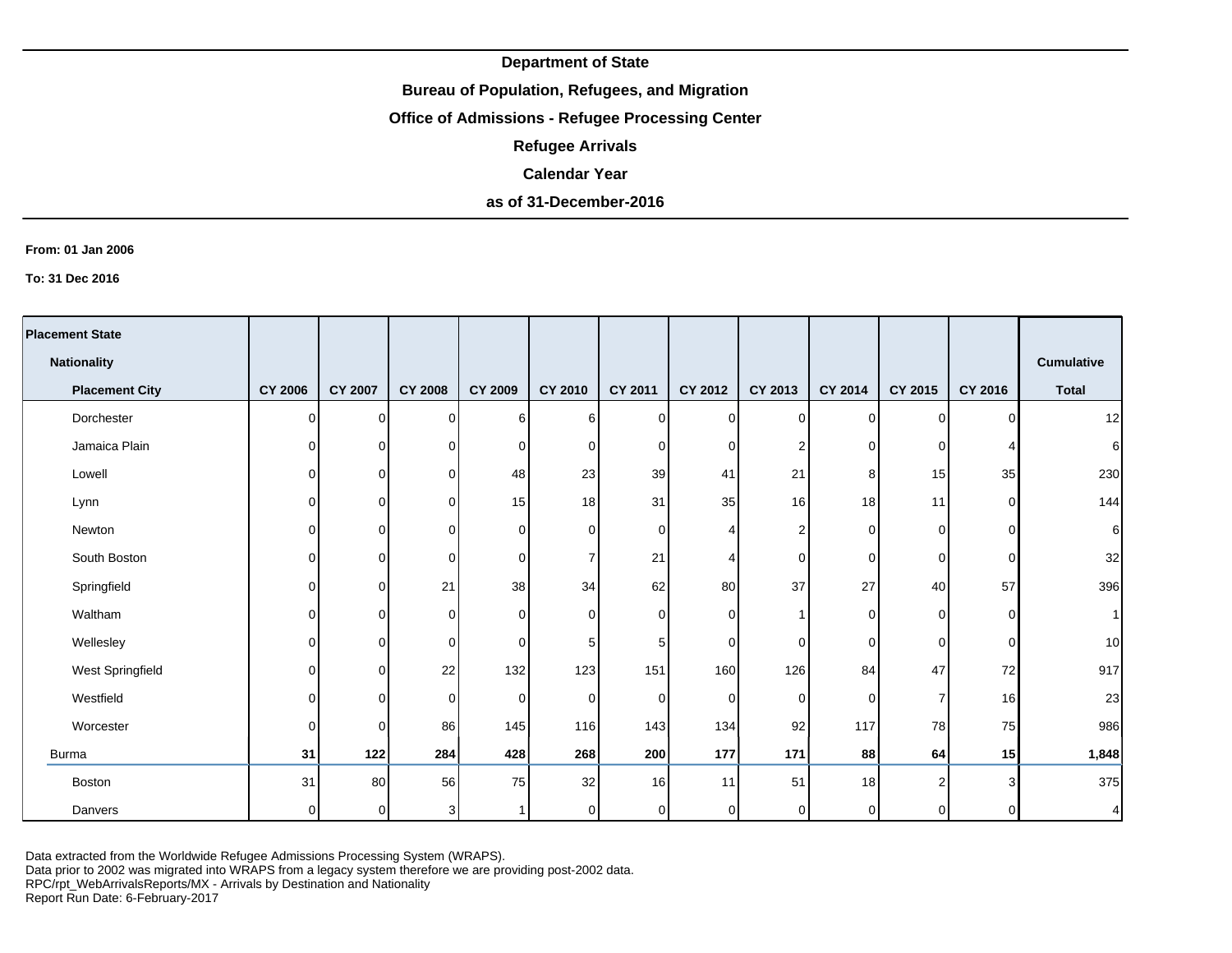## **Bureau of Population, Refugees, and Migration**

# **Office of Admissions - Refugee Processing Center**

**Refugee Arrivals**

#### **Calendar Year**

# **as of 31-December-2016**

#### **From: 01 Jan 2006**

**To: 31 Dec 2016**

| <b>Placement State</b> |                |                |                |                |                |                |                |          |             |                |          |                |
|------------------------|----------------|----------------|----------------|----------------|----------------|----------------|----------------|----------|-------------|----------------|----------|----------------|
| <b>Nationality</b>     |                |                |                |                |                |                |                |          |             |                |          | Cumulative     |
| <b>Placement City</b>  | <b>CY 2006</b> | <b>CY 2007</b> | <b>CY 2008</b> | <b>CY 2009</b> | <b>CY 2010</b> | <b>CY 2011</b> | CY 2012        | CY 2013  | CY 2014     | CY 2015        | CY 2016  | <b>Total</b>   |
| Dorchester             | $\Omega$       | $\Omega$       | $\overline{0}$ | $\overline{0}$ | $\overline{2}$ | $\Omega$       | $\overline{2}$ |          | $\mathbf 0$ | $\overline{0}$ |          | $6 \mid$       |
| East Boston            | $\Omega$       | $\Omega$       |                | $\overline{0}$ | $\Omega$       | $\Omega$       | 0              | $\Omega$ | $\mathbf 0$ | $\overline{0}$ |          | 1 <sup>1</sup> |
| Jamaica Plain          | 0              | $\Omega$       | 0              | $\overline{7}$ | $\overline{0}$ | 0              | 0              | 0        | 0           | 4              | $\Omega$ | 11             |
| Lawrence               | 0              | $\Omega$       | 0              | $\overline{0}$ | $\overline{0}$ | 0              | 6              | 0        | $\mathbf 0$ | $\overline{0}$ | ∩        | $6 \mid$       |
| Lexington              | 0              | $\Omega$       | $\mathbf 0$    | $\overline{0}$ | $\overline{0}$ | $\Omega$       | $\mathbf 0$    | $\Omega$ | 3           | $\overline{0}$ | ∩        | $\overline{3}$ |
| Lowell                 | $\Omega$       |                | 41             | 58             | 117            | 70             | 45             | 33       | 17          | 7              | 6        | 395            |
| Lynn                   | 0              | 0              | 17             | 7              |                | $\overline{2}$ | 12             | 18       | 23          | 4              | O        | 84             |
| Newton                 | $\Omega$       | $\Omega$       | 0              | $\overline{0}$ | $\overline{0}$ | 0              | 0              |          | 0           | $\overline{0}$ | $\Omega$ | 1              |
| Quincy                 | $\Omega$       | 3              | 3              | $\overline{0}$ | $\overline{0}$ | 0              | 0              | 0        | $\mathbf 0$ | $\overline{0}$ | $\Omega$ | $6 \mid$       |
| Roxbury                | $\Omega$       | $\Omega$       | 1              | $\overline{0}$ | $\overline{0}$ | $\Omega$       | 0              | $\Omega$ | $\mathbf 0$ | $\overline{0}$ | $\Omega$ | 11             |
| South Boston           | $\Omega$       | $\Omega$       | $\mathbf 0$    | 13             | 17             | 11             | 33             | 21       | 5           | 17             |          | 118            |
| Springfield            | $\Omega$       | $\Omega$       | 57             | 52             | 17             | 22             | 10             | 20       | 7           | 3 <sup>1</sup> | $\Omega$ | 188            |
| Waltham                | 0              | $\Omega$       | $\mathbf 0$    | $\overline{0}$ | $\overline{0}$ | $\Omega$       | $\mathbf 0$    | 0        | 3           | $\overline{0}$ | $\Omega$ | $\mathbf{3}$   |
| Wellesley              | $\Omega$       |                | $\Omega$       | 12             | $\Omega$       |                | $\Omega$       | $\Omega$ | $\Omega$    | 0              | ∩        | 14             |
| West Springfield       | 0              | 0              | 46             | 81             | 62             | 56             | 41             | 22       | 2           | 7              |          | 321            |

Data extracted from the Worldwide Refugee Admissions Processing System (WRAPS).

Data prior to 2002 was migrated into WRAPS from a legacy system therefore we are providing post-2002 data.

RPC/rpt\_WebArrivalsReports/MX - Arrivals by Destination and Nationality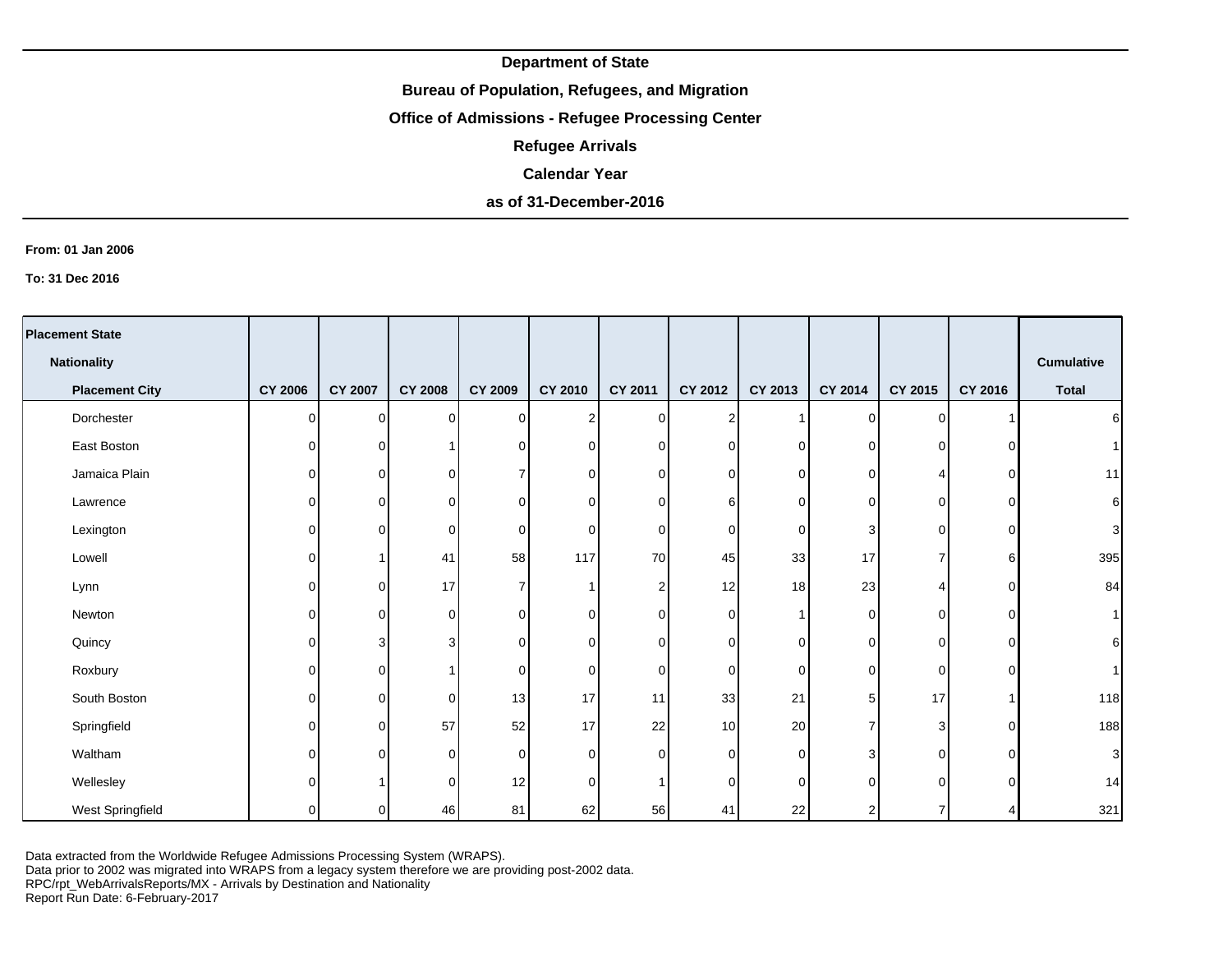### **Bureau of Population, Refugees, and Migration**

# **Office of Admissions - Refugee Processing Center**

**Refugee Arrivals**

#### **Calendar Year**

# **as of 31-December-2016**

#### **From: 01 Jan 2006**

**To: 31 Dec 2016**

| <b>Placement State</b> |                |                           |                |                |                |          |             |              |                 |                |                |                   |
|------------------------|----------------|---------------------------|----------------|----------------|----------------|----------|-------------|--------------|-----------------|----------------|----------------|-------------------|
| <b>Nationality</b>     |                |                           |                |                |                |          |             |              |                 |                |                | <b>Cumulative</b> |
| <b>Placement City</b>  | <b>CY 2006</b> | <b>CY 2007</b>            | <b>CY 2008</b> | <b>CY 2009</b> | <b>CY 2010</b> | CY 2011  | CY 2012     | CY 2013      | CY 2014         | CY 2015        | <b>CY 2016</b> | <b>Total</b>      |
| Worcester              | $\Omega$       | 37                        | 59             | 122            | 20             | 22       | 17          |              | 10 <sup>1</sup> | 20             | $\Omega$       | 311               |
| Burundi                | 14             | 144                       | 73             | 15             | 6              | 0        | 4           | $\mathbf{0}$ | 0               | 45             | 32             | 333               |
| Boston                 | 10             | 37                        | οI             | $\Omega$       | $\mathbf 0$    | $\Omega$ | $\mathbf 0$ | $\Omega$     | $\Omega$        | 5 <sub>5</sub> | $\Omega$       | 52                |
| Concord                | 0              | $\mathbf 0$               | $\overline{0}$ |                | 0              | $\Omega$ | 0           | $\Omega$     | $\overline{0}$  | $\overline{0}$ |                |                   |
| Lowell                 | U              | $\mathbf 0$               | $\overline{0}$ | 0              | 0              | $\Omega$ | 0           | $\Omega$     | $\Omega$        | 0              |                |                   |
| Malden                 |                | 0                         | $\overline{0}$ | <sup>0</sup>   | 0              | $\Omega$ | 0           | $\Omega$     | $\overline{0}$  | 0              | ∩              |                   |
| Somerville             | $\Omega$       | $\mathbf 0$               | $\overline{7}$ | <sup>0</sup>   | $\Omega$       | $\Omega$ | 0           | 0            | $\Omega$        | $\overline{0}$ | $\Omega$       |                   |
| South Boston           | 0              | $\mathbf 0$               | $\overline{0}$ | 0              | $\Omega$       | $\Omega$ | 0           | $\Omega$     | $\Omega$        | 2              | $\Omega$       | 2                 |
| Springfield            | $\Omega$       | 46                        | 23             |                | 6              | $\Omega$ | 0           | $\Omega$     | $\Omega$        | 18             |                | 104               |
| West Springfield       | $\Omega$       | $\mathbf 0$               | $\overline{0}$ | 0              | 0              | $\Omega$ | $\mathbf 0$ | $\Omega$     | $\Omega$        | 9              |                | 14                |
| Worcester              | $\Omega$       | 61                        | 43             |                | $\Omega$       | $\Omega$ | 4           | $\Omega$     | $\overline{0}$  | 11             | 22             | 145               |
| Cambodia               | 0              | $\mathbf{0}_{\mathsf{I}}$ | Οl             | 6 I            | 0              | 0        | 0           | 7            | $\mathbf{0}$    | $\mathbf{0}$   | 0              | 13                |
| Lowell                 | ∩              | $\mathbf 0$               | $\Omega$       | 0              | $\Omega$       | $\Omega$ | 0           |              | $\Omega$        | $\Omega$       | $\Omega$       |                   |
| North Attleboro        |                | $\mathbf 0$               | $\Omega$       | 6              | U              | ∩        | 0           | $\Omega$     | $\Omega$        | $\Omega$       |                | 6                 |
| Worcester              | $\Omega$       | $\overline{0}$            | $\overline{0}$ | U              | 0              | $\Omega$ | 0           | 61           | $\Omega$        | 0              | ∩              | $6 \mid$          |

Data extracted from the Worldwide Refugee Admissions Processing System (WRAPS).

Data prior to 2002 was migrated into WRAPS from a legacy system therefore we are providing post-2002 data.

RPC/rpt\_WebArrivalsReports/MX - Arrivals by Destination and Nationality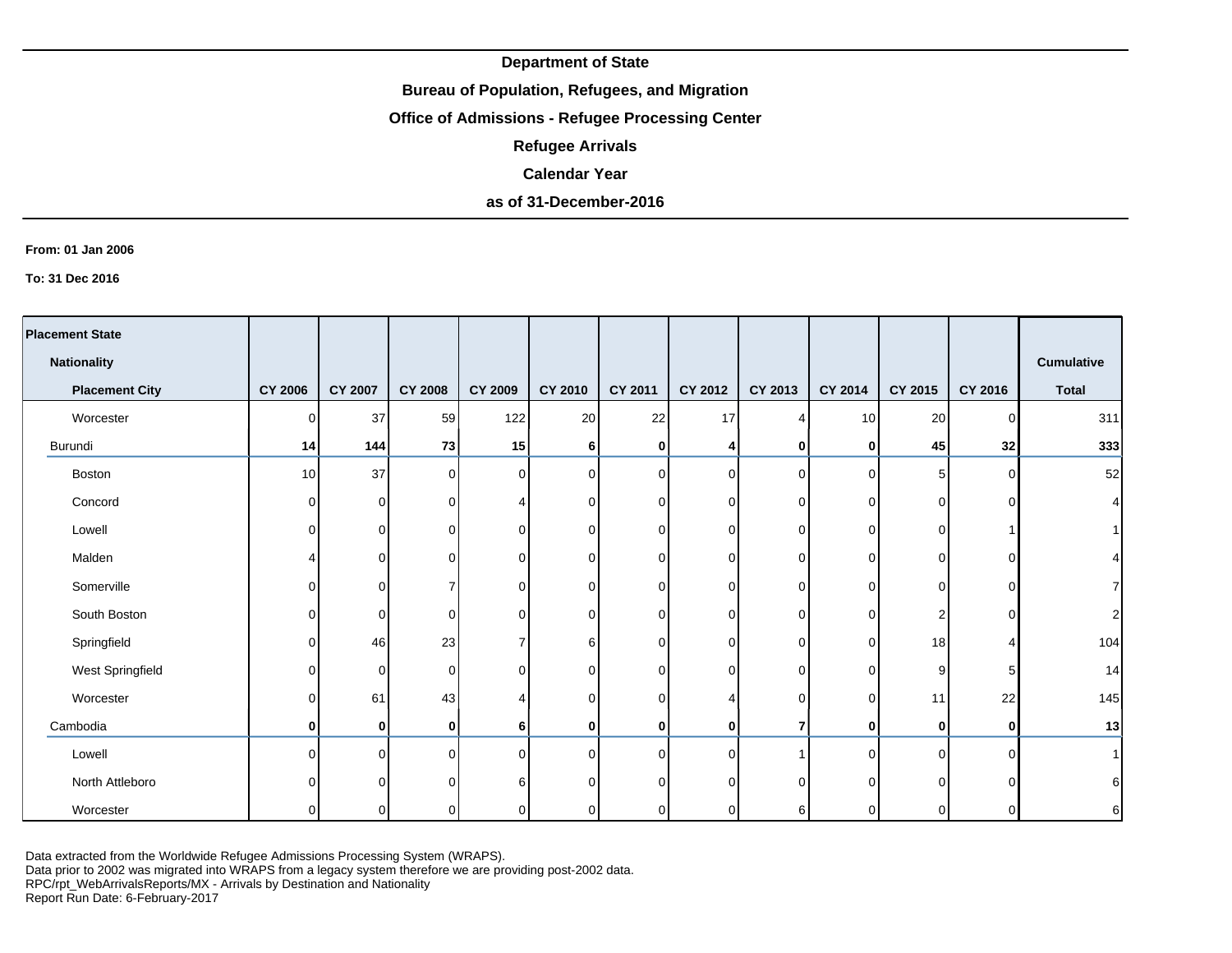## **Bureau of Population, Refugees, and Migration**

# **Office of Admissions - Refugee Processing Center**

**Refugee Arrivals**

#### **Calendar Year**

# **as of 31-December-2016**

#### **From: 01 Jan 2006**

**To: 31 Dec 2016**

| <b>Placement State</b>   |                |                |                |                |             |                 |                |              |              |                |              |                   |
|--------------------------|----------------|----------------|----------------|----------------|-------------|-----------------|----------------|--------------|--------------|----------------|--------------|-------------------|
| <b>Nationality</b>       |                |                |                |                |             |                 |                |              |              |                |              | <b>Cumulative</b> |
| <b>Placement City</b>    | <b>CY 2006</b> | <b>CY 2007</b> | <b>CY 2008</b> | <b>CY 2009</b> | CY 2010     | CY 2011         | CY 2012        | CY 2013      | CY 2014      | <b>CY 2015</b> | CY 2016      | <b>Total</b>      |
| Cameroon                 | 0              | 0              | 0              | 0              | 0           | 0               | 0              | 0            | $\mathbf{0}$ | 1              |              | $\mathbf{2}$      |
| South Boston             | U              | $\Omega$       | $\Omega$       | 0              | $\mathbf 0$ | $\Omega$        | $\overline{0}$ | 0            | $\Omega$     | 1              |              | $\mathbf{2}$      |
| Central African Republic | 0              | 0              | 0              | 2              | 8           | 19 <sup>1</sup> | 9 <sub>l</sub> | 30           | $\mathbf{0}$ | 35             | 31           | 134               |
| Malden                   | ŋ              | $\Omega$       | 0              | $\Omega$       | 8           | $\Omega$        | $\overline{0}$ | $\Omega$     | $\Omega$     | $\overline{0}$ | $\Omega$     | 8 <sup>1</sup>    |
| South Boston             | 0              | $\overline{0}$ |                | 0              | 0           | $\Omega$        | $\mathbf 0$    | 10           | $\Omega$     |                | ΩI           | 11                |
| Wellesley                | 0              | 0              | O              | $\Omega$       | 0           |                 | 0              | 0            | 0            | $\overline{0}$ | 0            | 1                 |
| Worcester                | 0              | $\overline{0}$ | O              |                | 0           | 18 <sup>l</sup> | 9              | 20           | 0            | 34             | 31           | 114               |
| Chad                     | 0              | Οl             | 5              | 0              | 0           | $\mathbf{0}$    | 3              | $\mathbf{2}$ | 0            | 0              | $\mathbf{0}$ | 10                |
| South Boston             | O              | $\overline{0}$ | 0              | $\Omega$       | $\mathbf 0$ | $\Omega$        | 2              | 2            | $\Omega$     | $\overline{0}$ | <sup>0</sup> | $\vert$           |
| West Springfield         | ŋ              | 0              | U              | $\Omega$       | 0           | $\Omega$        |                | $\Omega$     | $\Omega$     | 0              | ΩI           | 1                 |
| Worcester                | 0              | 0              | 5              | $\Omega$       | $\mathbf 0$ | $\Omega$        | $\mathbf 0$    | $\Omega$     | $\mathbf 0$  | $\overline{0}$ | ΩI           | 5 <sup>1</sup>    |
| China                    | 0              | 1              | 0              | 8              | 1           | $\mathbf{0}$    | 2              | 3            | 4            | 1              | 51           | 25                |
| Amherst                  | n              | $\Omega$       | U              | ี              | $\Omega$    | $\Omega$        | $\Omega$       | $\Omega$     | $\Omega$     | Οl             | ∩            | $6 \mid$          |
| Boston                   | n              |                |                | ∩              | $\Omega$    | $\Omega$        | $\Omega$       |              | $\Omega$     | 0              |              | 5 <sup>1</sup>    |
| Lexington                | n              | 0              |                |                | $\mathbf 0$ | ∩               | 0              |              |              | 0              |              | $\vert$           |

Data extracted from the Worldwide Refugee Admissions Processing System (WRAPS).

Data prior to 2002 was migrated into WRAPS from a legacy system therefore we are providing post-2002 data.

RPC/rpt\_WebArrivalsReports/MX - Arrivals by Destination and Nationality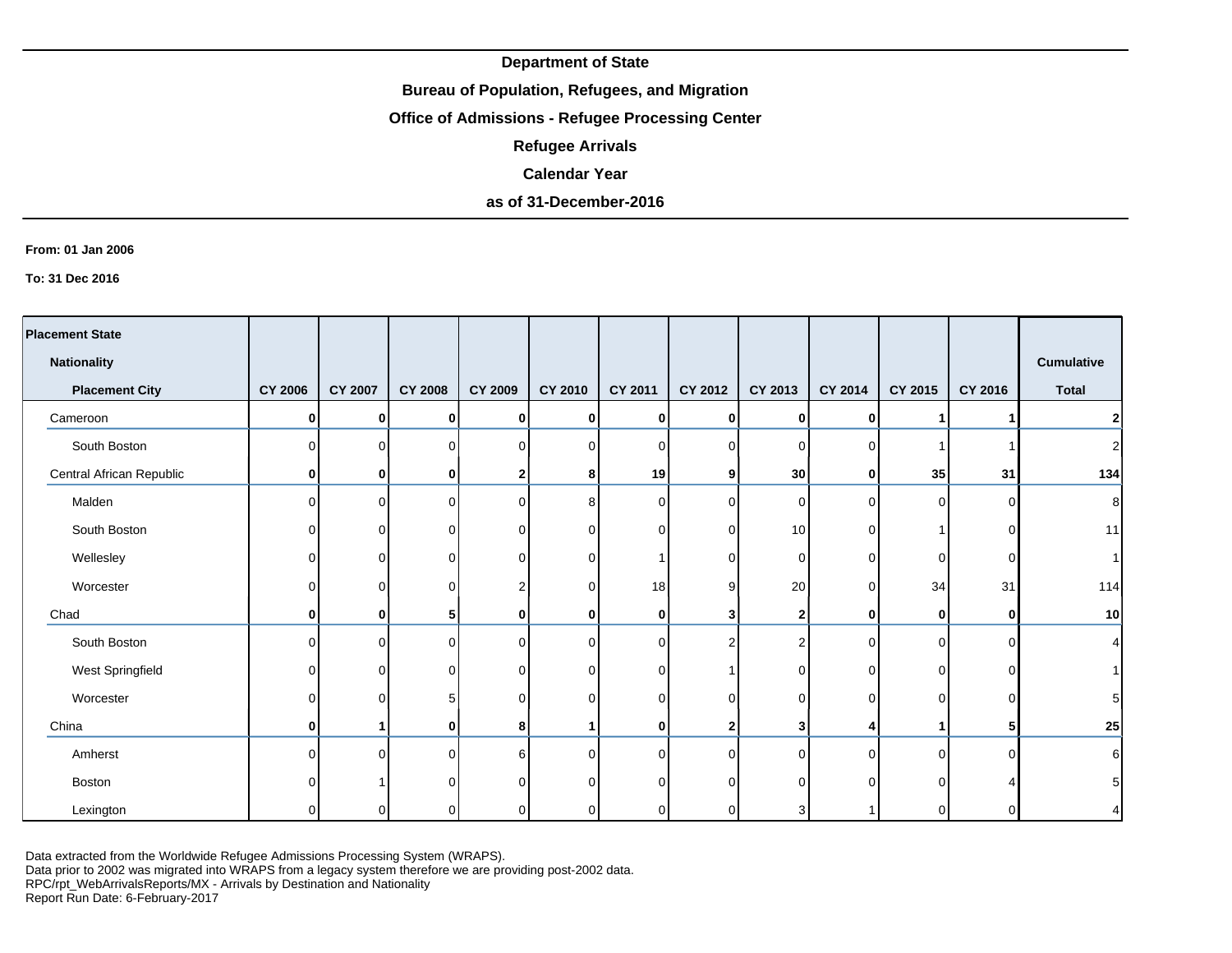### **Bureau of Population, Refugees, and Migration**

# **Office of Admissions - Refugee Processing Center**

**Refugee Arrivals**

#### **Calendar Year**

# **as of 31-December-2016**

#### **From: 01 Jan 2006**

**To: 31 Dec 2016**

| <b>Placement State</b> |                         |                |                |                |                |                |             |             |              |                |          |                           |
|------------------------|-------------------------|----------------|----------------|----------------|----------------|----------------|-------------|-------------|--------------|----------------|----------|---------------------------|
| <b>Nationality</b>     |                         |                |                |                |                |                |             |             |              |                |          | <b>Cumulative</b>         |
| <b>Placement City</b>  | <b>CY 2006</b>          | <b>CY 2007</b> | <b>CY 2008</b> | <b>CY 2009</b> | <b>CY 2010</b> | CY 2011        | CY 2012     | CY 2013     | CY 2014      | CY 2015        | CY 2016  | <b>Total</b>              |
| Lowell                 | $\Omega$                | $\Omega$       | $\Omega$       | $\Omega$       | $\overline{0}$ | $\Omega$       | 0           | $\Omega$    | $\Omega$     | 0              |          |                           |
| South Boston           | $\overline{0}$          | 0              | 0              | $\Omega$       | $\overline{0}$ | 0              | 0           | $\Omega$    | 0            |                |          |                           |
| Worcester              | $\Omega$                | 0              | 0              |                |                | n.             | 2           | $\Omega$    | 3            | 0              |          | 8                         |
| Colombia               | 3 <sup>1</sup>          | 0              | 0              | 0              | $\bf{0}$       | $\mathbf{0}$   | $\bf{0}$    | 0           |              | 0              |          | 12                        |
| Boston                 | $\Omega$                | $\Omega$       | $\Omega$       | $\Omega$       | $\overline{0}$ | ∩              | $\mathbf 0$ | $\Omega$    | $\Omega$     | 0              |          | $\mathbf 5$               |
| Chelsea                | 3                       | $\Omega$       | $\Omega$       | ∩              | $\overline{0}$ | 0              | $\mathbf 0$ | ∩           | 0            | 0              | ∩        | 3                         |
| Malden                 | $\Omega$                | $\Omega$       | $\Omega$       | ∩              | $\overline{0}$ | O.             | $\mathbf 0$ | ∩           |              | 0              |          | 4                         |
| Congo                  | $\mathbf{0}$            | 31             | 0              | 11             | $\bf{0}$       |                | 6           | $\mathbf 0$ | $\mathbf{0}$ | 0              | 0        | 21                        |
| Boston                 | $\Omega$                | $\Omega$       | $\Omega$       |                | $\overline{0}$ | $\Omega$       | $\Omega$    | $\Omega$    | $\Omega$     | 0              | $\Omega$ | 4                         |
| Lowell                 | $\overline{0}$          | $\Omega$       | 0              |                | $\overline{0}$ |                | 6           | $\Omega$    | 0            | 0              | $\Omega$ | 14                        |
| Worcester              | $\Omega$                | 3 <sub>1</sub> | $\Omega$       | 0              | $\overline{0}$ | U              | $\mathbf 0$ | $\Omega$    | $\Omega$     | 0              |          | $\ensuremath{\mathsf{3}}$ |
| Cuba                   | $\overline{\mathbf{3}}$ | 10             | 4              |                | 8              | 6 <sup>1</sup> | 4           | 3           | 14           | 3 <sup>1</sup> | $\Omega$ | 59                        |
| Boston                 | 3                       |                | 0              |                | 4              |                | $\Omega$    | 0           | 0            | 0              |          | 15                        |
| <b>Brockton</b>        | U                       |                |                |                | $\Omega$       |                | C           |             | $\Omega$     | U              |          |                           |
| Cambridge              | 0                       | 0              | 0              |                |                |                | 0           |             | 0            | 0              |          | 4                         |

Data extracted from the Worldwide Refugee Admissions Processing System (WRAPS).

Data prior to 2002 was migrated into WRAPS from a legacy system therefore we are providing post-2002 data.

RPC/rpt\_WebArrivalsReports/MX - Arrivals by Destination and Nationality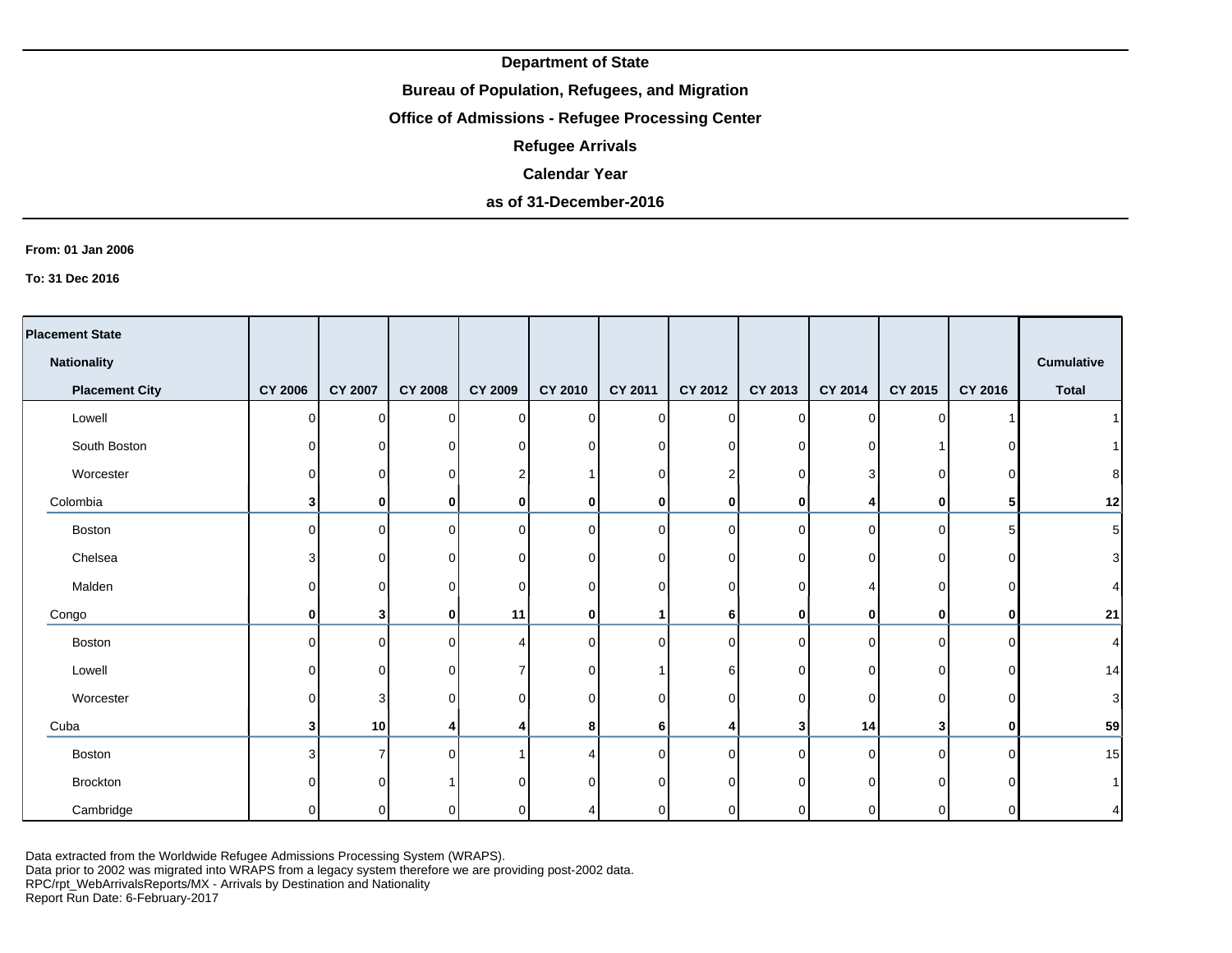## **Bureau of Population, Refugees, and Migration**

# **Office of Admissions - Refugee Processing Center**

**Refugee Arrivals**

#### **Calendar Year**

# **as of 31-December-2016**

#### **From: 01 Jan 2006**

**To: 31 Dec 2016**

| <b>Placement State</b> |                |                |                |                |                |                |             |          |             |                |          |                |
|------------------------|----------------|----------------|----------------|----------------|----------------|----------------|-------------|----------|-------------|----------------|----------|----------------|
|                        |                |                |                |                |                |                |             |          |             |                |          |                |
| <b>Nationality</b>     |                |                |                |                |                |                |             |          |             |                |          | Cumulative     |
| <b>Placement City</b>  | <b>CY 2006</b> | <b>CY 2007</b> | <b>CY 2008</b> | <b>CY 2009</b> | <b>CY 2010</b> | <b>CY 2011</b> | CY 2012     | CY 2013  | CY 2014     | CY 2015        | CY 2016  | <b>Total</b>   |
| Chelsea                | $\Omega$       | $\Omega$       | 2              | 0              | $\overline{0}$ | $\Omega$       |             | $\Omega$ | $\mathbf 0$ | $\overline{0}$ | ∩        | $6 \mid$       |
| Jamaica Plain          | 0              | $\Omega$       | $\mathbf 0$    | 0              | $\Omega$       |                | 0           | 0        | $\Omega$    | 01             |          | $\vert$        |
| Marblehead             | 0              | 0              | $\mathbf 0$    | 0              | $\overline{0}$ | O.             | 0           | 0        |             | 0              |          |                |
| Saugus                 | $\Omega$       |                | 0              | 0              | $\overline{0}$ | O.             | 0           | 0        | $\Omega$    | 0              | n        | $\overline{3}$ |
| South Boston           | 0              | $\Omega$       | $\mathbf 0$    | $\Omega$       | $\overline{0}$ | U              | 0           | 3        |             | 3              | ∩        | 10             |
| West Roxbury           | $\Omega$       | $\Omega$       | 0              | $\Omega$       | $\overline{0}$ |                | 0           | ∩        | $\Omega$    | 0              | ∩        | $\mathbf{2}$   |
| West Springfield       | $\Omega$       | 0              | $\mathbf 0$    | 2              | $\overline{0}$ | 0              | $\mathbf 0$ | ∩        | 2           | $\overline{0}$ | C        | $\vert$        |
| Worcester              | $\Omega$       | 0              |                |                | $\Omega$       | 0              | 0           | ∩        |             | $\overline{0}$ | ∩        | 6 <sup>1</sup> |
| Dem. Rep. Congo        | 4              | 5              | 18             | 26             | 68             | 29             | 90          | 45       | 233         | 238            | 317      | 1,073          |
| Boston                 | $\Omega$       | $\Omega$       | 11             | 8              | 8              | $\Omega$       | 9           | 2        | 18          | 15             | 30       | 101            |
| <b>Brookline</b>       | 0              | 3              | 0              | $\overline{0}$ | $\overline{0}$ | U              | 0           | $\Omega$ | $\mathbf 0$ | $\overline{0}$ | $\Omega$ | $\mathbf{3}$   |
| Jamaica Plain          | $\Omega$       | 0              | $\mathbf 0$    | $\Omega$       | $6 \,$         | 5.             | $\mathbf 0$ | $\Omega$ | 19          | $\overline{0}$ | $\Omega$ | 30             |
| Lowell                 | $\Omega$       | $\Omega$       | $\Omega$       | $\Omega$       | 11             | $\Omega$       | 14          | 13       | 81          | 107            | 90       | 316            |
| Malden                 | ∩              | ∩              | $\Omega$       | $\Omega$       | $\Omega$       | 16             |             | ∩        | $\Omega$    | 0              |          | 20             |
| Newton                 |                | $\Omega$       | 0              | $\Omega$       | $\Omega$       | $\Omega$       | 0           |          | $\Omega$    | 0              | ∩        | 1              |

Data extracted from the Worldwide Refugee Admissions Processing System (WRAPS).

Data prior to 2002 was migrated into WRAPS from a legacy system therefore we are providing post-2002 data.

RPC/rpt\_WebArrivalsReports/MX - Arrivals by Destination and Nationality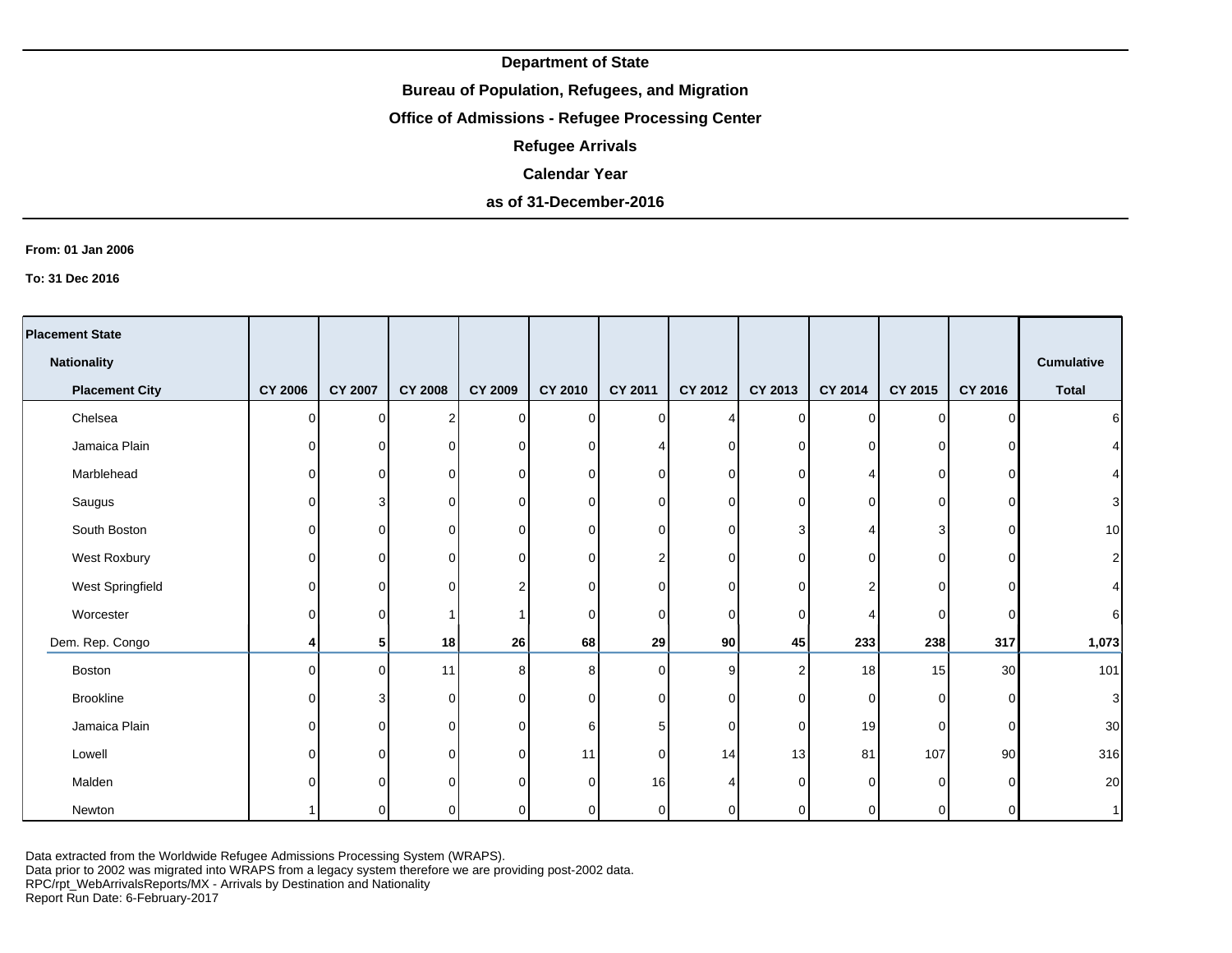## **Bureau of Population, Refugees, and Migration**

# **Office of Admissions - Refugee Processing Center**

**Refugee Arrivals**

#### **Calendar Year**

# **as of 31-December-2016**

#### **From: 01 Jan 2006**

**To: 31 Dec 2016**

| <b>Placement State</b> |                |                |                |          |                |          |                |                |                |                |                 |                   |
|------------------------|----------------|----------------|----------------|----------|----------------|----------|----------------|----------------|----------------|----------------|-----------------|-------------------|
| <b>Nationality</b>     |                |                |                |          |                |          |                |                |                |                |                 | <b>Cumulative</b> |
| <b>Placement City</b>  | <b>CY 2006</b> | <b>CY 2007</b> | <b>CY 2008</b> | CY 2009  | CY 2010        | CY 2011  | CY 2012        | CY 2013        | CY 2014        | CY 2015        | CY 2016         | <b>Total</b>      |
| Newton Center          | $\overline{3}$ | $\overline{0}$ | $\Omega$       | $\Omega$ | 0              | 0        | $\overline{0}$ | $\Omega$       | $\overline{0}$ | $\Omega$       | $\Omega$        | $\vert$ 3         |
| Randolph               | $\overline{0}$ | $\Omega$       | 0              | 0        | 0              | 0        | $\overline{0}$ | ΩI             | 0              | $\overline{0}$ | 10 <sup>1</sup> | 10                |
| South Boston           | $\overline{0}$ | $\overline{0}$ | 0              | $\Omega$ | 6              | $\Omega$ | 17             | $\Omega$       | 21             | 16             | 9               | 69                |
| Springfield            | $\overline{0}$ | $\Omega$       | 0              | $\Omega$ | 31             | $\Omega$ | 21             | 5 <sup>1</sup> | 0              | 52             | 48              | 157               |
| Stoughton              | $\overline{0}$ | $\overline{0}$ | O              | 0        | 3              | 8        | $\mathbf 0$    | ∩              | $\Omega$       | $\overline{0}$ | ∩               | 11                |
| Waltham                | $\overline{0}$ | $\Omega$       | O              | $\Omega$ | 0              | $\Omega$ | $\mathbf 0$    |                | 0              |                |                 | $\mathbf{3}$      |
| Wellesley              | $\overline{0}$ | $\overline{0}$ | 0              |          | 1              | 0        | $\overline{0}$ | ∩              | 0              | 0              | $\Omega$        | 2                 |
| West Springfield       | $\Omega$       | $\Omega$       | O              | 0        | $\mathbf 0$    | 0        | $\overline{0}$ | ∩              | 15             | $\overline{0}$ | 45              | 60                |
| Whitman                | $\overline{0}$ | $\Omega$       | O              | 0        | 0              | $\Omega$ | 0              |                | 0              | $\overline{0}$ | $\Omega$        |                   |
| Worcester              | $\Omega$       | $\overline{2}$ |                | 17       | $\overline{c}$ | $\Omega$ | 25             | 23             | 79             | 47             | 84              | 286               |
| Egypt                  | $\mathbf{0}$   | $\mathbf{0}$   | 0              | 0        | 0              | $\bf{0}$ | 0              | $\mathbf{0}$   | 1              | $\mathbf{0}$   | 0               | 1                 |
| Worcester              | $\Omega$       | $\Omega$       | $\Omega$       | 0        | $\mathbf 0$    | $\Omega$ | $\circ$        | $\cap$         |                | $\Omega$       | $\Omega$        |                   |
| El Salvador            | $\mathbf{0}$   | $\mathbf{0}$   | 0              | 0        | 0              | 0        | 0              | $\mathbf{0}$   | 0              | $\mathbf{0}$   | 37              | 37                |
| <b>Boston</b>          | $\Omega$       | $\Omega$       | U              | ∩        | $\mathbf 0$    | $\Omega$ | $\overline{0}$ | $\Omega$       | $\Omega$       | $\Omega$       | 8               | 8 <sup>1</sup>    |
| Chelsea                | $\Omega$       | $\Omega$       | 0              |          | 0              | $\Omega$ | $\overline{0}$ |                | $\Omega$       | 0              | 5               | 5                 |

Data extracted from the Worldwide Refugee Admissions Processing System (WRAPS).

Data prior to 2002 was migrated into WRAPS from a legacy system therefore we are providing post-2002 data.

RPC/rpt\_WebArrivalsReports/MX - Arrivals by Destination and Nationality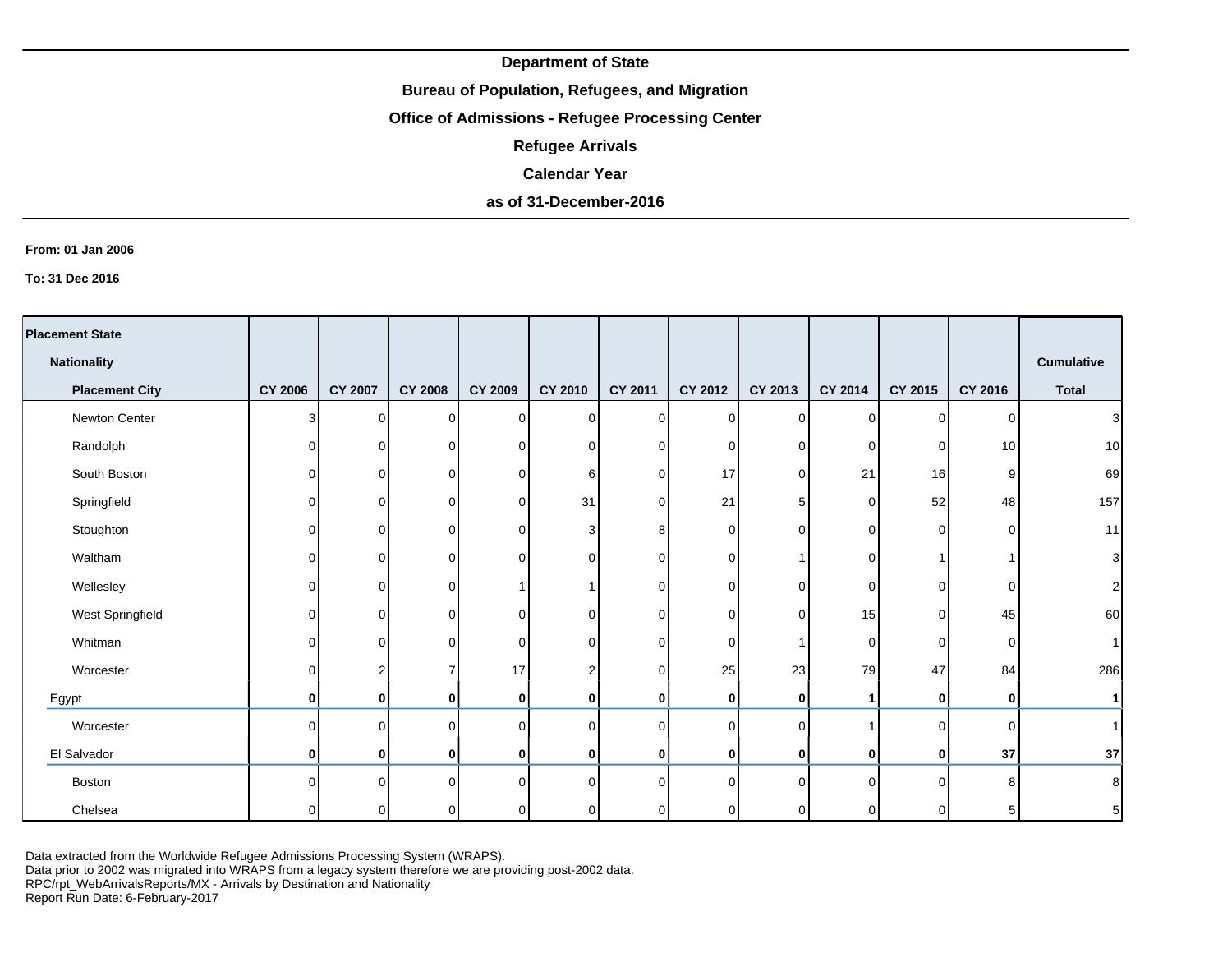### **Bureau of Population, Refugees, and Migration**

# **Office of Admissions - Refugee Processing Center**

**Refugee Arrivals**

#### **Calendar Year**

# **as of 31-December-2016**

#### **From: 01 Jan 2006**

**To: 31 Dec 2016**

| <b>Placement State</b> |                |                |                |                |                |                |                |                |             |             |          |                |
|------------------------|----------------|----------------|----------------|----------------|----------------|----------------|----------------|----------------|-------------|-------------|----------|----------------|
| <b>Nationality</b>     |                |                |                |                |                |                |                |                |             |             |          | Cumulative     |
| <b>Placement City</b>  | <b>CY 2006</b> | <b>CY 2007</b> | <b>CY 2008</b> | <b>CY 2009</b> | <b>CY 2010</b> | <b>CY 2011</b> | CY 2012        | CY 2013        | CY 2014     | CY 2015     | CY 2016  | <b>Total</b>   |
| East Boston            | 0              | $\Omega$       | 0              | $\overline{0}$ | $\overline{0}$ | $\Omega$       | $\overline{0}$ | $\overline{0}$ | $\mathbf 0$ | 0           | я        | 8 <sup>1</sup> |
| Everett                | 0              | $\Omega$       | $\mathbf 0$    | 0              | $\overline{0}$ | <sup>n</sup>   | 0              | 0              | 0           | 0           |          | $\overline{3}$ |
| Hyannis                | 0              | 0              | 0              | 0              | $\overline{0}$ | $\Omega$       | 0              | $\Omega$       | 0           | 0           |          | $\vert$        |
| Lynn                   | 0              | 0              | 0              | 0              | $\overline{0}$ | ΩI             | 0              | 0              | 0           | 0           |          | $\mathbf{2}$   |
| Nantucket              | 0              | 0              | $\Omega$       | $\Omega$       | $\overline{0}$ | $\Omega$       | 0              | O              | $\Omega$    | 0           |          | 2              |
| Revere                 | 0              | 0              | $\mathbf 0$    | 0              | $\overline{0}$ | ΩI             | 0              | 0              | $\Omega$    | 0           |          |                |
| Somerville             | O              | 0              | 0              | 0              | $\overline{0}$ | U              | 0              | 0              | 0           | 0           |          | 3              |
| South Boston           | O              | 0              | 0              | 0              | $\overline{0}$ | $\Omega$       | 0              | 0              | 0           | 0           |          | $\vert$        |
| Eritrea                | 3              | 20             | 5              | 9              | 65             | 80             | 75             | ${\bf 27}$     | 28          | 56          | 56       | 424            |
| Boston                 | 2              | 16             | 5              | $\mathcal{P}$  | $\overline{7}$ | 44             | 45             | 7              | 7           | 13          | 12       | 160            |
| Cambridge              | 0              | 0              | $\mathbf 0$    | 0              | $\overline{c}$ | $\Omega$       | $\mathbf 0$    | $\Omega$       | 0           | $\mathbf 0$ | O        | $\mathbf{2}$   |
| Chelsea                | U              | Δ              | $\Omega$       | $\Omega$       | $\overline{0}$ | $\cap$         |                |                |             | 2           | $\Omega$ | $\mathsf g$    |
| Dorchester             |                | $\Omega$       | $\Omega$       | 0              | $\mathbf{1}$   | U              | $\Omega$       | O              | $\Omega$    | $\Omega$    |          | $\overline{3}$ |
| Everett                |                | $\Omega$       | $\Omega$       | $\Omega$       | $\Omega$       | ∩              | $\Omega$       |                | $\Omega$    |             |          |                |
| Jamaica Plain          |                | ∩              | $\Omega$       |                | 3              |                | 0              |                |             | ŋ           |          | 5 <sub>5</sub> |

Data extracted from the Worldwide Refugee Admissions Processing System (WRAPS).

Data prior to 2002 was migrated into WRAPS from a legacy system therefore we are providing post-2002 data.

RPC/rpt\_WebArrivalsReports/MX - Arrivals by Destination and Nationality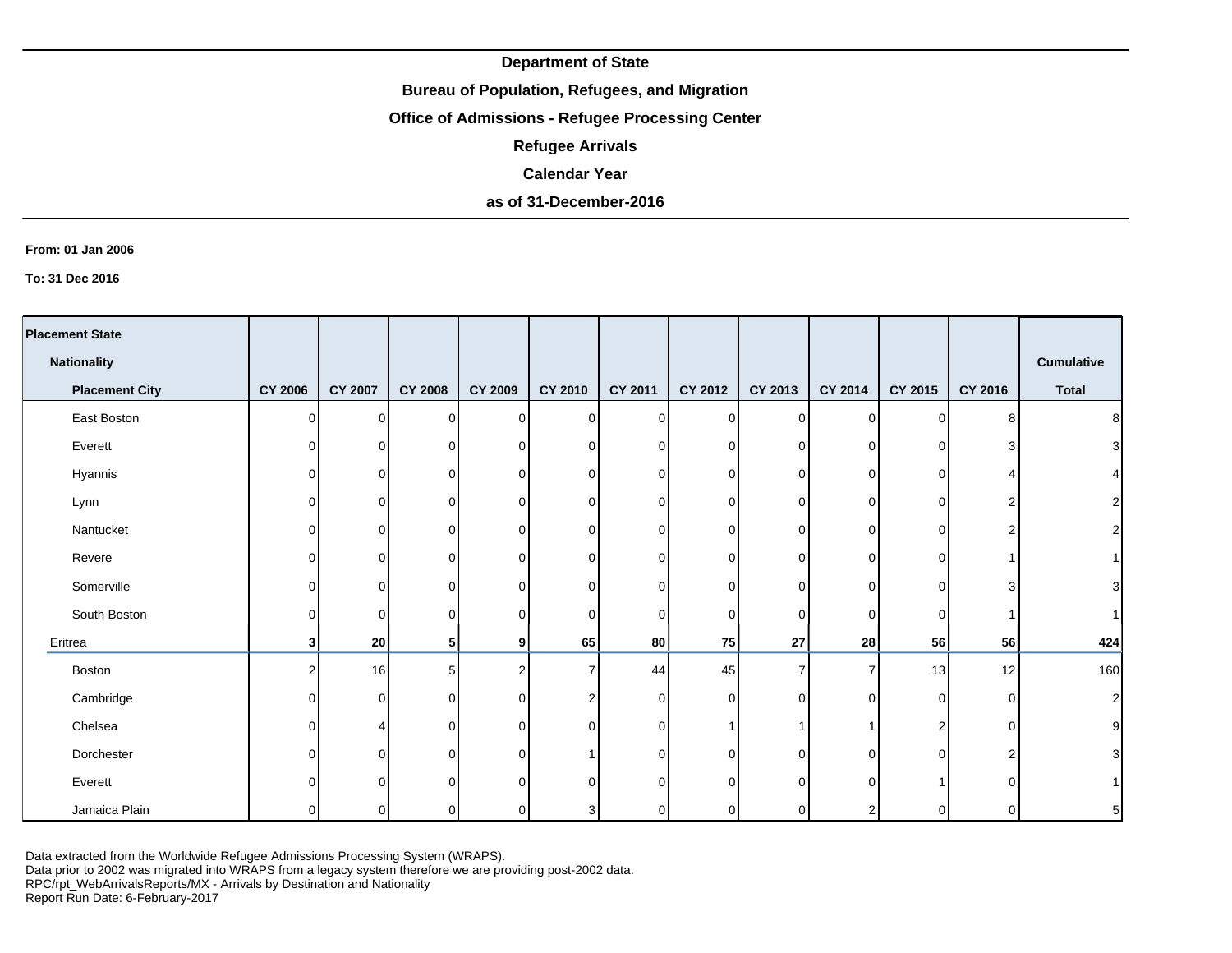## **Bureau of Population, Refugees, and Migration**

# **Office of Admissions - Refugee Processing Center**

**Refugee Arrivals**

#### **Calendar Year**

# **as of 31-December-2016**

#### **From: 01 Jan 2006**

**To: 31 Dec 2016**

| <b>Placement State</b> |                |                |                |                |                |                |                |                |                |                |          |                 |
|------------------------|----------------|----------------|----------------|----------------|----------------|----------------|----------------|----------------|----------------|----------------|----------|-----------------|
| <b>Nationality</b>     |                |                |                |                |                |                |                |                |                |                |          | Cumulative      |
| <b>Placement City</b>  | <b>CY 2006</b> | <b>CY 2007</b> | <b>CY 2008</b> | <b>CY 2009</b> | CY 2010        | <b>CY 2011</b> | <b>CY 2012</b> | CY 2013        | CY 2014        | CY 2015        | CY 2016  | <b>Total</b>    |
| Leominster             | 0              | $\Omega$       | 0              | $\Omega$       | $\overline{0}$ | $\Omega$       |                | $\Omega$       | 0              | 0              | ∩        | $\vert$         |
| Lowell                 | 0              | $\Omega$       | $\mathbf 0$    | 0              | 8              |                | 6              | 6              |                | $\mathbf 0$    | h        | 31              |
| Lynn                   | 0              | 0              | 0              | $\Omega$       | $\overline{0}$ | U              | 0              |                | 0              | 3              | ∩        | $\vert 4 \vert$ |
| Malden                 | 0              | 0              | 0              |                | 10             |                | 0              | 0              | 0              | 0              | ∩        | 12              |
| Randolph               | 0              | 0              | 0              | $\Omega$       | $\overline{0}$ | n.             | 0              |                | 0              | 0              | O        | 1               |
| Roxbury                | 0              | $\Omega$       | $\Omega$       | 0              | $\overline{0}$ |                | 0              | 0              | 0              | 0              | U        |                 |
| Somerville             | 0              | 0              | 0              |                | 3              |                | $\mathbf 0$    | 0              | 0              |                | O        | $\mathbf{7}$    |
| South Boston           | 0              | 0              | $\mathbf 0$    | 0              | 17             | 5              | 10             |                | 8              | 11             |          | 59              |
| Springfield            |                | 0              | 0              | 5              | 12             | 25             | 9              | 8              | 0              | 5              | o        | 74              |
| Waltham                | 0              | 0              | $\mathbf 0$    | $\Omega$       | $\overline{0}$ | $\Omega$       | 0              | 2              | 3              | 2              |          | $\bf{8}$        |
| Wellesley              | U              | 0              | 0              | $\Omega$       | $\mathbf{1}$   | $\Omega$       | 0              | 0              | $\Omega$       | 0              | $\Omega$ | 1               |
| West Springfield       | 0              | 0              | $\mathbf 0$    | 0              | $\overline{0}$ | $\cap$         | 0              | 0              |                | 3              |          | $\sqrt{5}$      |
| Worcester              | U              | 0              | 0              | 0              | $\mathbf{1}$   | $\Omega$       | 3              | $\Omega$       | $\overline{2}$ | 15             | 19       | 40              |
| Ethiopia               | 3              | 8              | 1              | 12             | 12             | 26             | 17             | 3              | 6              | 33             | 19       | 140             |
| Beverly                | $\Omega$       | $\overline{0}$ | $\mathbf 0$    | οI             | $\overline{0}$ | $\Omega$       | 0              | $\overline{0}$ |                | $\overline{0}$ | $\Omega$ | 1               |

Data extracted from the Worldwide Refugee Admissions Processing System (WRAPS).

Data prior to 2002 was migrated into WRAPS from a legacy system therefore we are providing post-2002 data.

RPC/rpt\_WebArrivalsReports/MX - Arrivals by Destination and Nationality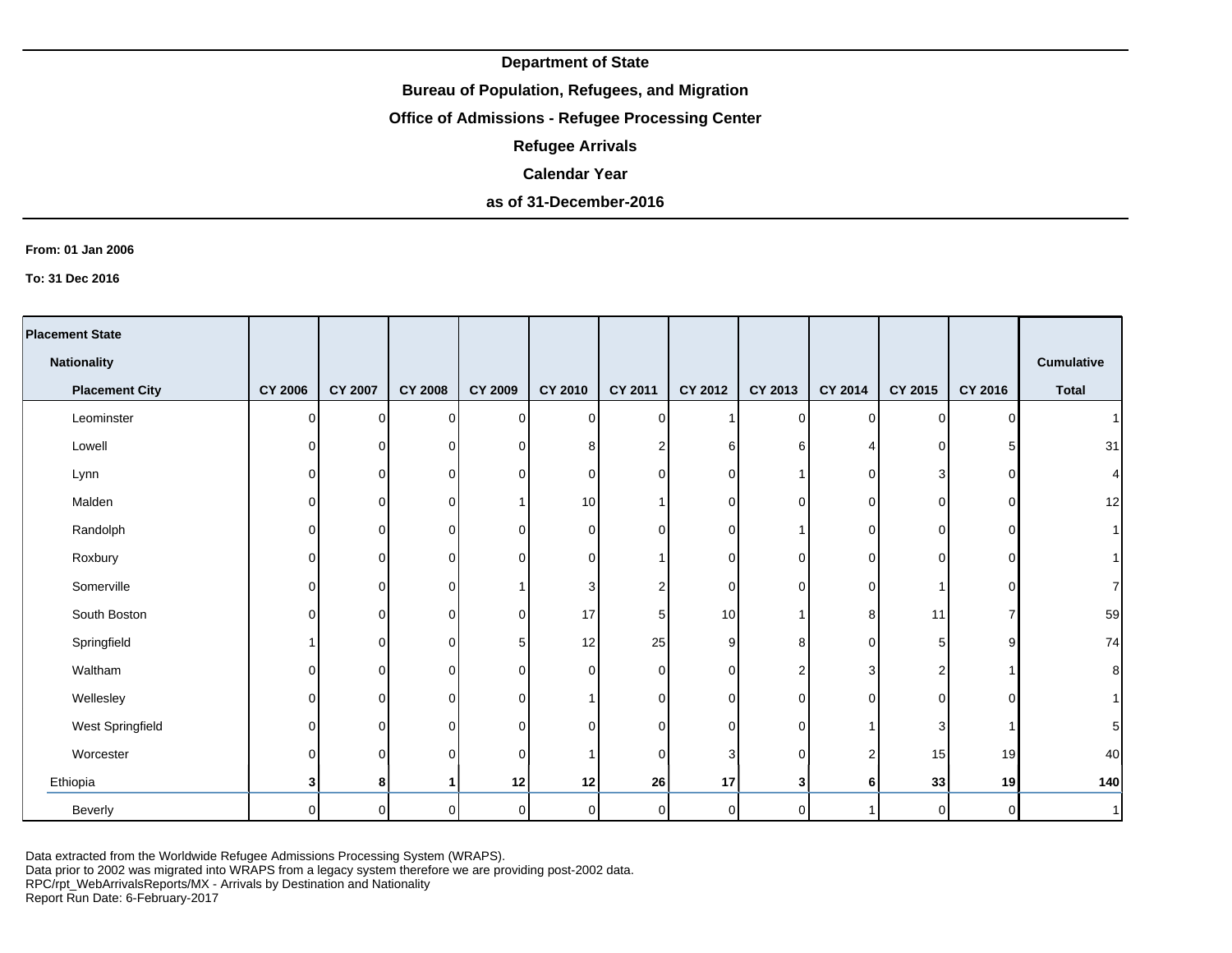## **Bureau of Population, Refugees, and Migration**

# **Office of Admissions - Refugee Processing Center**

**Refugee Arrivals**

#### **Calendar Year**

# **as of 31-December-2016**

#### **From: 01 Jan 2006**

**To: 31 Dec 2016**

| <b>Placement State</b> |                |                |                |          |                  |                |                  |                |             |          |          |                 |
|------------------------|----------------|----------------|----------------|----------|------------------|----------------|------------------|----------------|-------------|----------|----------|-----------------|
| <b>Nationality</b>     |                |                |                |          |                  |                |                  |                |             |          |          | Cumulative      |
| <b>Placement City</b>  | <b>CY 2006</b> | <b>CY 2007</b> | <b>CY 2008</b> | CY 2009  | CY 2010          | <b>CY 2011</b> | CY 2012          | CY 2013        | CY 2014     | CY 2015  | CY 2016  | <b>Total</b>    |
| Boston                 | $\Omega$       | 3              | $\Omega$       |          | $\overline{0}$   |                |                  | $\Omega$       | 0           | Δ        | 15       | 31              |
| Cambridge              |                |                | 0              | $\Omega$ | $\overline{0}$   | $\Omega$       | $\overline{0}$   | 0              | 0           | 0        | C        | $\mathbf{2}$    |
| Chelsea                | 2              | 01             | 0              | $\Omega$ | $\overline{0}$   | $\Omega$       | $\overline{0}$   | 0              | 4           | 0        | C        | $\sqrt{6}$      |
| Jamaica Plain          | ΩI             | ΟI             | $\Omega$       | ∩        | 4                | $\Omega$       | $\overline{0}$   | 0              | 0           |          | C        | $5\overline{)}$ |
| Lowell                 | 0              | $\Omega$       | 0              | $\Omega$ | 0                |                | $\overline{0}$   | 0              | $\Omega$    | 0        | C        | 1 <sup>1</sup>  |
| Lynn                   | 0              | $\Omega$       | $\Omega$       | ∩        | 0                | $\Omega$       | $\mathbf 0$      | O              | $\mathbf 0$ | 5        | C        | $5\overline{)}$ |
| Malden                 | $\Omega$       | $\Omega$       |                | ∩        | 0                | 3              | $\overline{0}$   | 0              | $\Omega$    | 0        | C        | 4               |
| South Boston           | $\Omega$       | $\Omega$       | $\Omega$       |          | 3                | 6              | 3                | 0              |             | 6        | 3        | 23              |
| Springfield            | $\Omega$       |                | $\Omega$       | $\Omega$ | 5                |                | 12               | $\Omega$       | $\Omega$    | 2        | $\Omega$ | 27              |
| West Springfield       | 0              | $\Omega$       | 0              | $\Omega$ | $\mathbf 0$      |                | -1               | 3              | $\Omega$    | 5        | O        | 13              |
| Worcester              | $\Omega$       | $\Omega$       | $\Omega$       |          | 0                |                | $\overline{0}$   | $\Omega$       | $\Omega$    | 10       |          | 22              |
| Gambia                 | 0              | 2              |                | 0        | 5                | 2              | $\boldsymbol{2}$ | 2 <sub>1</sub> | 0           | 0        |          | 14              |
| Boston                 | $\Omega$       | C              | $\Omega$       | $\Omega$ | $\boldsymbol{2}$ | $\Omega$       | $\Omega$         | $\Omega$       | $\Omega$    | $\Omega$ | ∩        | 4               |
| Chelsea                | U              | O.             | $\Omega$       |          | 0                | 2              | $\Omega$         |                | $\Omega$    | $\Omega$ |          | $\vert 4 \vert$ |
| Lynn                   | 0              | $\Omega$       | 0              | ∩        | 2                | $\Omega$       | $\overline{0}$   |                | $\Omega$    | 0        | ∩        | $\mathbf{2}$    |

Data extracted from the Worldwide Refugee Admissions Processing System (WRAPS).

Data prior to 2002 was migrated into WRAPS from a legacy system therefore we are providing post-2002 data.

RPC/rpt\_WebArrivalsReports/MX - Arrivals by Destination and Nationality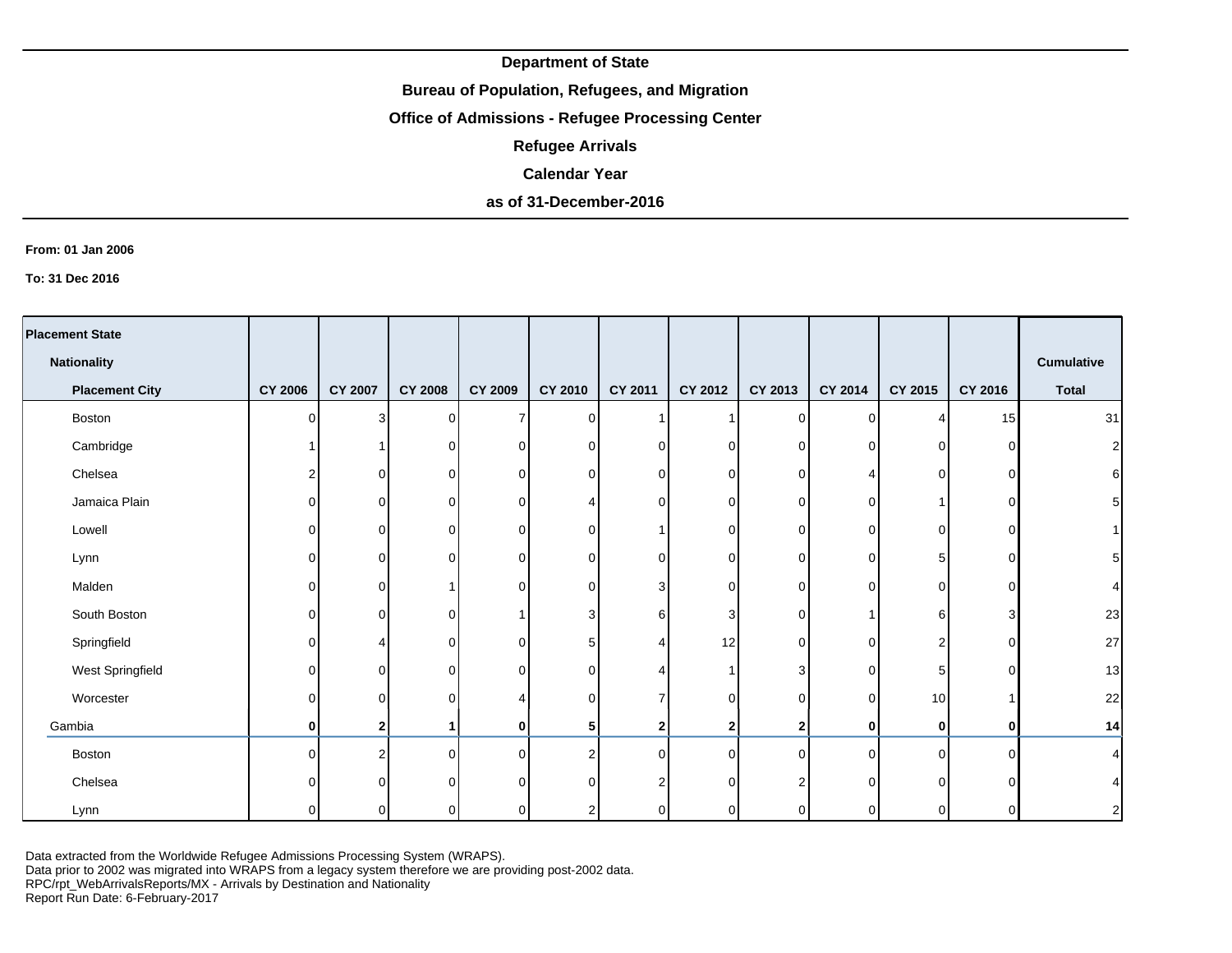## **Bureau of Population, Refugees, and Migration**

# **Office of Admissions - Refugee Processing Center**

**Refugee Arrivals**

#### **Calendar Year**

## **as of 31-December-2016**

#### **From: 01 Jan 2006**

**To: 31 Dec 2016**

| <b>Placement State</b> |                |                |                |                |                |                 |             |              |          |                |              |                  |
|------------------------|----------------|----------------|----------------|----------------|----------------|-----------------|-------------|--------------|----------|----------------|--------------|------------------|
| <b>Nationality</b>     |                |                |                |                |                |                 |             |              |          |                |              | Cumulative       |
| <b>Placement City</b>  | <b>CY 2006</b> | <b>CY 2007</b> | <b>CY 2008</b> | <b>CY 2009</b> | CY 2010        | <b>CY 2011</b>  | CY 2012     | CY 2013      | CY 2014  | CY 2015        | CY 2016      | <b>Total</b>     |
| Reading                | $\Omega$       | $\Omega$       |                | $\Omega$       | $\overline{0}$ | $\cap$          | $\Omega$    | $\Omega$     | $\Omega$ | $\Omega$       | U            |                  |
| Worcester              | 0              | 0              |                |                |                |                 | 2           |              | 0        | O              |              | 3                |
| Guatemala              | 0              | $\mathbf{0}$   | 0              | 0              | 0              | 0               | 0           | 0            | 0        | $\mathbf{0}$   |              | $\mathbf 2$      |
| Chelsea                | 0              | $\Omega$       | ∩              | ∩              | $\overline{0}$ | <sup>n</sup>    | 0           | $\Omega$     | $\Omega$ | $\Omega$       |              | $\boldsymbol{2}$ |
| Guinea                 | 0              | $\mathbf{0}$   | 0              | 0              | $\mathbf{1}$   | 0               | $\bf{0}$    | $\mathbf{0}$ | 0        |                | $\mathbf{0}$ | $\bf{2}$         |
| Dorchester             | 0              | $\Omega$       | U              | ∩              | 1              | ΩI              | $\Omega$    | $\Omega$     | 0        | $\Omega$       | U            |                  |
| South Boston           | 0              | 0              |                |                | 0              |                 | 0           | O            | 0        |                |              |                  |
| Honduras               | $\mathbf{0}$   | $\mathbf{0}$   | 0              | 0              | $\mathbf 0$    | 0               | 0           | $\mathbf{0}$ | 0        | $\mathbf{0}$   |              | $\mathbf{2}$     |
| Lawrence               | 0              | $\Omega$       | n              |                | $\mathbf 0$    | <sup>n</sup>    | $\Omega$    | U            | 0        | $\Omega$       |              |                  |
| Methuen                | 0              | $\Omega$       |                | $\Omega$       | 0              | ∩               | $\Omega$    | U            | 0        | 0              |              |                  |
| India                  | 0              | $\mathbf{0}$   | 0              | $\bf{0}$       | 0              | 0               | 1           | 0            |          | $\mathbf{0}$   | $\mathbf{0}$ | $\mathbf{2}$     |
| Dorchester             | 0              | $\Omega$       | U              | $\Omega$       | $\overline{0}$ | $\Omega$        |             | $\Omega$     | $\Omega$ | $\Omega$       | ∩            |                  |
| Lowell                 | 0              | $\Omega$       |                | $\Omega$       | 0              | ΩI              | 0           |              |          | $\Omega$       |              |                  |
| Iran                   | 2              | 8              |                | 10             | 6              | 13 <sup>1</sup> | 15          | 7            | 19       | 10             | 28           | 119              |
| Acton                  | $\Omega$       | Δ              | 0              | $\Omega$       | $\overline{0}$ | $\Omega$        | $\mathbf 0$ | $\Omega$     | $\Omega$ | $\overline{0}$ | $\Omega$     | 4                |

Data extracted from the Worldwide Refugee Admissions Processing System (WRAPS).

Data prior to 2002 was migrated into WRAPS from a legacy system therefore we are providing post-2002 data.

RPC/rpt\_WebArrivalsReports/MX - Arrivals by Destination and Nationality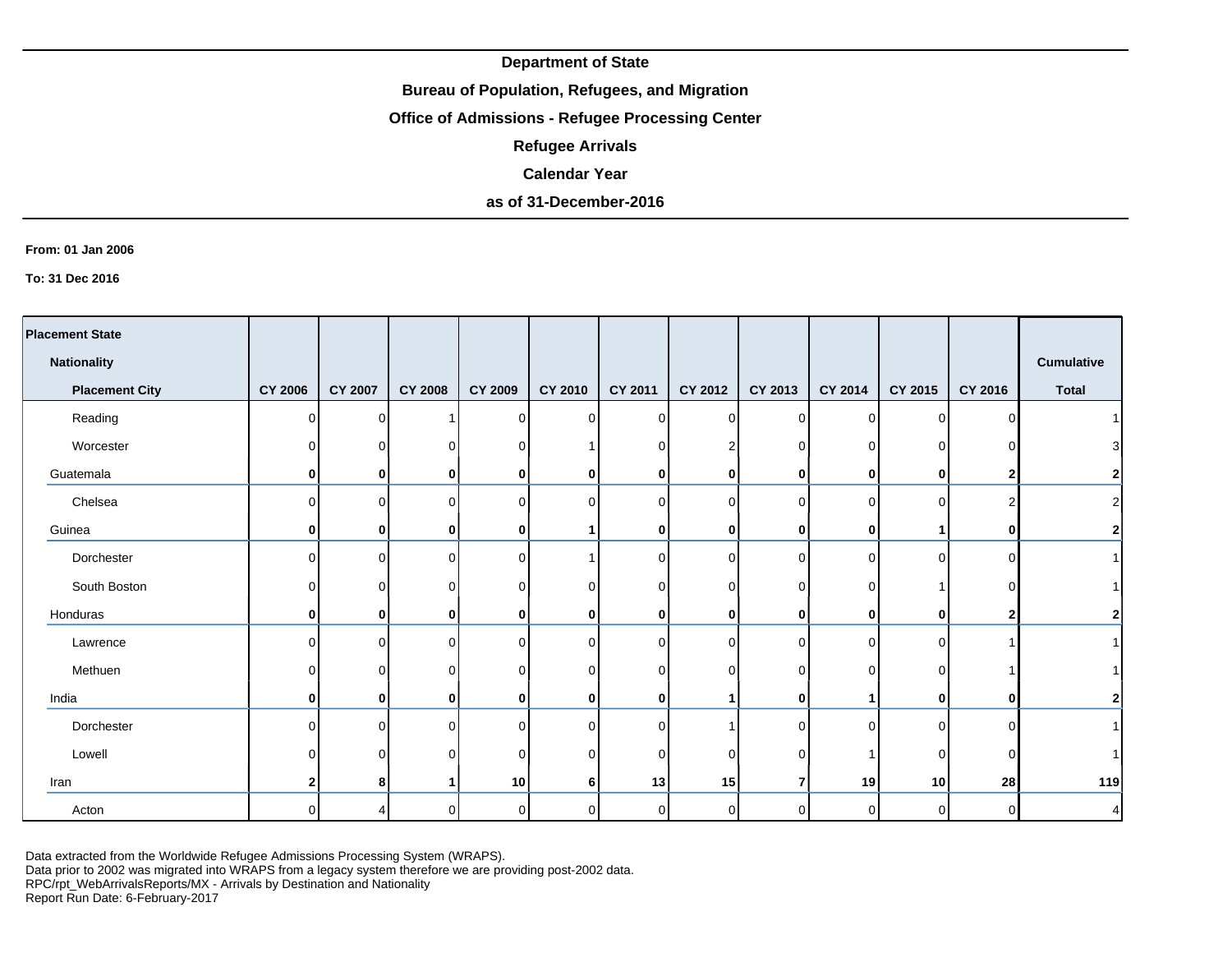## **Bureau of Population, Refugees, and Migration**

# **Office of Admissions - Refugee Processing Center**

**Refugee Arrivals**

#### **Calendar Year**

# **as of 31-December-2016**

#### **From: 01 Jan 2006**

**To: 31 Dec 2016**

| <b>Placement State</b> |                |          |                |                |                |                |                |          |             |          |          |                   |
|------------------------|----------------|----------|----------------|----------------|----------------|----------------|----------------|----------|-------------|----------|----------|-------------------|
| <b>Nationality</b>     |                |          |                |                |                |                |                |          |             |          |          | <b>Cumulative</b> |
| <b>Placement City</b>  | <b>CY 2006</b> | CY 2007  | <b>CY 2008</b> | <b>CY 2009</b> | CY 2010        | <b>CY 2011</b> | CY 2012        | CY 2013  | CY 2014     | CY 2015  | CY 2016  | <b>Total</b>      |
| Boston                 | O              | $\Omega$ | $\Omega$       | $\Omega$       | $\overline{0}$ | $\cap$         | $\overline{2}$ |          | 6           | 0        |          | 14                |
| Bourne                 | 0              | $\Omega$ | 0              | 0              | $\overline{0}$ |                | 0              | 0        | 0           | $\Omega$ |          | $\mathbf{2}$      |
| Brookline              | 0              | $\Omega$ | 0              | 0              | $\overline{0}$ |                | 0              | 0        | 0           | 0        | ∩        | $\mathbf{2}$      |
| <b>Buzzards Bay</b>    |                |          | 0              | $\Omega$       | 0              | ∩              | 0              | 0        | $\mathbf 0$ | 0        | ი        | $\mathbf{2}$      |
| Cambridge              | 0              | $\Omega$ | $\Omega$       | 0              | 1              | ∩              | 0              |          |             | 0        | ∩        | $\mathbf{2}$      |
| Chestnut Hill          | O              | $\Omega$ | 0              | 0              | 0              | U              | $\mathbf 0$    | ∩        | $\Omega$    | 0        | 2        | $\mathbf{2}$      |
| Dartmouth              | 0              | 0        | 0              | 0              | $\overline{0}$ | ∩              | 0              |          |             | 0        | O        | $\mathbf{3}$      |
| Framingham             | 0              | $\Omega$ | $\Omega$       | $\Omega$       | $\overline{0}$ | ∩              |                | 0        |             |          | O        | 12                |
| Lynn                   | 0              | $\Omega$ | $\Omega$       | 0              | 3              | 61             | $\mathbf 0$    | 3        | $\Omega$    | 0        | O        | 12                |
| Millis                 | O              | 0        | 0              | $\Omega$       | $\mathbf{1}$   | ∩              | 0              | ∩        | $\Omega$    | 0        | O        | 1                 |
| Newton                 |                | $\Omega$ | $\Omega$       |                | 0              | ΩI             | 0              | $\Omega$ | $\Omega$    | $\Omega$ | $\Omega$ | $\overline{5}$    |
| North Reading          | 0              | $\Omega$ |                | $\Omega$       | $\mathbf 0$    | $\cap$         | $\mathbf 0$    | 0        | $\Omega$    | $\Omega$ | $\Omega$ | 1                 |
| Quincy                 | U              | $\Omega$ | $\Omega$       | $\Omega$       | 0              | <sup>n</sup>   |                | 0        | 0           | $\Omega$ |          | $\mathbf{3}$      |
| Shrewsbury             |                | $\Omega$ | $\Omega$       | $\Omega$       | $\mathbf 0$    |                | $\Omega$       |          | $\Omega$    |          |          | 1 <sup>1</sup>    |
| South Boston           | O              | $\Omega$ | $\Omega$       | $\Omega$       | 1              |                | $\overline{2}$ |          |             | 2        | 3        | 10                |

Data extracted from the Worldwide Refugee Admissions Processing System (WRAPS).

Data prior to 2002 was migrated into WRAPS from a legacy system therefore we are providing post-2002 data.

RPC/rpt\_WebArrivalsReports/MX - Arrivals by Destination and Nationality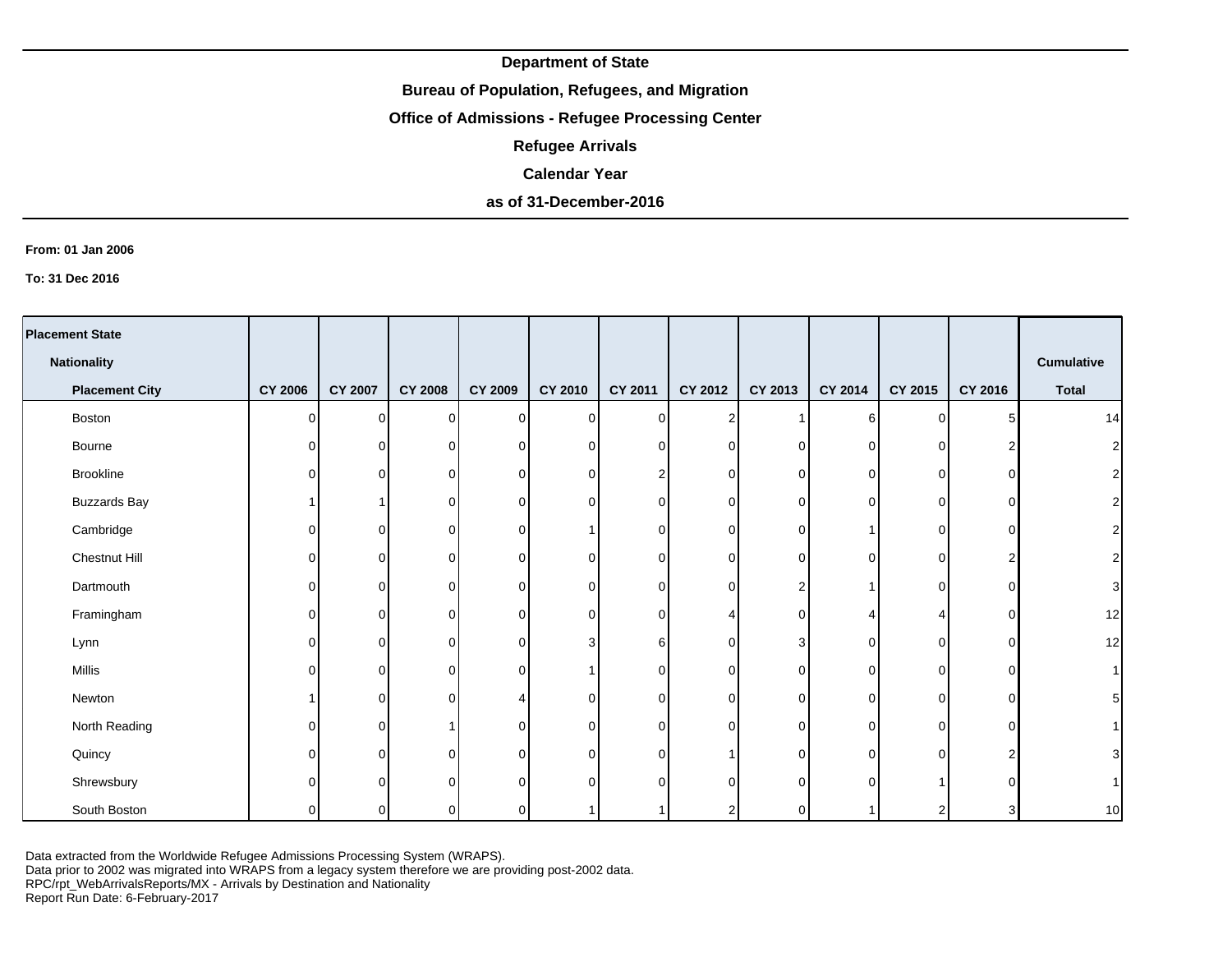### **Bureau of Population, Refugees, and Migration**

# **Office of Admissions - Refugee Processing Center**

**Refugee Arrivals**

#### **Calendar Year**

# **as of 31-December-2016**

#### **From: 01 Jan 2006**

**To: 31 Dec 2016**

|      | <b>Placement State</b> |                |                |                |                |                |                |             |          |             |             |          |                 |
|------|------------------------|----------------|----------------|----------------|----------------|----------------|----------------|-------------|----------|-------------|-------------|----------|-----------------|
|      | <b>Nationality</b>     |                |                |                |                |                |                |             |          |             |             |          | Cumulative      |
|      | <b>Placement City</b>  | <b>CY 2006</b> | <b>CY 2007</b> | <b>CY 2008</b> | <b>CY 2009</b> | CY 2010        | <b>CY 2011</b> | CY 2012     | CY 2013  | CY 2014     | CY 2015     | CY 2016  | <b>Total</b>    |
|      | Springfield            | 0              | $\Omega$       | 0              | $\overline{0}$ | $\overline{0}$ | $\overline{2}$ | Δ           | 0        | $\mathbf 0$ | 0           | 12       | 18              |
|      | Waltham                | 0              | c              | 0              | 2              | $\mathbf 0$    | ΩI             | 0           | 0        | 0           | 0           |          | $\sqrt{5}$      |
|      | Watertown              | 0              |                | 0              | 0              | $\overline{0}$ | $\Omega$       | 0           |          | 0           | 0           | O        | $\overline{2}$  |
|      | West Springfield       | 0              | 0              | 0              | $\Omega$       | $\overline{0}$ | U              |             | 0        | 0           | 3           | ∩        | $\vert 4 \vert$ |
|      | Westfield              | 0              | 0              | 0              |                | $\overline{0}$ | $\Omega$       | 0           | 0        | $\Omega$    | 0           | O        | $\vert 4 \vert$ |
|      | Westwood               | 0              | 0              | $\mathbf 0$    | 0              | $\overline{0}$ | 2              | $\mathbf 0$ | 0        | $\Omega$    | $\mathbf 0$ | ∩        | $\overline{2}$  |
|      | Winthrop               | O              | 0              | 0              | 0              | $\overline{0}$ | ∩              |             | 0        | 0           | 0           | O        |                 |
|      | Worcester              | 0              | 0              | 0              | $\Omega$       | $\overline{0}$ | $\Omega$       | 0           | 0        | 6           | 0           |          | $\overline{7}$  |
| Iraq |                        | 2              | 46             | 371            | 614            | 647            | 294            | 607         | 712      | 676         | 355         | 324      | 4,648           |
|      | Acton                  | U              | $\Omega$       | 0              | $\Omega$       | $\overline{0}$ | $\cap$         | 0           | $\Omega$ | 6           | 4           | C        | 10              |
|      | Allston                | 0              | 0              | 3              | 0              | $\sqrt{2}$     | $\Omega$       | $\mathbf 0$ | 0        | 0           | $\mathbf 0$ | $\Omega$ | $\sqrt{5}$      |
|      | Arlington              | U              | $\Omega$       | 0              | $\Omega$       | $\overline{c}$ | $\cap$         | 0           | $\Omega$ | 0           | 0           | $\Omega$ | $\mathbf{2}$    |
|      | Auburn                 |                | $\Omega$       | $\Omega$       | $\Omega$       | $\overline{0}$ | U              | $\mathbf 0$ |          | $\Omega$    | $\Omega$    | C        | 1 <sup>1</sup>  |
|      | Beverly                |                | $\Omega$       | $\Omega$       | $\Omega$       | $\overline{0}$ | <sup>n</sup>   | 0           |          | $\Omega$    |             | C        |                 |
|      | Boston                 |                | 22             | 112            | 105            | 73             | 15             | 38          | 97       | 60          | 37          | 17       | 576             |

Data extracted from the Worldwide Refugee Admissions Processing System (WRAPS).

Data prior to 2002 was migrated into WRAPS from a legacy system therefore we are providing post-2002 data.

RPC/rpt\_WebArrivalsReports/MX - Arrivals by Destination and Nationality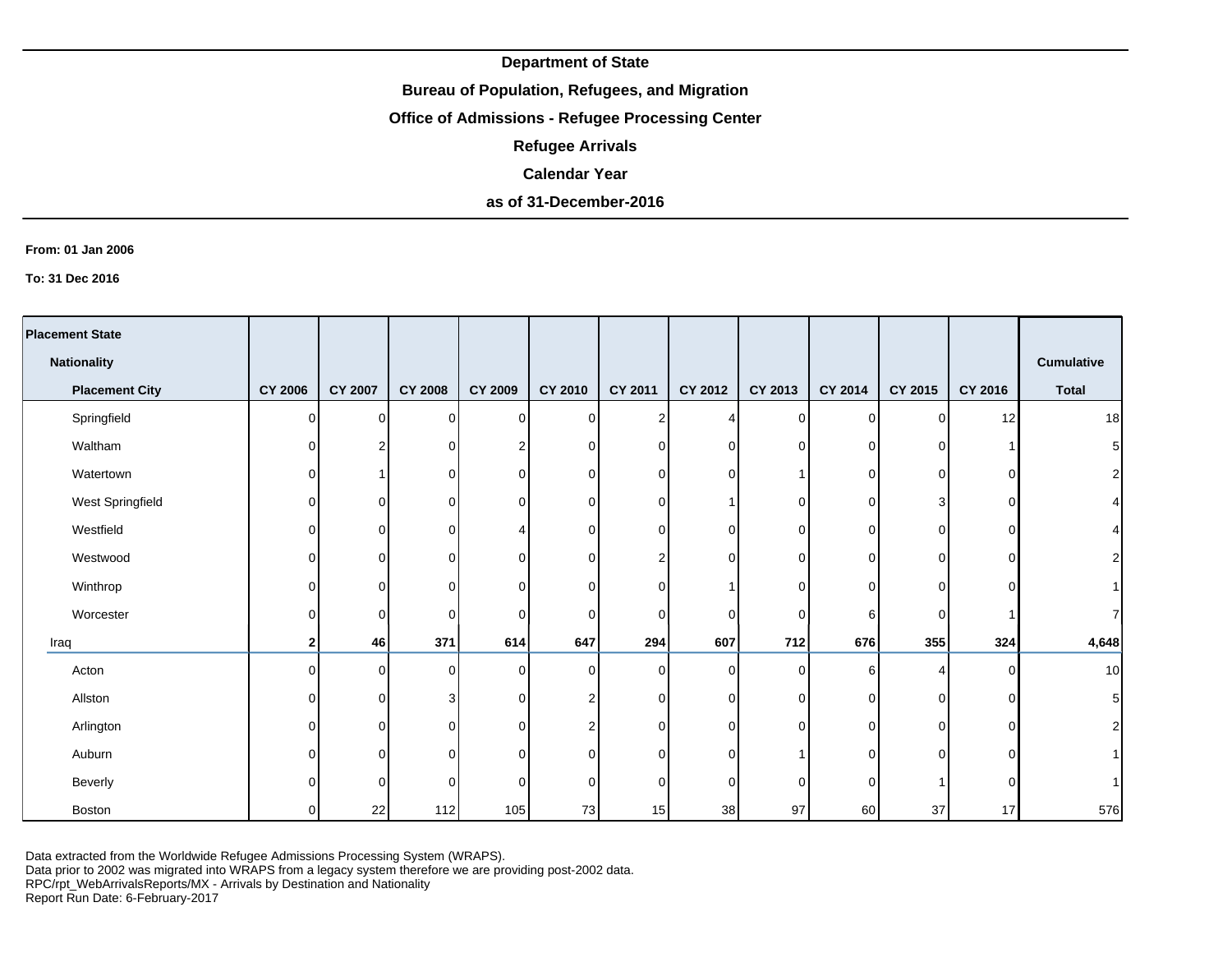## **Bureau of Population, Refugees, and Migration**

# **Office of Admissions - Refugee Processing Center**

**Refugee Arrivals**

#### **Calendar Year**

## **as of 31-December-2016**

#### **From: 01 Jan 2006**

**To: 31 Dec 2016**

| <b>Placement State</b> |                |                |                |                |             |                |                         |          |          |                |              |                   |
|------------------------|----------------|----------------|----------------|----------------|-------------|----------------|-------------------------|----------|----------|----------------|--------------|-------------------|
| <b>Nationality</b>     |                |                |                |                |             |                |                         |          |          |                |              | <b>Cumulative</b> |
| <b>Placement City</b>  | <b>CY 2006</b> | <b>CY 2007</b> | <b>CY 2008</b> | <b>CY 2009</b> | CY 2010     | <b>CY 2011</b> | CY 2012                 | CY 2013  | CY 2014  | CY 2015        | CY 2016      | <b>Total</b>      |
| <b>Braintree</b>       | $\Omega$       | $\Omega$       | $\Omega$       |                | 0           | 0              | $\overline{0}$          | $\Omega$ | $\Omega$ | $\Omega$       | $\Omega$     |                   |
| Cambridge              | 0              | $\Omega$       |                |                | 0           | $\Omega$       | $\mathbf 0$             |          | $\Omega$ | 0              | ∩            | 13                |
| Charlestown            | $\Omega$       | 0              | 0              | $\Omega$       | 0           | $\Omega$       | $\overline{0}$          | 5        | 3        | $\Omega$       | $\Omega$     |                   |
| Chelsea                | 0              | $\Omega$       | 5              |                | 4           |                | $\overline{0}$          | 3        | $\Omega$ | $\Omega$       | $\Omega$     | 17                |
| Chicopee               | $\Omega$       | 0              | 0              | ∩              | 8           | $\Omega$       | $\overline{0}$          | $\Omega$ | 0        | $\Omega$       | ∩            |                   |
| Clinton                | $\Omega$       | $\Omega$       | 0              |                | $\mathbf 0$ | $\Omega$       | 3                       | $\Omega$ | $\Omega$ | 0              | ∩            |                   |
| Concord                | 0              | 0              | 0              |                | 0           | $\overline{0}$ | $\overline{0}$          | $\Omega$ | 0        | $\overline{0}$ | 0            |                   |
| Danvers                | 0              | $\Omega$       | $\Omega$       |                | 0           | $\Omega$       | $\overline{\mathbf{c}}$ | 3        | $\Omega$ | $\Omega$       | 0            |                   |
| Dedham                 | $\Omega$       | 0              | $\Omega$       | O              | 0           | $\Omega$       | $\overline{0}$          | 6        | $\Omega$ | $\Omega$       | $\Omega$     |                   |
| Dorchester             | $\Omega$       | $\Omega$       | $\Omega$       | $\Omega$       | 10          | $\Omega$       | $\mathbf{1}$            | 8        |          | $\Omega$       | $\Omega$     | 20                |
| Dorchester Center      | $\Omega$       | $\Omega$       | $\Omega$       | $\Omega$       | 0           | $\Omega$       | $\overline{0}$          | $\Omega$ | 4        | $\Omega$       | $\Omega$     |                   |
| Dudley                 | $\Omega$       | $\Omega$       | $\Omega$       | $\Omega$       | $\mathbf 0$ | $\Omega$       | $\overline{0}$          | $\Omega$ | 0        | $\Omega$       | 3            |                   |
| East Boston            | $\Omega$       | 0              | $\Omega$       | $\Omega$       | $\mathbf 0$ | $\Omega$       | $\overline{0}$          | $\Omega$ | 0        | $\Omega$       |              |                   |
| East Walpole           | O              | $\Omega$       | $\Omega$       | $\Omega$       | 0           | $\Omega$       | $\overline{0}$          | $\Omega$ | $\Omega$ |                | ∩            |                   |
| Everett                | $\Omega$       | $\Omega$       | 0              | ∩              | $\mathbf 0$ | οI             | $\overline{0}$          |          | $\Omega$ | 9              | <sup>0</sup> |                   |

Data extracted from the Worldwide Refugee Admissions Processing System (WRAPS).

Data prior to 2002 was migrated into WRAPS from a legacy system therefore we are providing post-2002 data.

RPC/rpt\_WebArrivalsReports/MX - Arrivals by Destination and Nationality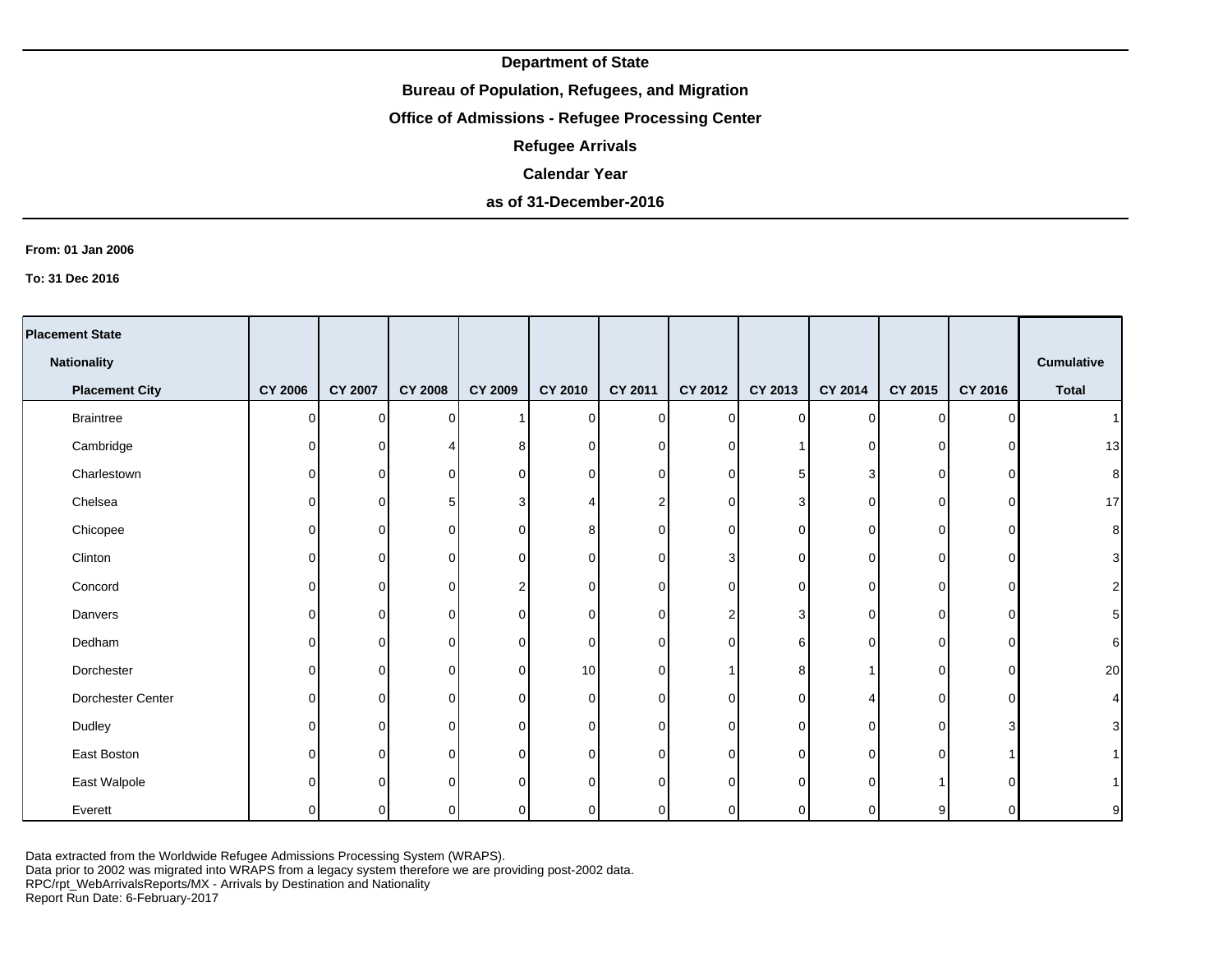## **Bureau of Population, Refugees, and Migration**

# **Office of Admissions - Refugee Processing Center**

**Refugee Arrivals**

#### **Calendar Year**

# **as of 31-December-2016**

#### **From: 01 Jan 2006**

**To: 31 Dec 2016**

| <b>Placement State</b> |                |                |                |                |                         |                |                  |          |                |             |          |                |
|------------------------|----------------|----------------|----------------|----------------|-------------------------|----------------|------------------|----------|----------------|-------------|----------|----------------|
| <b>Nationality</b>     |                |                |                |                |                         |                |                  |          |                |             |          | Cumulative     |
| <b>Placement City</b>  | <b>CY 2006</b> | <b>CY 2007</b> | <b>CY 2008</b> | <b>CY 2009</b> | <b>CY 2010</b>          | <b>CY 2011</b> | CY 2012          | CY 2013  | CY 2014        | CY 2015     | CY 2016  | <b>Total</b>   |
| Framingham             | O              | $\Omega$       | 1              | 8 <sup>1</sup> | 11                      | $\Omega$       | $6 \overline{6}$ |          |                | 0           | $\Omega$ | 28             |
| Groton                 | O              | $\Omega$       | $\mathbf 0$    | $\Omega$       | $\overline{0}$          | $\cap$         | 0                | 0        | $\mathbf 0$    | 5           | C        | $\sqrt{5}$     |
| Holliston              | 0              | 0              | 0              | 0              | $\overline{0}$          | n.             | 0                | 0        | $\overline{2}$ | 0           | O        | $\mathbf{2}$   |
| Hudson                 | 0              | 0              | 0              | 0              | $\overline{0}$          | $\Omega$       |                  | 0        | 0              | 0           | ∩        | 1 <sup>1</sup> |
| Ipswich                | 0              | 0              | 0              | 0              | $\overline{0}$          | ΩI             | 0                | 0        | 3              | 0           | ∩        | $\overline{3}$ |
| Jamaica Plain          | 0              | 0              | $\Omega$       | 0              | $\overline{0}$          | $\Omega$       | 14               | 6        |                | 0           | ∩        | 24             |
| Lawrence               | O              | $\Omega$       | $\mathbf 0$    | 0              | $5\phantom{.0}$         | <sup>n</sup>   | $\mathbf 0$      | $\Omega$ | $\Omega$       | $\mathbf 0$ | O        | $\sqrt{5}$     |
| Leominster             | 0              | 0              | 0              |                | $\overline{0}$          | ΩI             | 0                | 0        | 6              | 0           | 0        | $\overline{7}$ |
| Lexington              | 0              | 0              | 0              | 0              | $\overline{0}$          | $\Omega$       | 0                | 0        | 4              | 0           | O        | 4              |
| Lowell                 | 0              | 0              | 19             | 52             | 60                      | 20             | 106              | 93       | 95             | 30          | 28       | 503            |
| Ludlow                 | 0              | $\Omega$       | $\mathbf 0$    | 3              | 4                       | $\Omega$       | 0                | $\Omega$ | $\Omega$       | $\mathbf 0$ | $\Omega$ | $\mathbf{7}$   |
| Lynn                   | 0              | $\Omega$       | 6              |                | $\overline{2}$          | 14             | 16               | 28       | 52             | 9           |          | 135            |
| Lynnfield              | 0              | 0              | $\mathbf 0$    | $\Omega$       | $\overline{7}$          | $\cap$         | $\mathbf 0$      | $\Omega$ | 0              | $\mathbf 0$ | O        | $\overline{7}$ |
| Malden                 | U              | $\Omega$       | $\Omega$       | $\Omega$       | 26                      |                | 20               |          | $\Omega$       | $\Omega$    | ∩        | 54             |
| Medford                | O              | 0              | 0              | 3              | $\overline{\mathbf{c}}$ | ΩI             | 4                |          | $\Omega$       | 0           | ∩        | $\overline{9}$ |

Data extracted from the Worldwide Refugee Admissions Processing System (WRAPS).

Data prior to 2002 was migrated into WRAPS from a legacy system therefore we are providing post-2002 data.

RPC/rpt\_WebArrivalsReports/MX - Arrivals by Destination and Nationality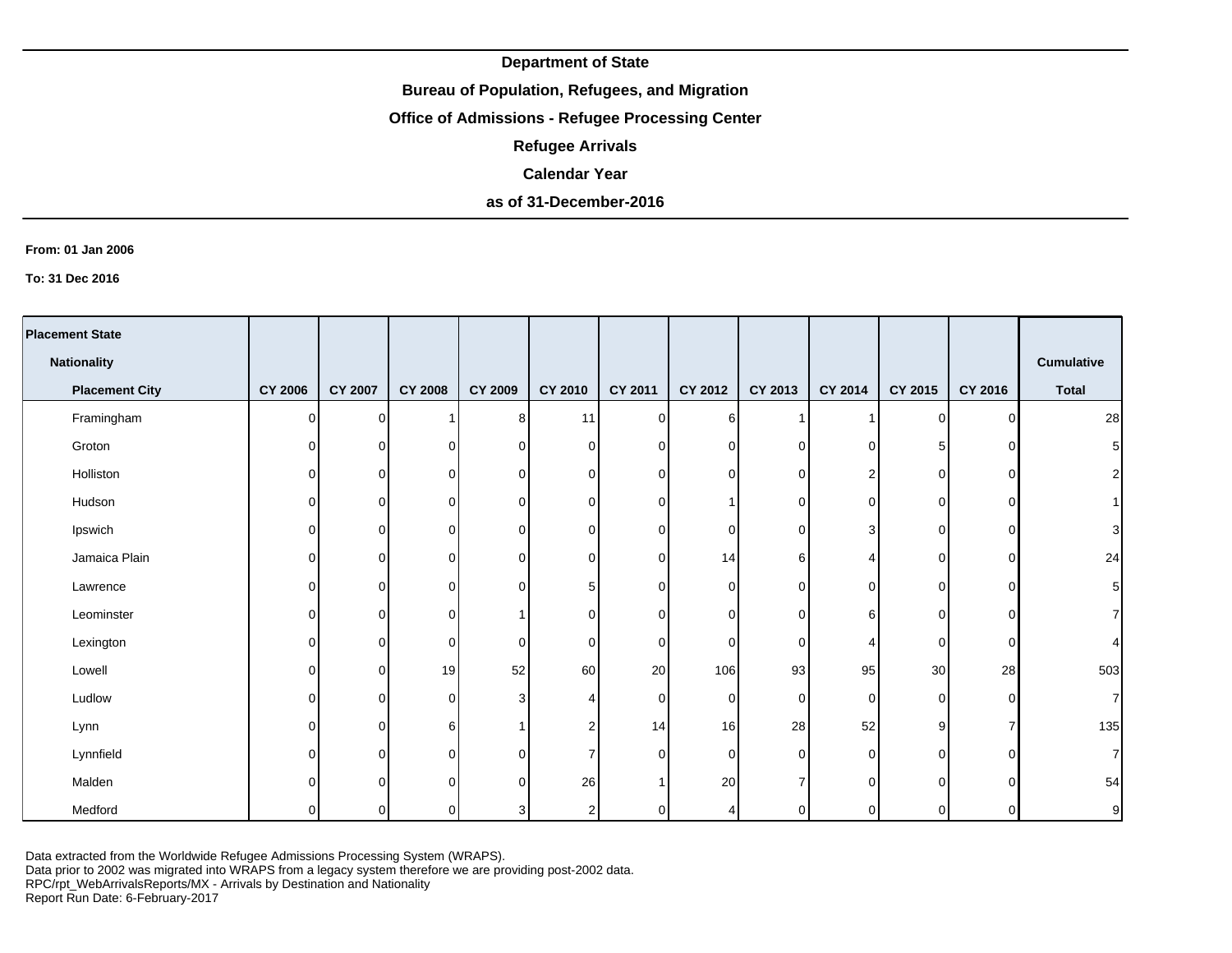## **Bureau of Population, Refugees, and Migration**

# **Office of Admissions - Refugee Processing Center**

**Refugee Arrivals**

#### **Calendar Year**

## **as of 31-December-2016**

#### **From: 01 Jan 2006**

**To: 31 Dec 2016**

| <b>Placement State</b> |                |                |                |                |                |          |                |         |             |          |          |                   |
|------------------------|----------------|----------------|----------------|----------------|----------------|----------|----------------|---------|-------------|----------|----------|-------------------|
| <b>Nationality</b>     |                |                |                |                |                |          |                |         |             |          |          | <b>Cumulative</b> |
| <b>Placement City</b>  | <b>CY 2006</b> | <b>CY 2007</b> | <b>CY 2008</b> | <b>CY 2009</b> | CY 2010        | CY 2011  | <b>CY 2012</b> | CY 2013 | CY 2014     | CY 2015  | CY 2016  | <b>Total</b>      |
| Middleton              | $\Omega$       | $\Omega$       | $\mathbf 0$    | $\Omega$       | $\overline{0}$ | $\Omega$ | $\Omega$       | 0       | $\Omega$    |          | ∩        |                   |
| Millis                 | $\Omega$       | $\Omega$       | $\mathbf 0$    | $\Omega$       | $\overline{0}$ | $\cap$   |                |         | $\Omega$    | $\Omega$ | U        | c                 |
| Natick                 | 0              | $\mathbf 0$    | 6              | 5              | 5              | 0        | $\overline{7}$ | 0       | $\mathbf 0$ | 2        | $\Omega$ | 25                |
| Needham                | 0              | $\Omega$       |                | 0              | $\overline{0}$ | $\Omega$ | $\overline{0}$ | O       | $\Omega$    | 0        | $\Omega$ |                   |
| Newtonville            | 0              | 0              | 0              | 0              | 3              | $\Omega$ | $\overline{0}$ | 0       | 0           | $\Omega$ | ∩        | 3                 |
| North Grafton          | 0              | 0              | 0              | 5              | $\overline{0}$ | $\Omega$ | 0              | O       | $\Omega$    | 0        | $\Omega$ | 5                 |
| Northborough           | 0              | $\Omega$       | $\mathbf 0$    | 0              | $\overline{0}$ | 3        | 0              | ∩       | $\Omega$    | 0        | $\Omega$ | 3                 |
| Norwood                | $\Omega$       | 0              | $\mathbf 0$    | 0              | $\overline{0}$ | $\Omega$ | $\mathbf 0$    | O       | 0           | 0        | 3        |                   |
| Peabody                | $\Omega$       | $\Omega$       | 0              |                | 3              | $\Omega$ | 0              | n       | $\Omega$    | $\Omega$ | $\Omega$ |                   |
| Quincy                 | 2              | 0              | 5              | 8              | $\mathbf{1}$   | 3        | $\overline{0}$ | ⇁       | 6           | 8        |          | 41                |
| Revere                 | 0              | $\Omega$       | 3              | $\Omega$       | 5              | $\Omega$ |                | n       | $\Omega$    | $\Omega$ |          | 13                |
| Salem                  | $\Omega$       | $\Omega$       | $\mathbf 0$    | $\mathbf 0$    | 0              | 5        | -1             |         | $\Omega$    | Δ        | $\Omega$ | 11                |
| Saugus                 | $\Omega$       | $\Omega$       | $\mathbf 0$    | $\Omega$       | $\mathbf{1}$   | $\cap$   | $\overline{c}$ |         | $\Omega$    | $\Omega$ | $\Omega$ |                   |
| Sharon                 | $\Omega$       | $\Omega$       | $\Omega$       |                | $\mathbf 0$    | $\cap$   | $\overline{0}$ | n       | $\Omega$    | $\Omega$ | ∩        |                   |
| Shrewsbury             | $\Omega$       | 0              |                | $\Omega$       | 0              | $\Omega$ | $\overline{0}$ |         | $\Omega$    | 0        | 3        | $6 \mid$          |

Data extracted from the Worldwide Refugee Admissions Processing System (WRAPS).

Data prior to 2002 was migrated into WRAPS from a legacy system therefore we are providing post-2002 data.

RPC/rpt\_WebArrivalsReports/MX - Arrivals by Destination and Nationality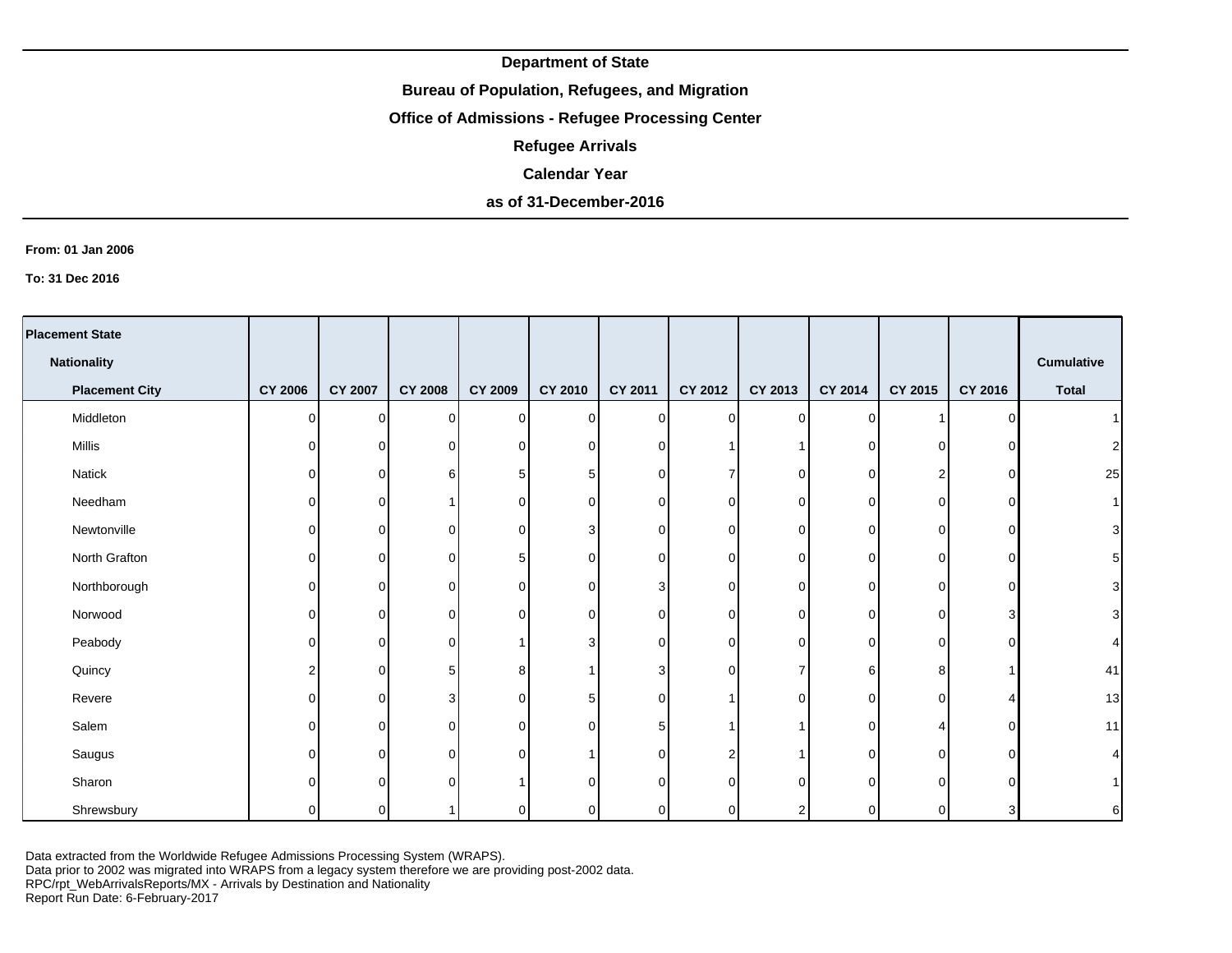## **Bureau of Population, Refugees, and Migration**

# **Office of Admissions - Refugee Processing Center**

**Refugee Arrivals**

#### **Calendar Year**

# **as of 31-December-2016**

#### **From: 01 Jan 2006**

**To: 31 Dec 2016**

| <b>Placement State</b> |                |                |                |          |             |                |                |                |                |                |          |                   |
|------------------------|----------------|----------------|----------------|----------|-------------|----------------|----------------|----------------|----------------|----------------|----------|-------------------|
| <b>Nationality</b>     |                |                |                |          |             |                |                |                |                |                |          | <b>Cumulative</b> |
| <b>Placement City</b>  | <b>CY 2006</b> | <b>CY 2007</b> | <b>CY 2008</b> | CY 2009  | CY 2010     | <b>CY 2011</b> | CY 2012        | CY 2013        | <b>CY 2014</b> | <b>CY 2015</b> | CY 2016  | <b>Total</b>      |
| Somerville             | $\Omega$       | $\Omega$       | $\Omega$       |          | 0           |                | $\overline{0}$ | $\Omega$       | $\Omega$       | $\Omega$       | $\Omega$ | 2                 |
| South Boston           | 0              | ΩI             | 0              | 3        | 20          | 17             | 25             | 30             | 34             | 9              | З        | 141               |
| Spencer                | $\Omega$       | $\overline{0}$ | 0              | $\Omega$ | 0           | $\Omega$       | $\mathbf 0$    | 3              | $\overline{0}$ | $\overline{0}$ | $\Omega$ | З                 |
| Springfield            | 0              | $6 \mid$       | 61             | 64       | 78          | 22             | 54             | 98             | 116            | 44             | 17       | 560               |
| Swampscott             | 0              | $\Omega$       | 0              | $\Omega$ | 0           | 0              | 4              | $\Omega$       | $\Omega$       | $\overline{0}$ | $\Omega$ |                   |
| Watertown              | 0              | 3              | O              | $\Omega$ | 0           | 6              | $\overline{0}$ | $\Omega$       | $\overline{0}$ | $\overline{0}$ | $\Omega$ |                   |
| Wayland                | 0              |                | $\Omega$       | $\Omega$ | 0           | $\Omega$       | 1              | $\Omega$       | $\overline{0}$ | $\Omega$       | $\Omega$ |                   |
| Webster                | $\Omega$       | $\Omega$       | 3              | $\Omega$ | 0           | 0              | 0              | $\Omega$       | $\overline{0}$ | $\overline{0}$ | $\Omega$ |                   |
| Wellesley              | $\Omega$       | $\Omega$       | 0              | $\Omega$ | 0           |                | $\mathbf 0$    | $\Omega$       | $\overline{0}$ | $\overline{0}$ | $\Omega$ |                   |
| West Roxbury           | 0              | c              | 0              | $\Omega$ | 0           | 0              | $\overline{0}$ | $\Omega$       | $\Omega$       | $\Omega$       | $\Omega$ |                   |
| West Roxbury           | $\Omega$       | 2              | 10             |          | $\mathbf 0$ | $\Omega$       | 0              |                | $\overline{0}$ | $\overline{0}$ | $\Omega$ | 20                |
| West Springfield       | 0              | $\Omega$       | 33             | 56       | 65          | 24             | 89             | 63             | 135            | 57             | 51       | 573               |
| Westfield              | 0              | $\Omega$       | $\Omega$       | $\Omega$ | $\mathbf 0$ | $\Omega$       | 0              | $\Omega$       | $\Omega$       | $\overline{7}$ | 31       | 38                |
| Weston                 | 0              | $\Omega$       | $\Omega$       | 3        | 5           | $\Omega$       | $\overline{0}$ | $\Omega$       | $\Omega$       | $\Omega$       | $\Omega$ | я                 |
| Williamsburg           | 0              | $\overline{0}$ |                |          | 0           | 0              | $\overline{0}$ | $\overline{0}$ | $\overline{0}$ | 0              | 0        |                   |

Data extracted from the Worldwide Refugee Admissions Processing System (WRAPS).

Data prior to 2002 was migrated into WRAPS from a legacy system therefore we are providing post-2002 data.

RPC/rpt\_WebArrivalsReports/MX - Arrivals by Destination and Nationality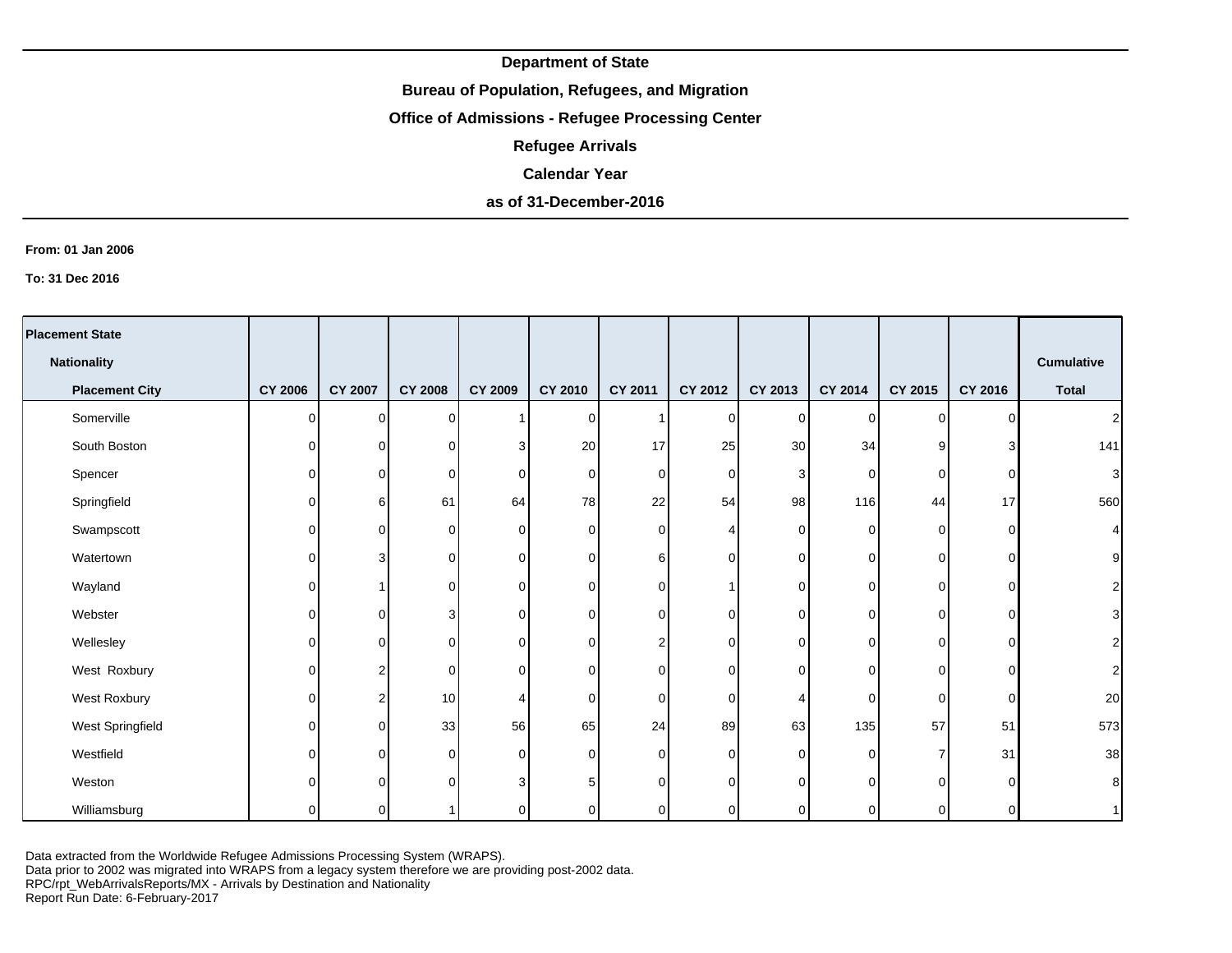## **Bureau of Population, Refugees, and Migration**

# **Office of Admissions - Refugee Processing Center**

**Refugee Arrivals**

### **Calendar Year**

# **as of 31-December-2016**

#### **From: 01 Jan 2006**

**To: 31 Dec 2016**

| <b>Placement State</b> |                |                |                |                |                |          |                |              |          |          |              |                   |
|------------------------|----------------|----------------|----------------|----------------|----------------|----------|----------------|--------------|----------|----------|--------------|-------------------|
| <b>Nationality</b>     |                |                |                |                |                |          |                |              |          |          |              | <b>Cumulative</b> |
| <b>Placement City</b>  | <b>CY 2006</b> | <b>CY 2007</b> | <b>CY 2008</b> | <b>CY 2009</b> | <b>CY 2010</b> | CY 2011  | CY 2012        | CY 2013      | CY 2014  | CY 2015  | CY 2016      | <b>Total</b>      |
| Winchester             | $\Omega$       | $\Omega$       | 0              | 0              | $\mathbf 0$    | $\Omega$ | $\overline{2}$ | $\Omega$     | $\Omega$ | $\Omega$ | ∩            | 2 <sub>1</sub>    |
| Woburn                 | $\overline{0}$ | $\Omega$       | 11             | 73             | 0              | $\Omega$ |                | 5            | 5        | 0        | O            | 98                |
| Worcester              | $\overline{0}$ | 10             | 86             | 203            | 245            | 159      | 205            | 238          | 139      | 127      | 155          | 1,567             |
| Ivory Coast            | 0              | $\mathbf{0}$   | 0              | 0              | 0              | 0        | 0              | 2            | 0        | 2        |              | $6\overline{6}$   |
| Dorchester             | $\Omega$       | $\Omega$       | 0              | $\Omega$       | $\mathbf 0$    | $\Omega$ | $\overline{0}$ |              | $\Omega$ | $\Omega$ | U            | 1 <sup>1</sup>    |
| South Boston           | $\overline{0}$ | $\Omega$       | O              | 0              | 0              | $\Omega$ | $\overline{0}$ | $\Omega$     | $\Omega$ | 2        | ∩            | $\mathbf{2}$      |
| Worcester              | $\overline{0}$ | $\Omega$       | U              | 0              | 0              | $\Omega$ | $\overline{0}$ |              | $\Omega$ | 0        | າ            | $\mathbf{3}$      |
| Jordan                 | $\mathbf{0}$   | $\mathbf{0}$   | 0              | 0              | 0              | 2        | $\mathbf{0}$   | $\mathbf{0}$ | 0        |          | <sup>0</sup> | $\mathbf{3}$      |
| Boston                 | $\Omega$       | $\Omega$       | 0              | ∩              | $\mathbf 0$    | $\Omega$ | $\overline{0}$ | ∩            | $\Omega$ |          |              | 1 <sup>1</sup>    |
| Dorchester             | $\overline{0}$ | $\Omega$       |                | 0              | 0              |          | $\overline{0}$ | 0            | $\Omega$ | 0        |              |                   |
| South Boston           | $\Omega$       | $\Omega$       |                | 0              | 0              |          | $\overline{0}$ | U            | $\Omega$ | $\Omega$ | ∩            |                   |
| Kazakhstan             | 11             | $\mathbf{0}$   | 3              | 5              | 0              | 8        | $\mathbf{0}$   | 0            | 15       | 8        |              | 57                |
| Framingham             | $\Omega$       | $\Omega$       | n.             | $\Omega$       | $\mathbf 0$    | $\Omega$ | $\Omega$       | $\Omega$     | $\Omega$ | $\Omega$ | ٩            | $\mathbf{3}$      |
| West Springfield       | 11             | $\Omega$       |                |                | 0              | 8        | $\overline{0}$ |              | 15       | 8        |              | 54                |

Data extracted from the Worldwide Refugee Admissions Processing System (WRAPS).

Data prior to 2002 was migrated into WRAPS from a legacy system therefore we are providing post-2002 data.

RPC/rpt\_WebArrivalsReports/MX - Arrivals by Destination and Nationality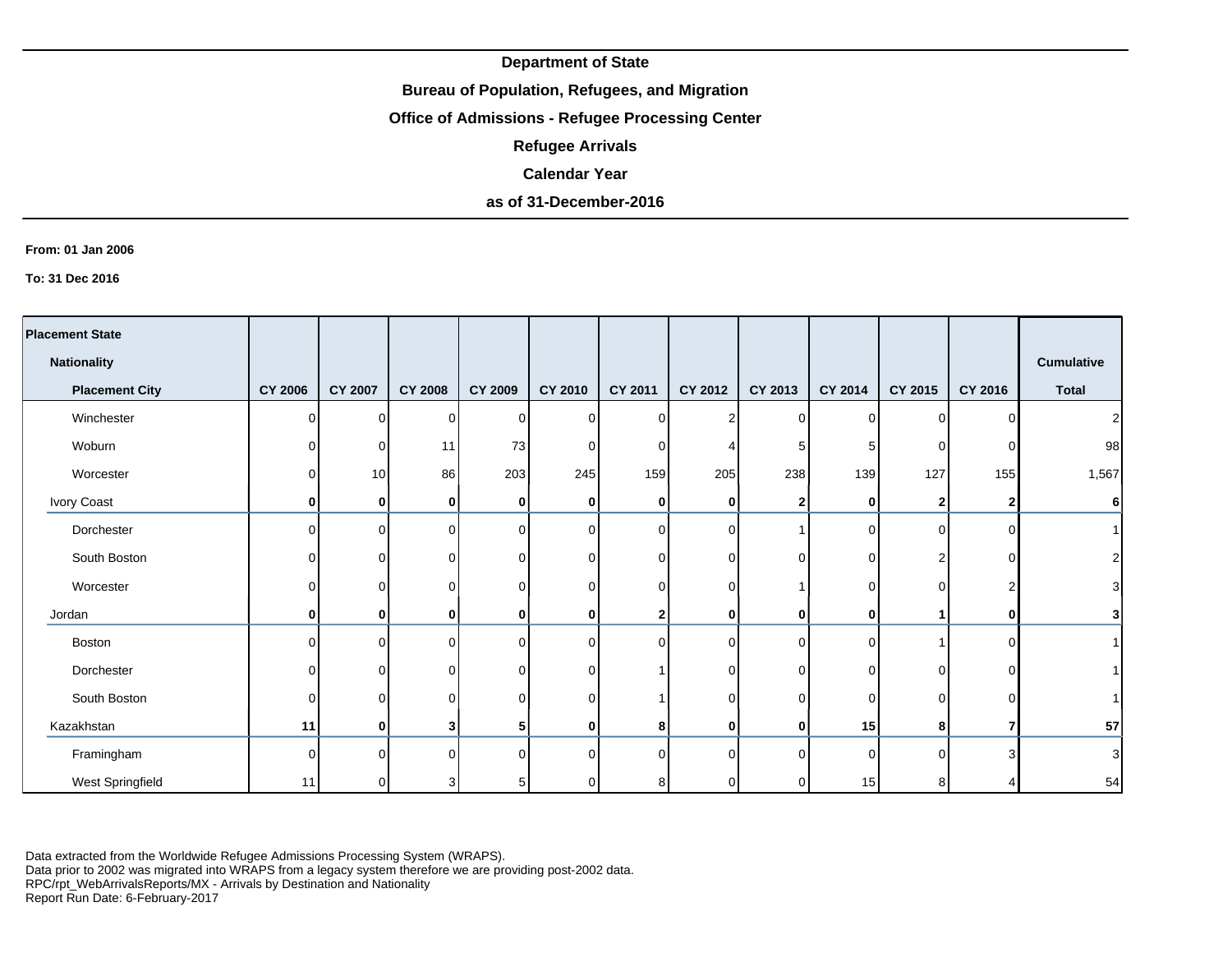## **Bureau of Population, Refugees, and Migration**

# **Office of Admissions - Refugee Processing Center**

**Refugee Arrivals**

### **Calendar Year**

# **as of 31-December-2016**

#### **From: 01 Jan 2006**

**To: 31 Dec 2016**

| <b>Placement State</b> |                |                |                |                |                |          |                |          |             |                |              |                   |
|------------------------|----------------|----------------|----------------|----------------|----------------|----------|----------------|----------|-------------|----------------|--------------|-------------------|
| <b>Nationality</b>     |                |                |                |                |                |          |                |          |             |                |              | <b>Cumulative</b> |
| <b>Placement City</b>  | <b>CY 2006</b> | <b>CY 2007</b> | <b>CY 2008</b> | <b>CY 2009</b> | <b>CY 2010</b> | CY 2011  | CY 2012        | CY 2013  | CY 2014     | CY 2015        | CY 2016      | <b>Total</b>      |
| Korea, North           | 0              | 2              | $\mathbf{0}$   | 0              | 0              | 0        | $\bf{0}$       | 0        | 0           | $\mathbf{0}$   | 0            | $\mathbf 2$       |
| Boston                 |                | $\overline{c}$ | $\overline{0}$ |                | $\Omega$       | $\Omega$ | $\Omega$       | $\Omega$ | $\Omega$    | $\Omega$       |              | $\overline{2}$    |
| Kuwait                 | 0              | 0              | $\mathbf{0}$   |                | 0              | 0        | $\bf{0}$       | 0        | $\mathbf 0$ | $\mathbf{0}$   |              |                   |
| West Springfield       |                | $\mathbf 0$    | $\overline{0}$ |                | $\Omega$       | $\Omega$ | $\overline{0}$ | $\Omega$ | $\Omega$    | $\overline{0}$ | n            | $\mathbf{1}$      |
| Kyrgyzstan             | 0              | 0              |                | 18             | 0              |          | 9              | 0        | 14          | 5 <sub>5</sub> |              | 52                |
| Allston                | ∩              | $\mathbf 0$    | $\overline{0}$ | 5              | $\mathbf 0$    | $\Omega$ | $\Omega$       | $\Omega$ | $\Omega$    | $\overline{0}$ |              | 5                 |
| Brookline              | U              | $\mathbf 0$    |                | 0              | 0              | $\Omega$ | $\overline{0}$ | 0        | 0           | $\overline{0}$ | ΩI           |                   |
| Springfield            | ∩              | $\mathbf 0$    | $\Omega$       |                | $\Omega$       | ∩        | $\Omega$       |          | $\Omega$    | $\Omega$       |              | 5                 |
| West Springfield       |                | $\mathbf 0$    | 0              |                | 0              |          | 9              | ∩        | 14          | 5 <sup>1</sup> |              | 29                |
| Westfield              | ∩              | $\mathbf 0$    | $\overline{0}$ | 8              | 0              | $\Omega$ | $\overline{0}$ | $\Omega$ | 0           | $\overline{0}$ |              | 12                |
| Latvia                 | 0              | 0              |                | ŋ              | 0              | 0        | $\bf{0}$       | 0        | 0           | $\mathbf{0}$   | 0            | $\mathbf{1}$      |
| Allston                |                | $\Omega$       |                |                | 0              | $\Omega$ | $\Omega$       | 0        | $\Omega$    | $\overline{0}$ |              |                   |
| Lebanon                | 0              |                | $\mathbf{0}$   | 0              | 0              | 0        | $\mathbf{0}$   | 0        | 0           | $\mathbf{0}$   | $\mathbf{0}$ |                   |
| Worcester              | ∩              |                | $\overline{0}$ | $\Omega$       | 0              | $\Omega$ | $\overline{0}$ | ∩        | $\Omega$    | $\overline{0}$ | $\Omega$     |                   |

Data extracted from the Worldwide Refugee Admissions Processing System (WRAPS). Data prior to 2002 was migrated into WRAPS from a legacy system therefore we are providing post-2002 data.

RPC/rpt\_WebArrivalsReports/MX - Arrivals by Destination and Nationality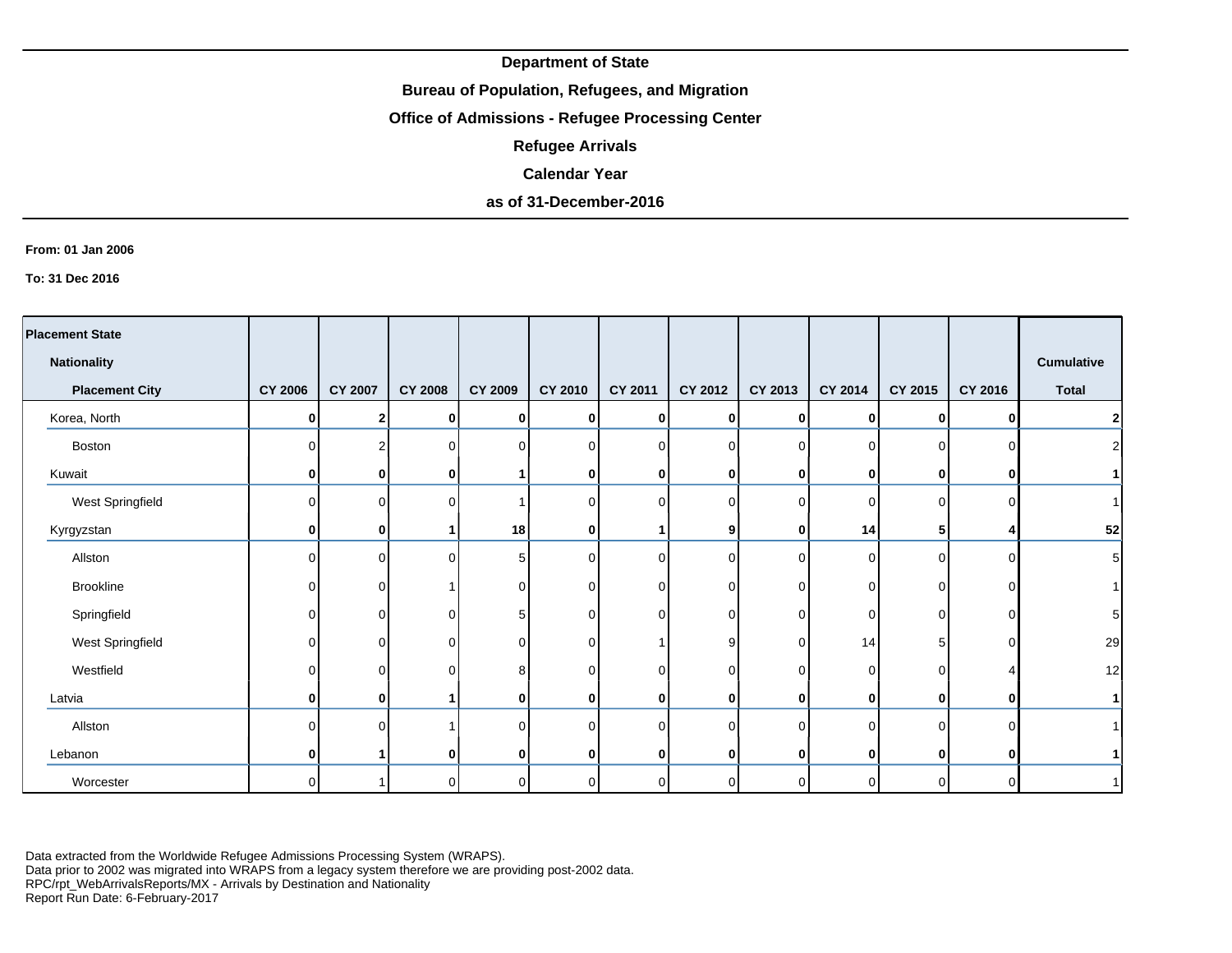## **Bureau of Population, Refugees, and Migration**

# **Office of Admissions - Refugee Processing Center**

**Refugee Arrivals**

#### **Calendar Year**

# **as of 31-December-2016**

#### **From: 01 Jan 2006**

**To: 31 Dec 2016**

| <b>Placement State</b> |                |                |                |          |                |                |                |          |             |             |          |                   |
|------------------------|----------------|----------------|----------------|----------|----------------|----------------|----------------|----------|-------------|-------------|----------|-------------------|
| <b>Nationality</b>     |                |                |                |          |                |                |                |          |             |             |          | <b>Cumulative</b> |
| <b>Placement City</b>  | <b>CY 2006</b> | <b>CY 2007</b> | <b>CY 2008</b> | CY 2009  | CY 2010        | <b>CY 2011</b> | CY 2012        | CY 2013  | CY 2014     | CY 2015     | CY 2016  | <b>Total</b>      |
| Liberia                | 94             | 49             | 26             | 8        | 6              | 2 <sub>1</sub> | 1              | 6        | 0           | 0           | O        | 192               |
| Boston                 | $\overline{3}$ | 16             | 0              | $\Omega$ | $\overline{0}$ | $\Omega$       | $\overline{0}$ | $\Omega$ | $\Omega$    | $\mathbf 0$ | ∩        | 19                |
| Cambridge              | $\Omega$       |                | 0              | $\Omega$ | $\overline{0}$ | $\overline{0}$ | $\overline{0}$ | 0        | 0           | 0           | C        | 1                 |
| Chelsea                | $\Omega$       | 2              | 0              | $\Omega$ | $\overline{0}$ | $\overline{0}$ | $\overline{0}$ | 0        | 0           | 0           | C        | $\mathbf{2}$      |
| Dorchester             | 19             | 5.             | 2              | $\Omega$ | 0              | $\Omega$       | $\overline{0}$ | 0        | $\Omega$    | 0           | O        | 26                |
| Hyde Park              | $\Omega$       |                | $\Omega$       | ∩        | 0              | $\overline{0}$ | $\overline{0}$ | O        | 0           | 0           | C        | $\vert 4 \vert$   |
| Jamaica Plain          | 2              | $\Omega$       | 0              | $\Omega$ | 0              | $\overline{0}$ | $\overline{0}$ | 0        | 0           | 0           | C        | $\mathbf{2}$      |
| Lowell                 |                |                | 5              | $\Omega$ | 0              | $\Omega$       | $\overline{0}$ | 5.       | $\Omega$    | 0           | C        | 12                |
| Lynn                   | 12             | $\Omega$       | 2              | $\Omega$ | 6              | $\Omega$       | $\overline{0}$ | $\Omega$ | 0           | 0           | $\Omega$ | 20                |
| Medford                | $\Omega$       | $\Omega$       | $\Omega$       | っ        | 0              | $\Omega$       | $\overline{0}$ | 0        | $\Omega$    | $\Omega$    | 0        | $\mathbf{2}$      |
| Methuen                | $\Omega$       | $\Omega$       | $\Omega$       |          | 0              | ΩI             | $\overline{0}$ | $\Omega$ | $\mathbf 0$ | $\Omega$    | $\Omega$ | 1                 |
| Springfield            | 3              | $\Omega$       | $\Omega$       | $\Omega$ | $\mathbf 0$    | $\Omega$       | $\overline{0}$ | 0        | $\mathbf 0$ | $\Omega$    | C        | $\mathbf{3}$      |
| Worcester              | 54             | 20             | 17             |          | 0              | 2              |                |          | $\Omega$    | $\Omega$    | C        | 100               |
| Lithuania              | 0              | 31             | 0              | ŋ        | 3              | $\mathbf{0}$   | 0              | 0        | 0           | 0           | ŋ        | $6\vert$          |
| Allston                | $\Omega$       | 3              | 0              | $\Omega$ | 0              | $\Omega$       | $\overline{0}$ | $\Omega$ | $\Omega$    | $\mathbf 0$ | $\Omega$ | $\mathbf{3}$      |

Data extracted from the Worldwide Refugee Admissions Processing System (WRAPS).

Data prior to 2002 was migrated into WRAPS from a legacy system therefore we are providing post-2002 data.

RPC/rpt\_WebArrivalsReports/MX - Arrivals by Destination and Nationality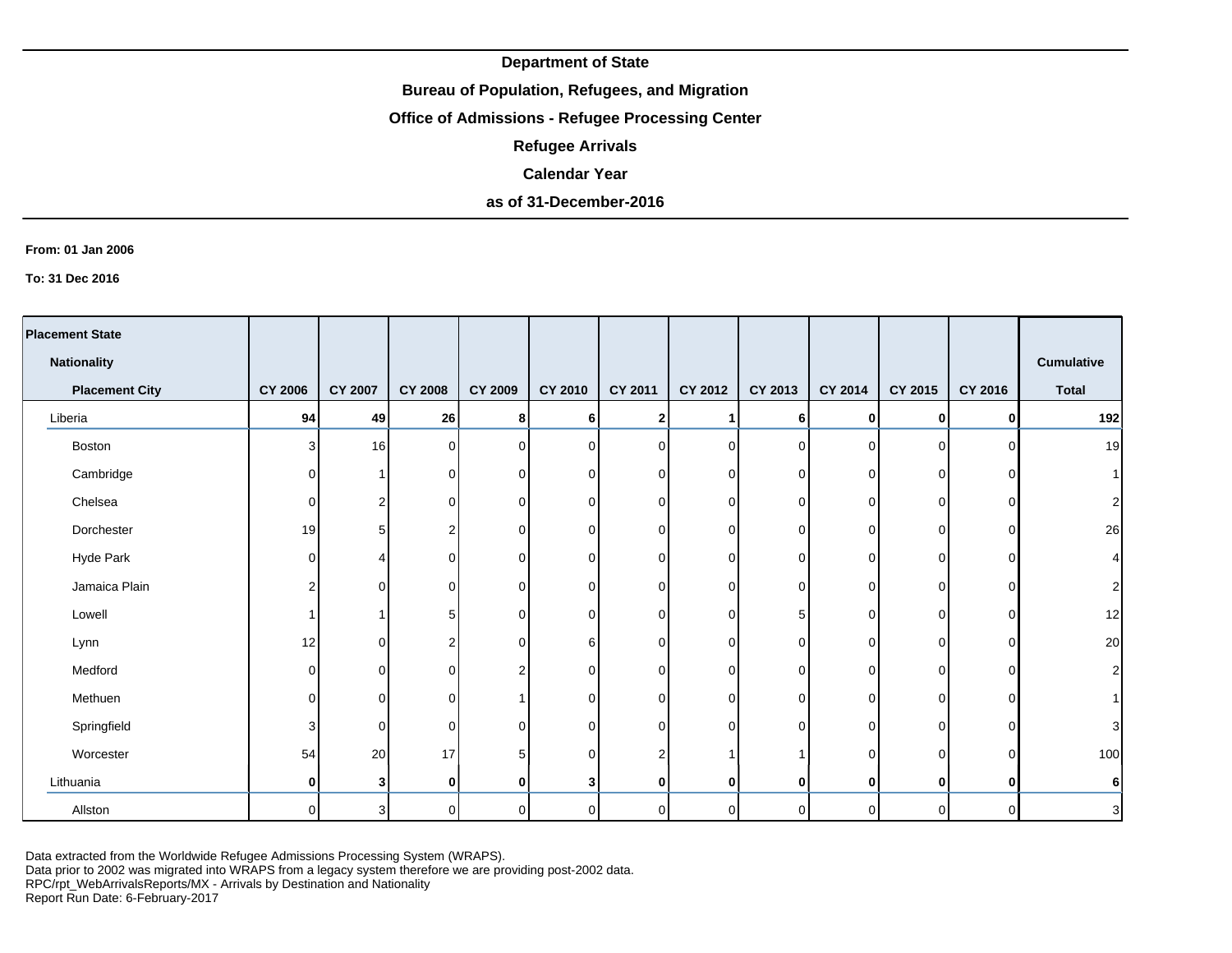## **Bureau of Population, Refugees, and Migration**

# **Office of Admissions - Refugee Processing Center**

**Refugee Arrivals**

### **Calendar Year**

# **as of 31-December-2016**

#### **From: 01 Jan 2006**

**To: 31 Dec 2016**

| <b>Placement State</b> |                |                |                 |                |                |                |                |              |          |          |          |                   |
|------------------------|----------------|----------------|-----------------|----------------|----------------|----------------|----------------|--------------|----------|----------|----------|-------------------|
| <b>Nationality</b>     |                |                |                 |                |                |                |                |              |          |          |          | <b>Cumulative</b> |
| <b>Placement City</b>  | <b>CY 2006</b> | <b>CY 2007</b> | <b>CY 2008</b>  | <b>CY 2009</b> | <b>CY 2010</b> | <b>CY 2011</b> | CY 2012        | CY 2013      | CY 2014  | CY 2015  | CY 2016  | <b>Total</b>      |
| West Springfield       | $\Omega$       | $\overline{0}$ | $\Omega$        | $\Omega$       | 3              | $\Omega$       | $\overline{0}$ | <sup>n</sup> | $\Omega$ | $\Omega$ | ∩        | $\mathbf{3}$      |
| Mali                   | 0              | $\mathbf 0$    | 0               | 0              | 0              |                | 0              |              | 0        |          |          | 5 <sup>1</sup>    |
| South Boston           | $\Omega$       | $\overline{0}$ | $\overline{0}$  | $\Omega$       | $\mathbf 0$    | $\Omega$       | $\circ$        |              | $\Omega$ | $\Omega$ | $\Omega$ | 1 <sup>1</sup>    |
| Waltham                | U              | $\overline{0}$ | $\Omega$        |                | 0              | $\Omega$       | $\mathbf 0$    | <sup>n</sup> | $\Omega$ |          | U        | 1 <sup>1</sup>    |
| Worcester              | $\Omega$       | 0              | $\Omega$        | 0              | 0              | ∩              | 0              | $\Omega$     | 0        | 0        | 3        | $\overline{3}$    |
| Moldova                | 73             | 46             | 44              | 45             | 25             | 53             | 26             | 5            | 17       | 27       | 34       | 395               |
| Agawam                 | U              |                | $\Omega$        |                | $\Omega$       | $\Omega$       | $\overline{0}$ | $\Omega$     | $\Omega$ | $\Omega$ | $\Omega$ | $\mathbf{2}$      |
| Feeding Hills          | 6              | 0              | 8               |                | 0              | 0              | $\overline{0}$ | ∩            | $\Omega$ | 0        | O        | 15                |
| Greenfield             | 18             | 18             |                 | 20             | 0              | $\Omega$       | 0              | ∩            | $\Omega$ | $\Omega$ | O        | 57                |
| Southwick              | $\Omega$       | 0              | 8               | <sup>n</sup>   | 0              | $\Omega$       | 0              | <sup>n</sup> | 0        | 0        | $\Omega$ | 8 <sup>1</sup>    |
| Springfield            | 5              | 5              | $\Omega$        | 0              | $\Omega$       | ∩              | 0              | ∩            | $\Omega$ | $\Omega$ | 0        | 10                |
| <b>Turners Falls</b>   | 5              | 0              | $\Omega$        | 0              | $\Omega$       | $\Omega$       | 0              | $\Omega$     | $\Omega$ | $\Omega$ | $\Omega$ | $5\vert$          |
| West Springfield       | 26             | 8              | 17              | 17             | 18             | 53             | 26             | 5            | 17       | 27       | 34       | 248               |
| West Springfiled       | $\Omega$       | 0              | $\Omega$        | O.             | $\overline{7}$ | ∩              | 0              | <sup>n</sup> | $\Omega$ | $\Omega$ | U        | $\overline{7}$    |
| Westfield              | 13             | 14             | 10 <sup>1</sup> | 6              | 0              | 0              | $\overline{0}$ |              | $\Omega$ | 0        | $\Omega$ | 43                |

Data extracted from the Worldwide Refugee Admissions Processing System (WRAPS).

Data prior to 2002 was migrated into WRAPS from a legacy system therefore we are providing post-2002 data.

RPC/rpt\_WebArrivalsReports/MX - Arrivals by Destination and Nationality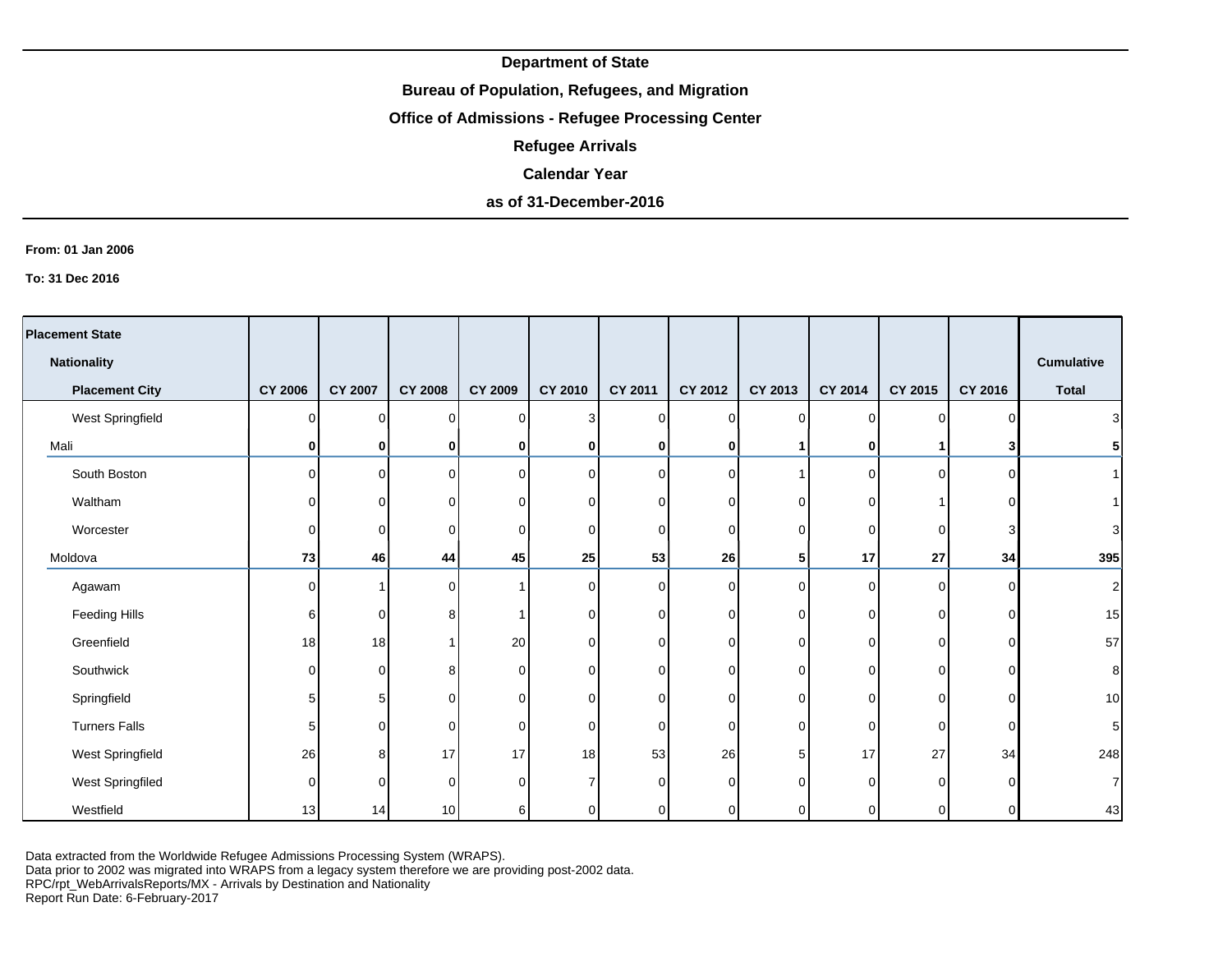## **Bureau of Population, Refugees, and Migration**

# **Office of Admissions - Refugee Processing Center**

**Refugee Arrivals**

# **Calendar Year**

# **as of 31-December-2016**

#### **From: 01 Jan 2006**

**To: 31 Dec 2016**

| <b>Placement State</b> |                |                |                |                |                |              |             |                |              |          |              |                   |
|------------------------|----------------|----------------|----------------|----------------|----------------|--------------|-------------|----------------|--------------|----------|--------------|-------------------|
| <b>Nationality</b>     |                |                |                |                |                |              |             |                |              |          |              | <b>Cumulative</b> |
| <b>Placement City</b>  | <b>CY 2006</b> | <b>CY 2007</b> | <b>CY 2008</b> | <b>CY 2009</b> | <b>CY 2010</b> | CY 2011      | CY 2012     | CY 2013        | CY 2014      | CY 2015  | CY 2016      | <b>Total</b>      |
| Morocco                | 0              | $\mathbf{0}$   | 0              | ŋ              | $\mathbf{0}$   | $\mathbf{0}$ |             | $\mathbf{0}$   | $\Omega$     | 0        | $\mathbf{0}$ |                   |
| South Boston           | $\Omega$       | $\Omega$       | $\Omega$       | ∩              | $\overline{0}$ | $\Omega$     |             | $\Omega$       |              | $\Omega$ | <sup>n</sup> |                   |
| Nepal                  | $\mathbf{0}$   | $\mathbf{0}$   | 0              | 0              | $\mathbf 0$    | $\mathbf{0}$ |             |                |              | 0        |              |                   |
| Chelsea                | $\Omega$       | $\Omega$       | $\Omega$       | ∩              | $\overline{0}$ | ∩            | $\mathbf 0$ | $\overline{0}$ |              | $\Omega$ | <sup>n</sup> |                   |
| Lynn                   | $\overline{0}$ | 0              | 0              | ∩              | $\overline{0}$ | 0            | $\mathbf 0$ |                | <sup>0</sup> | $\Omega$ | ∩            |                   |
| Worcester              | 0              | 0              | 0              | ∩              | $\overline{0}$ | 0            |             | 0              | 0            | 0        |              |                   |
| Nigeria                | $\mathbf{0}$   | $\mathbf{0}$   | 0              | 0              | $\mathbf 0$    | $\mathbf{0}$ | $\mathbf 0$ | $\mathbf{0}$   | $\mathbf{0}$ | 4        | 0            |                   |
| Waltham                | 0              | $\Omega$       | $\Omega$       | ∩              | $\overline{0}$ |              | $\mathbf 0$ | 0              | <sup>n</sup> |          |              |                   |
| Pakistan               | $\mathbf{0}$   | $\mathbf{0}$   | 0              |                | $\mathbf 0$    | 0            | 4           | $\mathbf{0}$   |              | 5        |              | 20                |
| Boston                 | $\Omega$       | $\Omega$       | $\Omega$       | $\Omega$       | $\overline{0}$ | U            | $\mathbf 0$ | $\overline{0}$ | $\Omega$     |          |              | 3                 |
| Lowell                 | $\Omega$       | $\Omega$       | $\Omega$       | 5              | $\overline{0}$ | 0            | 0           | $\Omega$       | ∩            | $\Omega$ | 0            |                   |
| South Boston           | $\Omega$       | $\Omega$       | $\Omega$       | $\Omega$       | $\overline{0}$ | U            | 0           | $\overline{0}$ |              | 3        | $\Omega$     |                   |
| Waltham                | 0              | 0              | $\Omega$       | ∩              | $\overline{0}$ | ∩            | $\Omega$    | 0              | ∩            |          |              |                   |
| Worcester              | $\overline{0}$ | 01             | 0              |                | 0              | 0            | 4           | 0              |              | 0        |              |                   |

Data extracted from the Worldwide Refugee Admissions Processing System (WRAPS). Data prior to 2002 was migrated into WRAPS from a legacy system therefore we are providing post-2002 data.

RPC/rpt\_WebArrivalsReports/MX - Arrivals by Destination and Nationality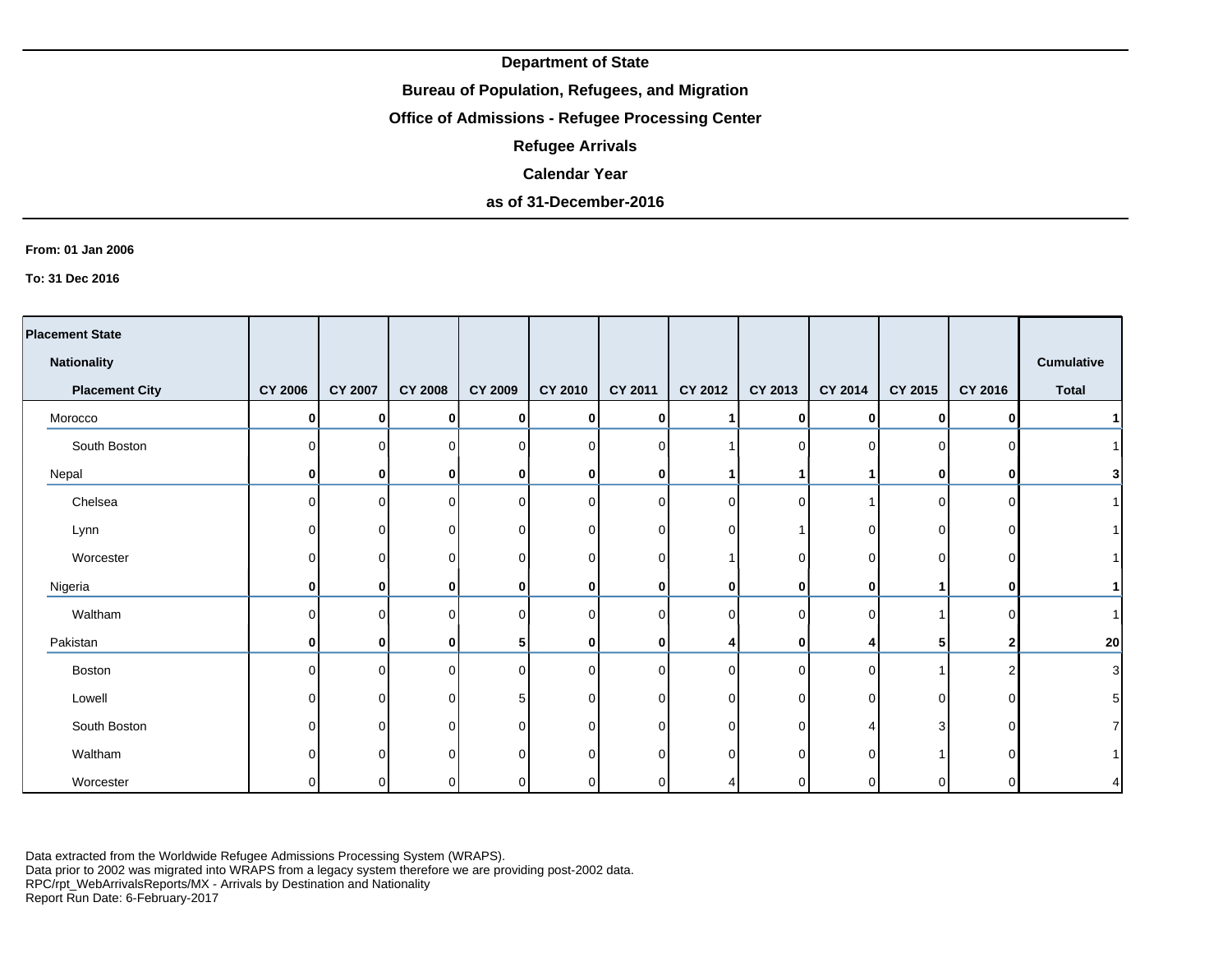## **Bureau of Population, Refugees, and Migration**

# **Office of Admissions - Refugee Processing Center**

**Refugee Arrivals**

#### **Calendar Year**

# **as of 31-December-2016**

#### **From: 01 Jan 2006**

**To: 31 Dec 2016**

| <b>Placement State</b>  |                |                |                |                |                 |                |             |              |          |                |              |                         |
|-------------------------|----------------|----------------|----------------|----------------|-----------------|----------------|-------------|--------------|----------|----------------|--------------|-------------------------|
| <b>Nationality</b>      |                |                |                |                |                 |                |             |              |          |                |              | Cumulative              |
| <b>Placement City</b>   | <b>CY 2006</b> | <b>CY 2007</b> | <b>CY 2008</b> | <b>CY 2009</b> | CY 2010         | <b>CY 2011</b> | CY 2012     | CY 2013      | CY 2014  | CY 2015        | CY 2016      | <b>Total</b>            |
| Palestine               | $\mathbf{0}$   | $\mathbf{0}$   | 0              |                | ${\bf 5}$       | $\mathbf{0}$   | $\mathbf 0$ | $\mathbf{0}$ | Δ        | 6              | $\mathbf{0}$ | 16                      |
| South Boston            | ΟI             | $\Omega$       | $\Omega$       | $\Omega$       | $5\phantom{.0}$ | $\cap$         | $\mathbf 0$ | $\Omega$     | $\Omega$ |                | U            | $\,6$                   |
| Worcester               | 0              | $\overline{0}$ |                |                | $\overline{0}$  |                | 0           | U            |          | 5 <sup>1</sup> |              | 10                      |
| Republic of South Sudan | $\mathbf{0}$   | $\mathbf{0}$   | 0              | 0              | $\bf{0}$        | 0              | $\bf{0}$    | $\mathbf{0}$ | 0        | $\mathbf{2}$   | 51           | $\overline{\mathbf{r}}$ |
| South Boston            | 0              | $\Omega$       | O              | ∩              | $\overline{0}$  | <sup>n</sup>   | $\Omega$    | $\Omega$     | $\Omega$ | $\overline{2}$ |              | $\overline{7}$          |
| Russia                  | 155            | 62             | 31             | 26             | 16              | 5              | 9           | 2            | 11       | 4              | 25           | 346                     |
| Acton                   | 3              |                | $\Omega$       | $\Omega$       | $\overline{0}$  | $\cap$         | 0           | $\Omega$     | $\Omega$ | $\Omega$       | O            | 4                       |
| Agawam                  | 0              | $\Omega$       |                | $\Omega$       | $\overline{0}$  | $\Omega$       | 0           | $\Omega$     | 0        | $\Omega$       | ΩI           |                         |
| Andover                 |                | $\Omega$       | U              | $\Omega$       | 0               | ΩI             | 0           | $\Omega$     | 0        | $\Omega$       | ΩI           |                         |
| Arlington               | 0              | $\Omega$       | U              | 2              | 0               | $\cap$         | 0           | U            | 0        | $\Omega$       | $\Omega$     | $\overline{2}$          |
| Ashland                 |                | $\Omega$       | O              | $\Omega$       | $\overline{0}$  | $\cap$         | 0           | $\Omega$     | 0        | $\Omega$       | ∩            |                         |
| Boston                  | 2              | 2              |                |                | 3               | <sup>n</sup>   | 0           |              | 2        | $\Omega$       |              | 15                      |
| Brighton                |                | $\Omega$       |                |                | 3               | <sup>n</sup>   | $\Omega$    | U            | $\Omega$ | $\Omega$       |              | 14                      |
| Brookline               | 3              | $\Omega$       |                |                | 0               | ∩              | $\Omega$    |              | $\Omega$ | U              |              | 3                       |
| Cambridge               | O              | $\mathcal{P}$  |                |                | 0               |                | 0           |              | U        | O              |              | 4                       |

Data extracted from the Worldwide Refugee Admissions Processing System (WRAPS).

Data prior to 2002 was migrated into WRAPS from a legacy system therefore we are providing post-2002 data.

RPC/rpt\_WebArrivalsReports/MX - Arrivals by Destination and Nationality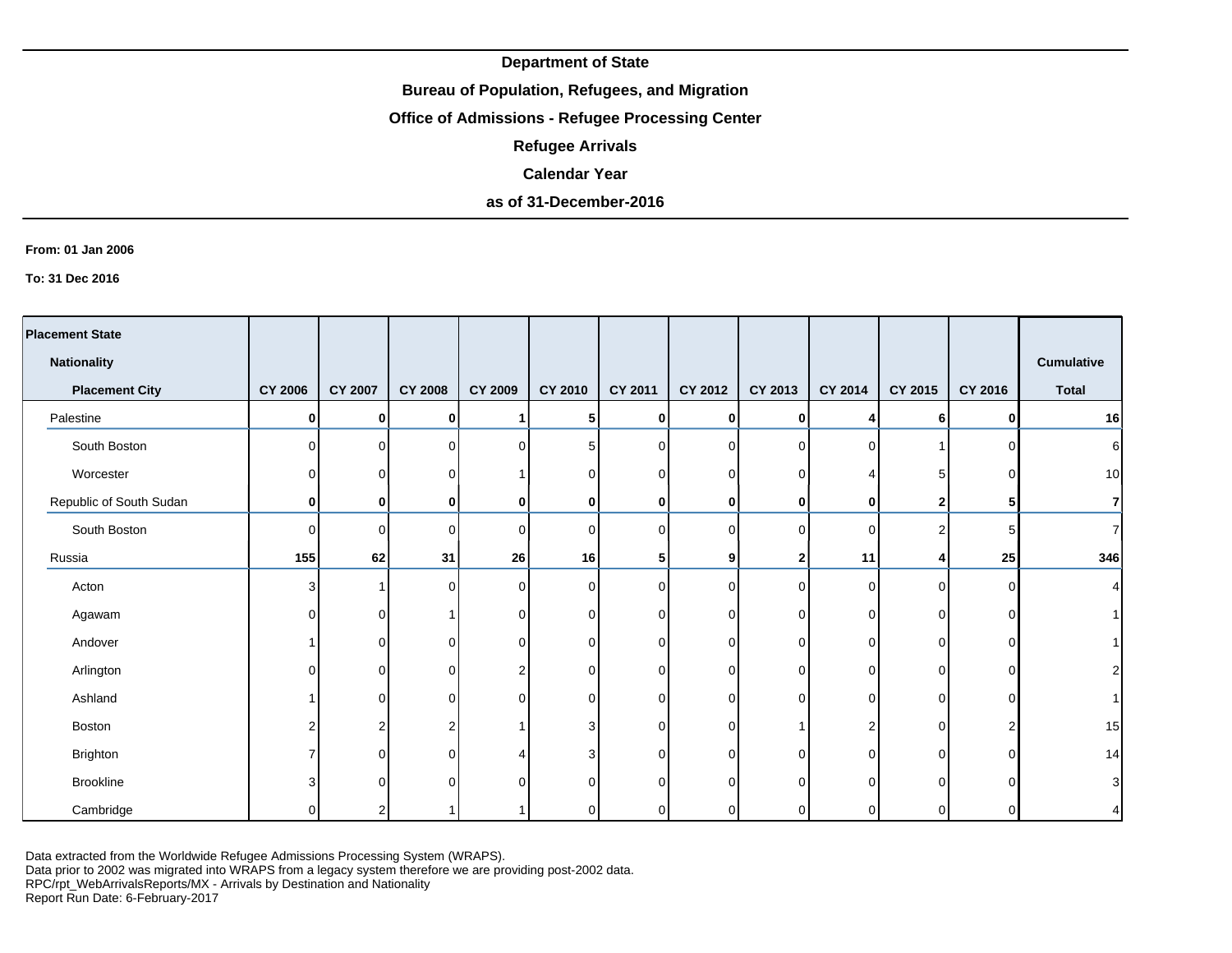## **Bureau of Population, Refugees, and Migration**

# **Office of Admissions - Refugee Processing Center**

**Refugee Arrivals**

#### **Calendar Year**

# **as of 31-December-2016**

#### **From: 01 Jan 2006**

**To: 31 Dec 2016**

| <b>Placement State</b> |                |                |                |                |                |          |             |          |             |                |          |                   |
|------------------------|----------------|----------------|----------------|----------------|----------------|----------|-------------|----------|-------------|----------------|----------|-------------------|
| <b>Nationality</b>     |                |                |                |                |                |          |             |          |             |                |          | <b>Cumulative</b> |
|                        |                |                |                |                |                |          |             |          |             |                |          |                   |
| <b>Placement City</b>  | <b>CY 2006</b> | <b>CY 2007</b> | <b>CY 2008</b> | <b>CY 2009</b> | CY 2010        | CY 2011  | CY 2012     | CY 2013  | CY 2014     | CY 2015        | CY 2016  | <b>Total</b>      |
| Chestnut Hill          | $\Omega$       | $\mathcal{P}$  | $\overline{0}$ | $\overline{0}$ | $\overline{0}$ | $\Omega$ | $\mathbf 0$ | $\Omega$ | $\mathbf 0$ | $\overline{0}$ | $\Omega$ | 2                 |
| Feeding Hills          | 0              | 0              | $\mathbf 0$    | 8              | $\Omega$       | $\Omega$ | 0           | $\Omega$ | $\mathbf 0$ | $\overline{0}$ |          | 8 <sup>1</sup>    |
| Framingham             | 0              | 3              | 0              | 0              | $\overline{0}$ | 0        | 0           | 0        | 6           | $\overline{0}$ | З        | 12                |
| Greenfield             | 2              | 0              | 0              | $\Omega$       | $\overline{0}$ | 0        | 0           | 0        | 0           | 0              | ∩        | $\mathbf{2}$      |
| Jamaica Plain          | $\Omega$       | $\Omega$       | 0              |                | $\overline{0}$ | 0        | 0           | ∩        | $\mathbf 0$ | $\overline{0}$ | ∩        | $\vert$           |
| Lynn                   |                | 2              | 3              | 3              | 6              | 3        | 9           |          | 2           | $\overline{0}$ | ∩        | 36                |
| Malden                 | 0              | $\Omega$       |                | $\Omega$       | $\overline{0}$ | 0        | 0           | 0        | $\mathbf 0$ | $\overline{0}$ | O        | 1                 |
| Marblehead             | 2              | $\Omega$       | 0              | 0              | $\overline{0}$ | 0        | $\mathbf 0$ | $\Omega$ | 0           | $\overline{0}$ | O        | 2                 |
| Medford                | 1              | $\Omega$       | 0              | 0              | $\overline{0}$ | 0        | 0           | 0        | 0           | $\overline{0}$ | O        | 1 <sup>1</sup>    |
| Melrose                | $\Omega$       |                | $\mathbf 0$    | $\overline{2}$ | $\overline{0}$ | $\Omega$ | 0           | $\Omega$ | $\Omega$    | $\overline{0}$ | $\Omega$ | $\overline{3}$    |
| Nashua                 | $\Omega$       | $\Omega$       | 0              |                | $\overline{0}$ | O.       | 0           | $\Omega$ | $\mathbf 0$ | $\overline{0}$ | $\Omega$ | 1 <sup>1</sup>    |
| Newton                 | 1              | 2              | 0              | 0              | $\overline{0}$ | $\Omega$ | $\mathbf 0$ | $\Omega$ | $\mathbf 0$ | $\mathbf 0$    | $\Omega$ | $\mathbf{3}$      |
| Quincy                 | 0              | $\Omega$       | $\mathbf 0$    | 0              | $\overline{2}$ | 0        | 0           | $\Omega$ | $\mathbf 0$ | $\overline{0}$ | O        | $\mathbf{2}$      |
| Revere                 | $\Omega$       |                | $\Omega$       | $\Omega$       | $\Omega$       | ∩        | $\Omega$    | $\Omega$ | $\Omega$    | $\Omega$       | ∩        | $\mathbf{2}$      |
| Salem                  | $\Omega$       |                | 4              | $\Omega$       | $\Omega$       | O.       | $\mathbf 0$ |          | $\Omega$    | 0              |          | 5 <sub>5</sub>    |

Data extracted from the Worldwide Refugee Admissions Processing System (WRAPS).

Data prior to 2002 was migrated into WRAPS from a legacy system therefore we are providing post-2002 data.

RPC/rpt\_WebArrivalsReports/MX - Arrivals by Destination and Nationality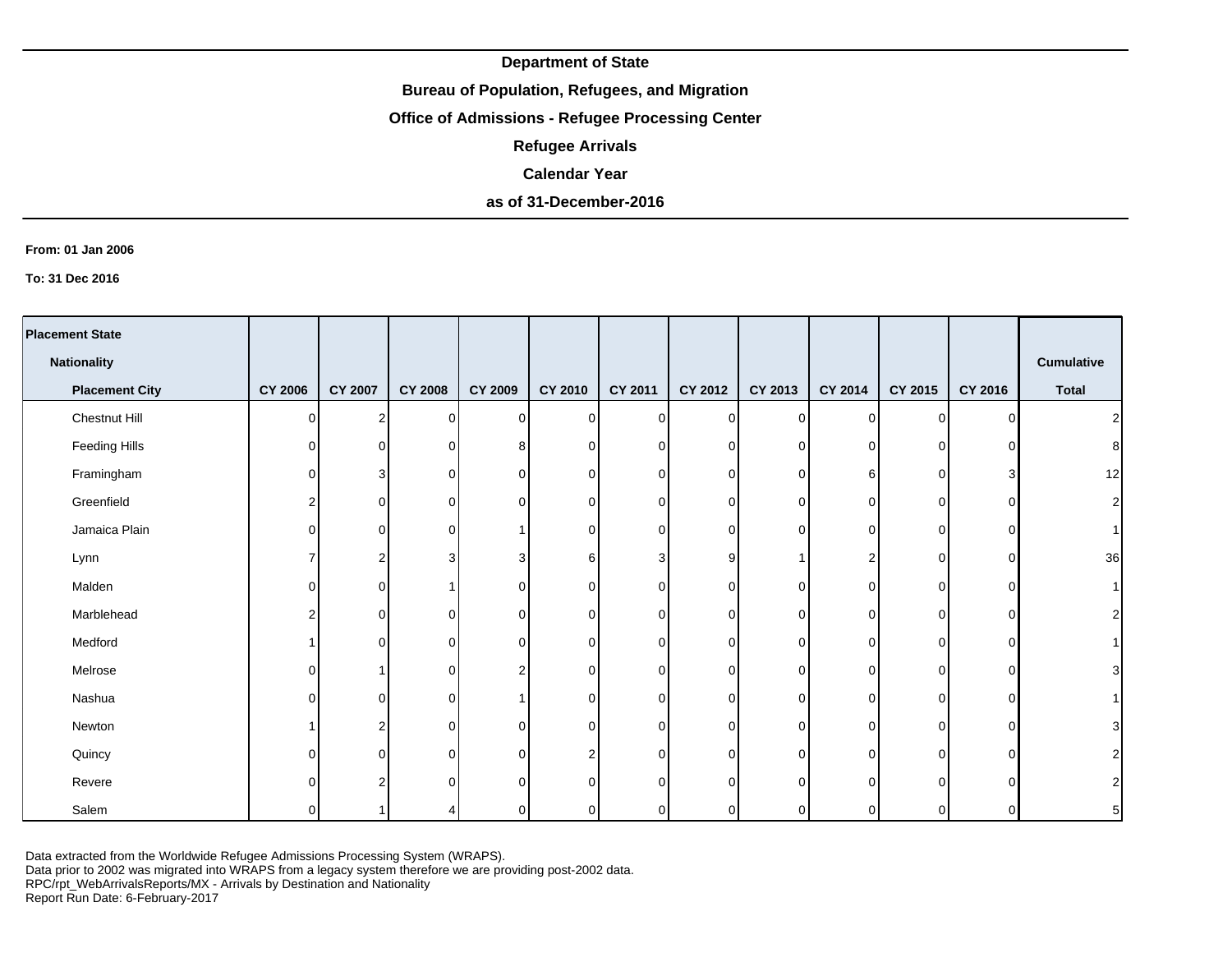### **Bureau of Population, Refugees, and Migration**

# **Office of Admissions - Refugee Processing Center**

**Refugee Arrivals**

#### **Calendar Year**

# **as of 31-December-2016**

#### **From: 01 Jan 2006**

**To: 31 Dec 2016**

| <b>Placement State</b> |                |                |                |                |                         |                |                |          |             |              |          |                   |
|------------------------|----------------|----------------|----------------|----------------|-------------------------|----------------|----------------|----------|-------------|--------------|----------|-------------------|
| <b>Nationality</b>     |                |                |                |                |                         |                |                |          |             |              |          | <b>Cumulative</b> |
| <b>Placement City</b>  | <b>CY 2006</b> | <b>CY 2007</b> | <b>CY 2008</b> | <b>CY 2009</b> | <b>CY 2010</b>          | <b>CY 2011</b> | CY 2012        | CY 2013  | CY 2014     | CY 2015      | CY 2016  | <b>Total</b>      |
| Springfield            | 29             | 21             | $\overline{7}$ | $\Omega$       | $\overline{0}$          | $\Omega$       | $\overline{0}$ | $\Omega$ | $\mathbf 0$ | $\mathbf 0$  | ∩        | 57                |
| Stoughton              | $\Omega$       | $\overline{2}$ | 0              | $\Omega$       | $\overline{0}$          | $\Omega$       | $\overline{0}$ | 0        | $\Omega$    | 0            |          | $\mathbf{2}$      |
| Swampscott             | $\Omega$       | $\Omega$       | 2              | $\Omega$       | 0                       | $\overline{0}$ | $\overline{0}$ | 0        | 0           | 0            | C        | $\mathbf{2}$      |
| Watertown              | 0              | $\Omega$       | 9              |                | 0                       | $\Omega$       | 0              | 0        | $\Omega$    | 0            | C        | 12                |
| Wellesley              | $\Omega$       | 2              | 0              | ∩              | 0                       | $\Omega$       | $\mathbf 0$    | 0        | $\mathbf 0$ | 0            | C        | $\mathbf{2}$      |
| West Springfield       | 90             | 19             |                | $\Omega$       | $\overline{\mathbf{c}}$ | 2              | $\mathbf 0$    | 0        |             | 4            | 18       | 137               |
| Westfield              |                | $\Omega$       | 0              | $\Omega$       | 0                       | $\Omega$       | $\overline{0}$ | $\Omega$ | $\Omega$    | 0            |          | $\mathbf{3}$      |
| Winchester             | 2              | $\Omega$       | 0              | $\Omega$       | 0                       | $\Omega$       | $\overline{0}$ | 0        | $\Omega$    | $\Omega$     | ∩        | $\mathbf{2}$      |
| Worcester              | 3              | $\Omega$       | $\Omega$       | $\Omega$       | $\mathbf 0$             | $\Omega$       | $\mathbf 0$    | $\Omega$ | $\Omega$    | 0            | C        | $\mathbf{3}$      |
| Rwanda                 | 0              | 2              |                | $\bf{0}$       | 4                       | 9 <sup>1</sup> | 11             | 0        |             | $\mathbf{2}$ |          | 37                |
| Fitchburg              | $\Omega$       | $\Omega$       |                | $\Omega$       | $\overline{0}$          | $\Omega$       | $\overline{0}$ | $\Omega$ | $\Omega$    | $\Omega$     | $\Omega$ | 1                 |
| Jamaica Plain          | $\Omega$       | $\Omega$       | $\Omega$       | $\Omega$       | 0                       | 7              | $\overline{0}$ | $\Omega$ | $\Omega$    | $\Omega$     | C        | $\overline{7}$    |
| South Boston           | ΩI             | 0              | $\Omega$       | $\Omega$       | $\mathbf 0$             | 2              | $\Omega$       | U        | $\Omega$    | $\Omega$     |          | $\overline{3}$    |
| Springfield            |                | $\Omega$       | ∩              | ∩              | $\mathbf 0$             | $\Omega$       | 11             | n        | $\Omega$    | 0            | C        | 11                |
| Waltham                | U              | O.             |                |                | $\mathbf 0$             | $\Omega$       | 0              |          |             | U            |          | 1                 |

Data extracted from the Worldwide Refugee Admissions Processing System (WRAPS).

Data prior to 2002 was migrated into WRAPS from a legacy system therefore we are providing post-2002 data.

RPC/rpt\_WebArrivalsReports/MX - Arrivals by Destination and Nationality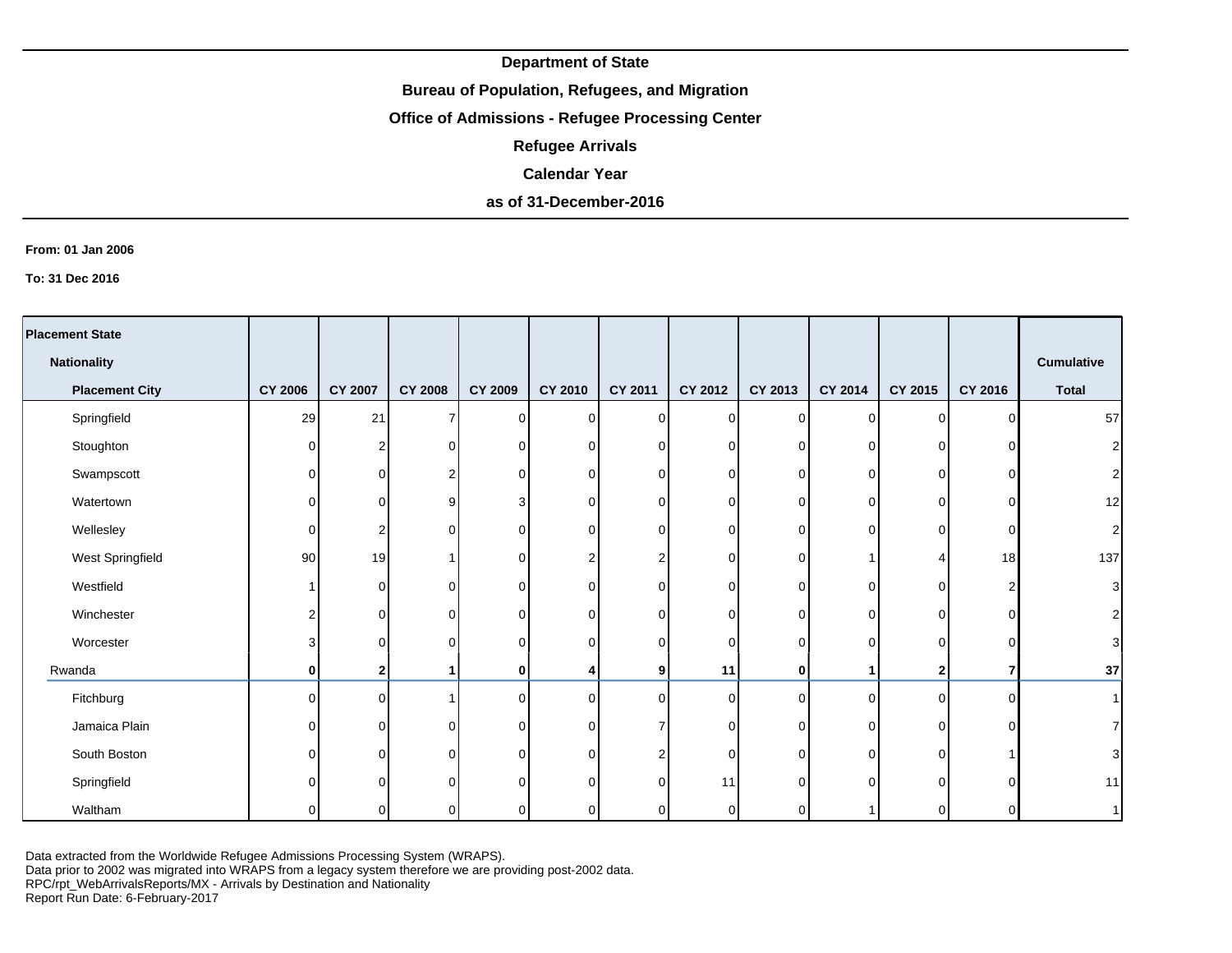## **Bureau of Population, Refugees, and Migration**

# **Office of Admissions - Refugee Processing Center**

**Refugee Arrivals**

#### **Calendar Year**

# **as of 31-December-2016**

#### **From: 01 Jan 2006**

**To: 31 Dec 2016**

| <b>Placement State</b> |          |                |                |                |                |              |             |             |              |         |              |                  |
|------------------------|----------|----------------|----------------|----------------|----------------|--------------|-------------|-------------|--------------|---------|--------------|------------------|
| <b>Nationality</b>     |          |                |                |                |                |              |             |             |              |         |              | Cumulative       |
| <b>Placement City</b>  | CY 2006  | <b>CY 2007</b> | <b>CY 2008</b> | <b>CY 2009</b> | <b>CY 2010</b> | CY 2011      | CY 2012     | CY 2013     | CY 2014      | CY 2015 | CY 2016      | <b>Total</b>     |
| West Springfield       | $\Omega$ | $\Omega$       | $\Omega$       | $\Omega$       | $\overline{0}$ | $\Omega$     | $\mathbf 0$ | 0           | $\Omega$     | 0       |              | 3                |
| Worcester              | $\Omega$ |                | $\Omega$       |                |                | ∩            | 0           | 0           | 0            | 2       |              | 11               |
| Senegal                | 0        | $\mathbf{0}$   | 0              | 0              | $\mathbf 0$    | 0            | 0           |             | $\mathbf{0}$ |         |              | 4                |
| South Boston           | $\Omega$ | $\Omega$       | $\Omega$       | $\Omega$       | $\overline{0}$ | U            | $\mathbf 0$ |             | $\Omega$     |         | ∩            | $\boldsymbol{2}$ |
| Worcester              | $\Omega$ | U              | $\Omega$       |                | $\overline{0}$ |              | $\mathbf 0$ |             | 0            | 0       |              | $\boldsymbol{2}$ |
| Serbia                 | 0        |                | 0              |                | $\mathbf 0$    | 0            | $\bf{0}$    | 0           | 0            | 0       | ŋ            |                  |
| Winthrop               | $\Omega$ |                | $\Omega$       | ∩              | $\overline{0}$ | ∩            | 0           | $\Omega$    | $\Omega$     | 0       |              |                  |
| Sierra Leone           | 17       | 31             | $\mathbf{2}$   |                | $\overline{7}$ | $\mathbf{2}$ | 0           | $\mathbf 0$ |              | 0       | $\mathbf{0}$ | 35               |
| Boston                 |          | $\Omega$       | $\Omega$       | 3              | $\overline{0}$ | $\Omega$     | $\Omega$    | $\Omega$    | 0            | 0       | $\Omega$     | 4                |
| Dorchester             | $\Omega$ | っ              | $\Omega$       | 0              | $\overline{0}$ | n.           | $\Omega$    | $\Omega$    | $\Omega$     | 0       | $\cap$       | $\overline{2}$   |
| Hyde Park              |          | $\Omega$       | $\Omega$       | 0              | $\overline{0}$ | $\Omega$     | $\mathbf 0$ | $\Omega$    | 0            | 0       | ∩            |                  |
| Leominster             | 5        | 0              | $\Omega$       | $\Omega$       | $\overline{0}$ | U            | $\Omega$    | U           | $\Omega$     | 0       |              | 5                |
| Lowell                 | 2        | ∩              | 2              | ∩              | $\Omega$       | ∩            | $\Omega$    | U           | 0            | 0       |              |                  |
| Lynn                   | 6        | ∩              |                |                |                |              | C           |             | <sup>n</sup> | U       |              | 8                |
| Mattapan               | U        |                |                |                | 0              |              | 0           |             |              |         |              |                  |

Data extracted from the Worldwide Refugee Admissions Processing System (WRAPS).

Data prior to 2002 was migrated into WRAPS from a legacy system therefore we are providing post-2002 data.

RPC/rpt\_WebArrivalsReports/MX - Arrivals by Destination and Nationality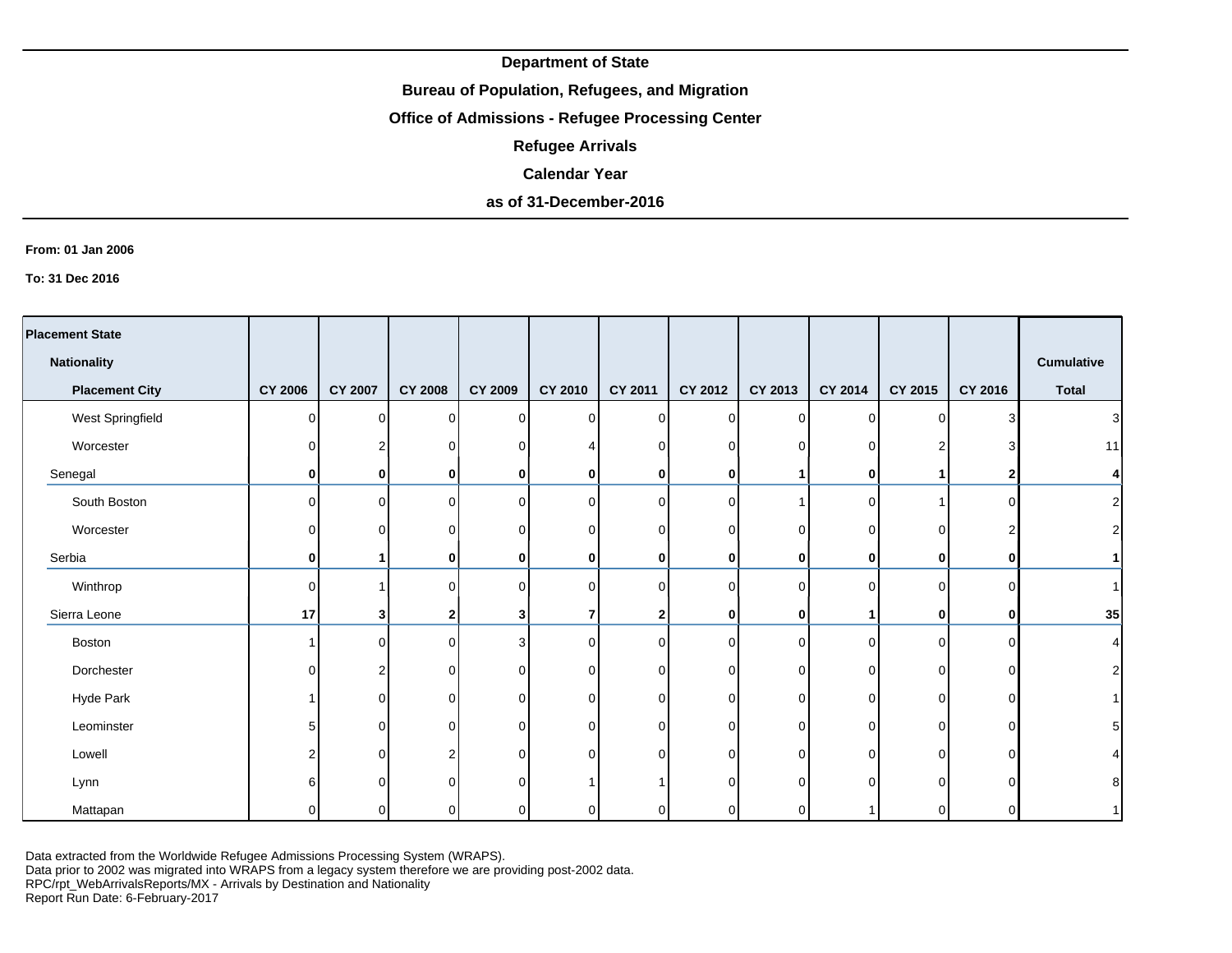## **Bureau of Population, Refugees, and Migration**

# **Office of Admissions - Refugee Processing Center**

**Refugee Arrivals**

#### **Calendar Year**

# **as of 31-December-2016**

#### **From: 01 Jan 2006**

**To: 31 Dec 2016**

| <b>Placement State</b> |                |                |                |                |                |                |             |                |          |             |          |                         |
|------------------------|----------------|----------------|----------------|----------------|----------------|----------------|-------------|----------------|----------|-------------|----------|-------------------------|
| <b>Nationality</b>     |                |                |                |                |                |                |             |                |          |             |          | <b>Cumulative</b>       |
| <b>Placement City</b>  | <b>CY 2006</b> | <b>CY 2007</b> | <b>CY 2008</b> | <b>CY 2009</b> | CY 2010        | CY 2011        | CY 2012     | CY 2013        | CY 2014  | CY 2015     | CY 2016  | <b>Total</b>            |
| Roslindale             | 2              | $\overline{0}$ | 0              | $\overline{0}$ | $\overline{0}$ | $\overline{0}$ | $\mathbf 0$ | $\overline{0}$ | $\Omega$ | $\mathbf 0$ | $\Omega$ | $\overline{\mathbf{c}}$ |
| South Boston           | 0              | $\Omega$       | 0              | $\overline{0}$ | $\overline{0}$ |                | 0           | $\overline{0}$ | $\Omega$ | $\Omega$    |          | $\overline{1}$          |
| Springfield            | O              |                | $\mathbf 0$    | $\overline{0}$ | $\overline{0}$ | 0              | 0           | 0              | $\Omega$ | 0           |          |                         |
| Worcester              | 0              | 0              | 0              | $\overline{0}$ | $6 \mid$       | 0              | 0           | 0              | $\Omega$ | 0           | ∩        | 6                       |
| Somalia                | 161            | 119            | 93             | 97             | 214            | 118            | 240         | 252            | 358      | 369         | 227      | 2,248                   |
| <b>Boston</b>          | 43             | 59             | 30             | 20             | 14             | 10             | 14          | 19             | 33       | 75          | 73       | 390                     |
| Brighton               | 5              | 0              | 0              | $\overline{0}$ | $\overline{0}$ | 0              | $\mathbf 0$ | $\Omega$       | 0        | $\mathbf 0$ | $\Omega$ | 5                       |
| <b>Brockton</b>        | 0              | 0              | 0              | $\overline{0}$ | $\overline{0}$ | $\Omega$       | 10          | $\Omega$       | $\Omega$ | $\Omega$    | $\Omega$ | 10                      |
| Cambridge              | 0              | $\Omega$       | $\mathbf 0$    |                | $\overline{7}$ | 6              | 0           |                | $\Omega$ |             | ∩        | 19                      |
| Charlestown            | 2              |                | $\mathbf 0$    | 0              | $\mathbf 0$    | 0              | 0           | 0              | $\Omega$ | $\Omega$    | $\Omega$ | $\mathsf 3$             |
| Chelsea                |                | $\Omega$       | 0              | $\mathbf 0$    | $\overline{0}$ | $\Omega$       | $\mathbf 0$ | $\Omega$       | $\Omega$ | $\Omega$    |          | $\overline{\mathbf{c}}$ |
| Dorchester             | 15             | 14             | $\mathbf 0$    | $\overline{0}$ | 2              | $\Omega$       | 0           | 0              | 0        | Δ           | $\Omega$ | 35                      |
| East Boston            |                | $\Omega$       | $\Omega$       | $\Omega$       | $\Omega$       | 3              | 0           | $\Omega$       | $\Omega$ | $\Omega$    |          | 4                       |
| Everett                | U              | $\Omega$       | $\Omega$       | $\Omega$       | $\Omega$       | U              | $\mathbf 0$ | 0              |          | U           |          |                         |
| Framingham             | 0              | $\Omega$       | $\Omega$       | $\Omega$       | $\Omega$       | 0              | 0           | 5              | $\Omega$ | 0           | ΩI       | $\mathbf 5$             |

Data extracted from the Worldwide Refugee Admissions Processing System (WRAPS).

Data prior to 2002 was migrated into WRAPS from a legacy system therefore we are providing post-2002 data.

RPC/rpt\_WebArrivalsReports/MX - Arrivals by Destination and Nationality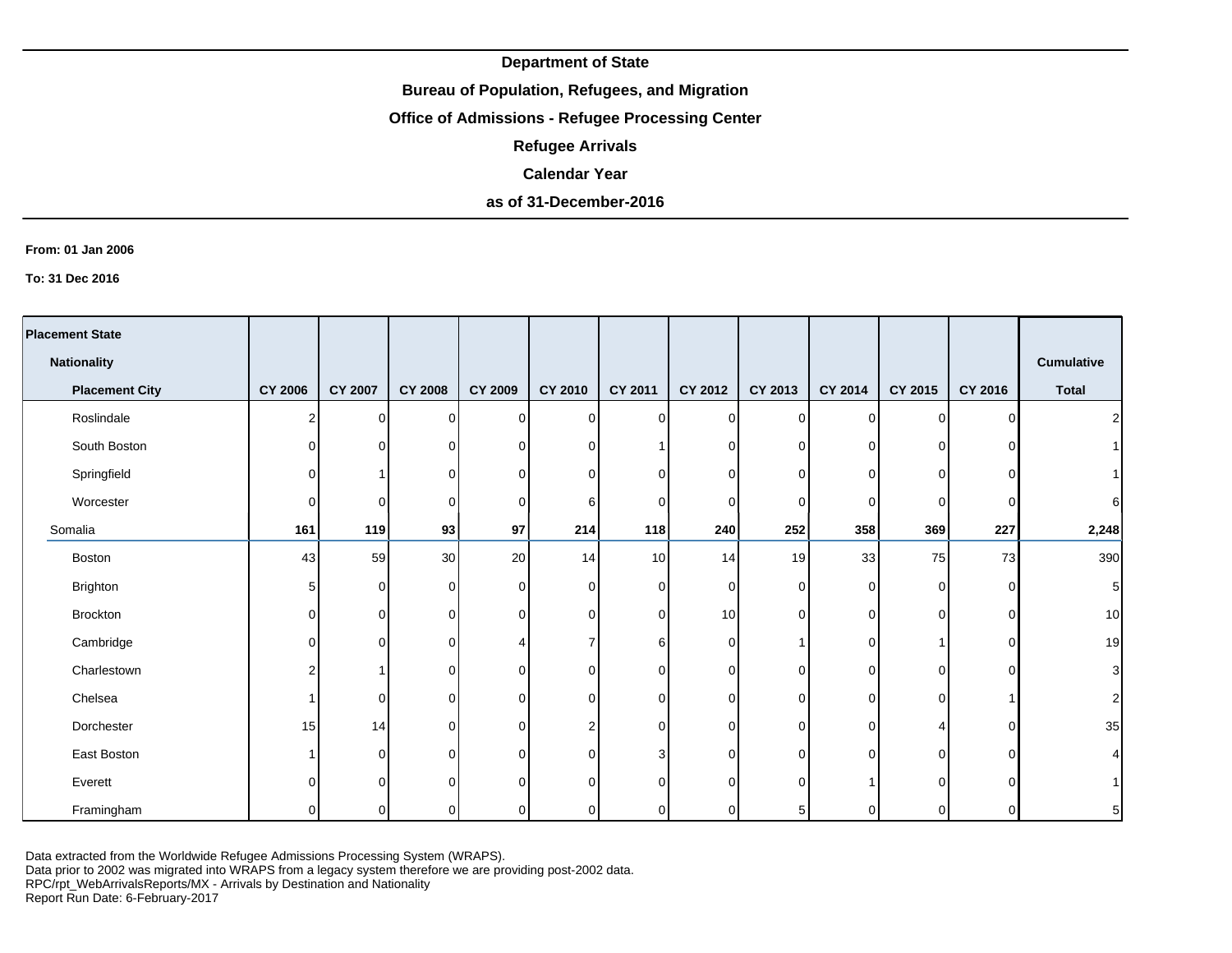## **Bureau of Population, Refugees, and Migration**

# **Office of Admissions - Refugee Processing Center**

**Refugee Arrivals**

#### **Calendar Year**

## **as of 31-December-2016**

#### **From: 01 Jan 2006**

**To: 31 Dec 2016**

| <b>Placement State</b> |                |                |                |                |             |          |                |                 |                 |                |          |                   |
|------------------------|----------------|----------------|----------------|----------------|-------------|----------|----------------|-----------------|-----------------|----------------|----------|-------------------|
| <b>Nationality</b>     |                |                |                |                |             |          |                |                 |                 |                |          | <b>Cumulative</b> |
| <b>Placement City</b>  | <b>CY 2006</b> | <b>CY 2007</b> | <b>CY 2008</b> | <b>CY 2009</b> | CY 2010     | CY 2011  | CY 2012        | CY 2013         | CY 2014         | CY 2015        | CY 2016  | <b>Total</b>      |
| Hyde Park              | 3              | $\Omega$       | $\Omega$       | $\Omega$       | 0           | $\Omega$ | $\overline{0}$ | $\overline{0}$  | $\overline{0}$  | $\Omega$       | $\Omega$ | 3                 |
| Jamaica Plain          | 0              | $\Omega$       | 0              | $\Omega$       | 21          | $\Omega$ | 11             | 10 <sup>1</sup> | 20              | 12             |          | 75                |
| Lowell                 | $\Omega$       | $\Omega$       | 0              | $\Omega$       | 9           | 6        | 34             | 13 <sup>1</sup> | 82              | 51             | 18       | 213               |
| Lynn                   |                |                | 0              | $\Omega$       | 0           | 0        | $\mathbf 0$    | $\Omega$        |                 | $\overline{0}$ | $\Omega$ | 3                 |
| Malden                 | 0              | $\Omega$       | $\Omega$       | $\Omega$       | 13          | 6        | $\,$ 5 $\,$    |                 | $\overline{0}$  | $\overline{0}$ | $\Omega$ | 25                |
| Newton                 |                | $\Omega$       | $\Omega$       | $\Omega$       | 0           | 0        | $\mathbf 0$    |                 | $\overline{0}$  | $\Omega$       | $\Omega$ | 2                 |
| Newton Center          |                | $\overline{0}$ | 0              | $\Omega$       | 0           | $\Omega$ | $\mathbf 0$    | $\Omega$        | $\overline{0}$  | $\overline{0}$ | $\Omega$ |                   |
| Quincy                 | 14             | οI             | 0              | $\Omega$       | 0           | $\Omega$ | $\mathbf 0$    | $\Omega$        | $\overline{0}$  | $\overline{0}$ | $\Omega$ | 14                |
| Roslindale             | 6              | $\Omega$       | 0              | $\Omega$       | 0           | 0        | $\mathbf 0$    | 8               | $\overline{0}$  | $\overline{0}$ | $\Omega$ | 14                |
| Roxbury                | 16             | 6 <sup>1</sup> | $\Omega$       | $\Omega$       | 1           | 0        | $\mathbf 0$    |                 | 11              | $\overline{0}$ | $\Omega$ | 35                |
| South Boston           | 2              | $\Omega$       | 0              |                | 60          | 31       | 25             | 29              | 76              | 82             | 11       | 317               |
| Springfield            | 26             | 7              | 8              | 34             | 27          | 39       | 32             | 49              | 30 <sub>l</sub> | 52             | 36       | 340               |
| Waltham                | $\Omega$       | $\Omega$       | 0              | $\Omega$       | $\mathbf 0$ | $\Omega$ | $\overline{0}$ | $\overline{0}$  | 2               |                | $\Omega$ | 3                 |
| Wellesley              | 0              | $\Omega$       | $\Omega$       | $\Omega$       | $\mathbf 0$ |          | $\overline{0}$ | $\Omega$        | $\Omega$        | $\Omega$       | ∩        |                   |
| West Springfield       | 0              | 14             | 51             | 20             | 35          | 15       | 71             | 66              | 42              | $6 \mid$       |          | 327               |

Data extracted from the Worldwide Refugee Admissions Processing System (WRAPS).

Data prior to 2002 was migrated into WRAPS from a legacy system therefore we are providing post-2002 data.

RPC/rpt\_WebArrivalsReports/MX - Arrivals by Destination and Nationality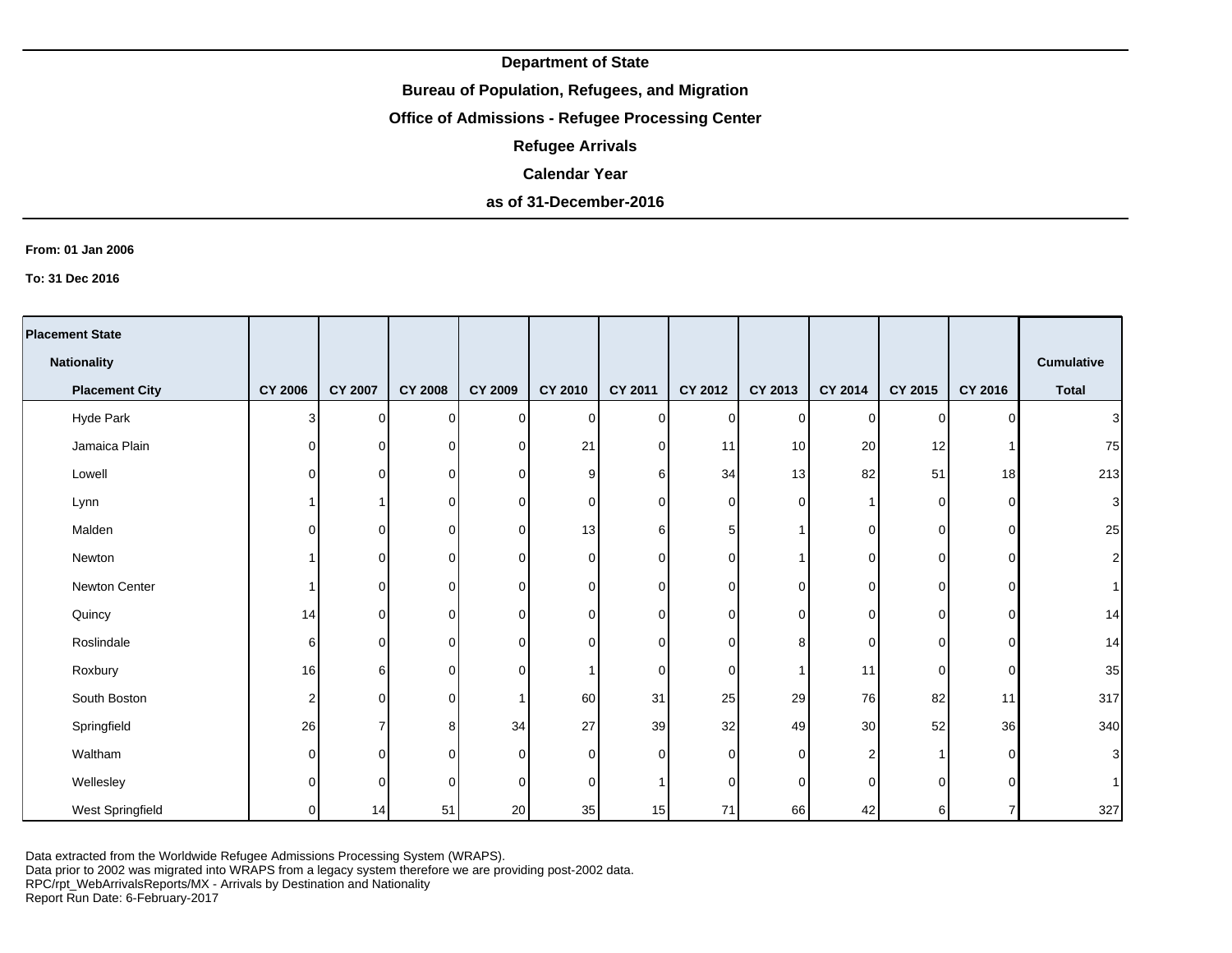### **Bureau of Population, Refugees, and Migration**

# **Office of Admissions - Refugee Processing Center**

**Refugee Arrivals**

#### **Calendar Year**

# **as of 31-December-2016**

#### **From: 01 Jan 2006**

**To: 31 Dec 2016**

| <b>Placement State</b> |                |                |                |          |                |                |                |          |             |                |              |                   |
|------------------------|----------------|----------------|----------------|----------|----------------|----------------|----------------|----------|-------------|----------------|--------------|-------------------|
| <b>Nationality</b>     |                |                |                |          |                |                |                |          |             |                |              | <b>Cumulative</b> |
| <b>Placement City</b>  | <b>CY 2006</b> | <b>CY 2007</b> | <b>CY 2008</b> | CY 2009  | CY 2010        | CY 2011        | CY 2012        | CY 2013  | CY 2014     | CY 2015        | CY 2016      | <b>Total</b>      |
| Westfield              | 0              | $\Omega$       | $\Omega$       | $\Omega$ | $\overline{0}$ | $\Omega$       | $\Omega$       | $\Omega$ | 0           | 39             | 12           | 51                |
| Worcester              | 24             | 17             | 4              | 18       | 25             |                | 38             | 49       | 60          | 46             | 68           | 350               |
| Sri Lanka (Ceylon)     | 0              | 0              | 0              | 0        | $\mathbf 0$    | 0              | 0              |          | 0           | $\overline{7}$ | $\mathbf{0}$ | 8                 |
| Lowell                 | 0              | $\Omega$       | $\Omega$       | $\Omega$ | $\overline{0}$ | <sup>n</sup>   | 0              | $\Omega$ | $\Omega$    | 4              | $\Omega$     | $\vert$           |
| South Boston           | 0              | $\Omega$       | $\Omega$       | 0        | $\overline{0}$ | 0              | $\mathbf 0$    | U        | $\Omega$    |                | $\Omega$     | 1                 |
| Worcester              | 0              | $\overline{0}$ | $\Omega$       | $\Omega$ | $\overline{0}$ | <sup>n</sup>   | 0              |          | $\mathbf 0$ | 2 <sub>1</sub> | <sup>0</sup> | $\mathbf{3}$      |
| Sudan                  | 21             | 51             | 9              | 15       | 6              | 11             | 40             | 52       | 23          | 33             | 14           | 229               |
| Arlington              | 0              | 2              | $\Omega$       | $\Omega$ | $\overline{0}$ | <sup>n</sup>   | 0              | $\Omega$ | $\Omega$    | $\overline{0}$ | 0            | $\mathbf{2}$      |
| Boston                 | 10             | 3              | 6              | 14       | $\mathbf{1}$   | 8 <sup>1</sup> | 6              | 13       | 23          | $\overline{2}$ | 12           | 98                |
| Cambridge              | 1              | $\Omega$       | $\Omega$       | $\Omega$ | $\overline{0}$ | 0              | 0              | $\Omega$ | $\mathbf 0$ | $\overline{0}$ | $\Omega$     | 1                 |
| Chelsea                | $\Omega$       | $\overline{0}$ | $\Omega$       |          | 0              | <sup>n</sup>   | 0              | $\Omega$ | 0           | $\overline{0}$ | $\Omega$     | 1                 |
| Lowell                 | 0              | $\Omega$       | $\Omega$       | 0        | $\overline{0}$ | 0              | $\mathbf 0$    | 5        | $\mathbf 0$ | $\overline{0}$ | $\Omega$     | 5 <sup>1</sup>    |
| Lynn                   | U              | $\Omega$       | 3              | $\Omega$ | $\mathbf 0$    | $\Omega$       | $\overline{2}$ |          | $\Omega$    | $\Omega$       |              | 8 <sup>1</sup>    |
| Medford                |                | 0              | $\Omega$       | $\Omega$ | $\mathbf 0$    |                | $\Omega$       |          | $\Omega$    | $\overline{0}$ |              | 1                 |
| Melrose                |                | $\Omega$       | ∩              |          | 0              | U              | 8              |          | $\Omega$    | 0              | $\Omega$     | 8 <sup>1</sup>    |

Data extracted from the Worldwide Refugee Admissions Processing System (WRAPS).

Data prior to 2002 was migrated into WRAPS from a legacy system therefore we are providing post-2002 data.

RPC/rpt\_WebArrivalsReports/MX - Arrivals by Destination and Nationality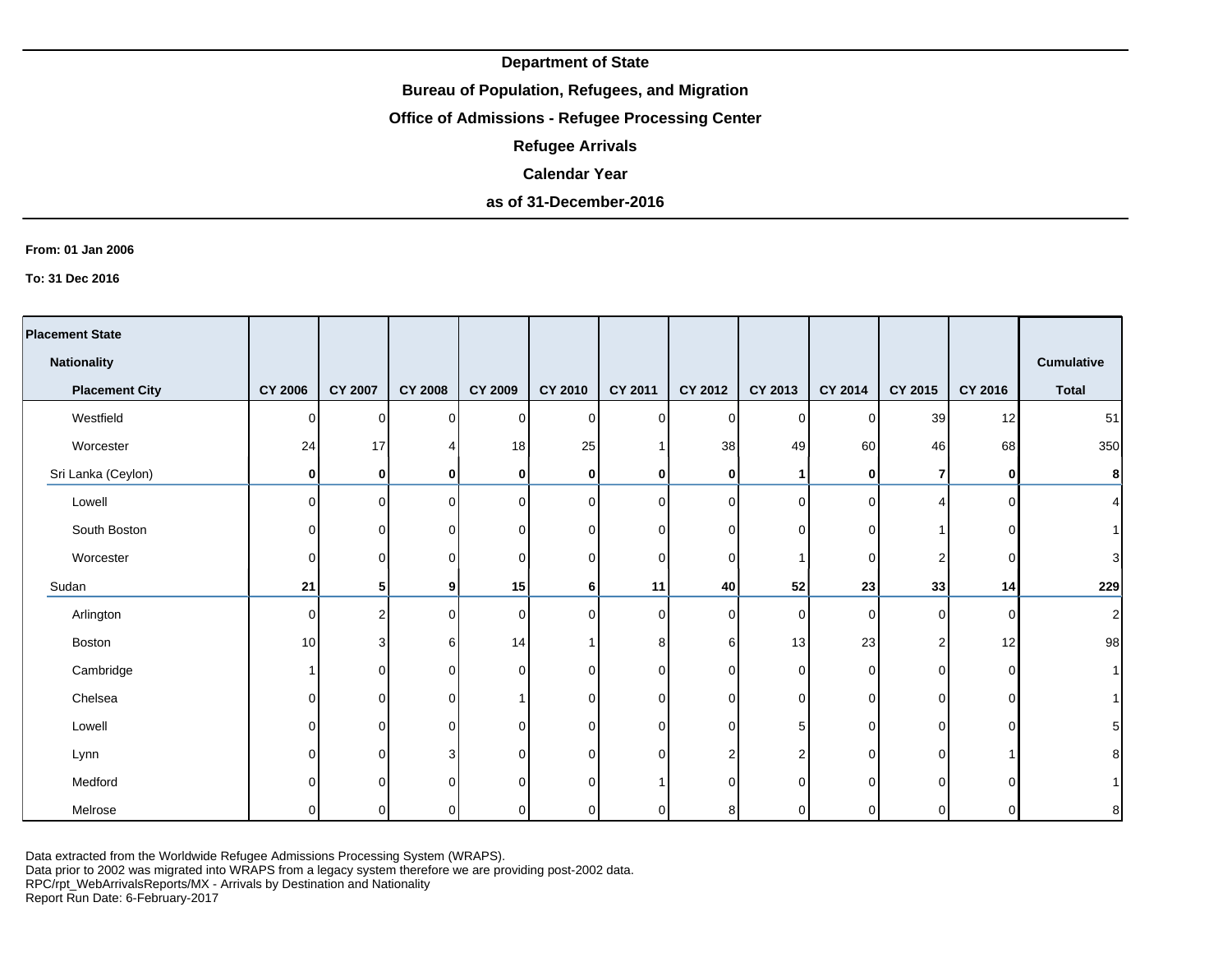## **Bureau of Population, Refugees, and Migration**

# **Office of Admissions - Refugee Processing Center**

**Refugee Arrivals**

#### **Calendar Year**

# **as of 31-December-2016**

#### **From: 01 Jan 2006**

**To: 31 Dec 2016**

| <b>Placement State</b> |                |          |                |                |                 |                |                |          |                |             |         |                   |
|------------------------|----------------|----------|----------------|----------------|-----------------|----------------|----------------|----------|----------------|-------------|---------|-------------------|
| <b>Nationality</b>     |                |          |                |                |                 |                |                |          |                |             |         | <b>Cumulative</b> |
| <b>Placement City</b>  | <b>CY 2006</b> | CY 2007  | <b>CY 2008</b> | <b>CY 2009</b> | CY 2010         | <b>CY 2011</b> | CY 2012        | CY 2013  | CY 2014        | CY 2015     | CY 2016 | <b>Total</b>      |
| Newton                 | 0              | $\Omega$ | 0              | $\overline{0}$ | $\overline{0}$  | $\cap$         |                | 0        | $\mathbf 0$    | 0           | C       | 1 <sup>1</sup>    |
| Newton Center          | 3              | $\Omega$ | $\mathbf 0$    | 0              | $\mathbf 0$     | n              | 0              | 0        | 0              | 0           |         | 3                 |
| South Boston           | 0              | 0        | 0              | 0              | $5\phantom{.0}$ | $\Omega$       | 11             | 14       | 0              | 6           |         | 37                |
| Springfield            |                | 0        | 0              | 0              | $\overline{0}$  | $\Omega$       | 5              | 17       | 0              | 16          | ∩       | 45                |
| Waltham                | 0              | 0        | $\Omega$       | $\Omega$       | $\overline{0}$  | $\Omega$       | 0              | $\Omega$ | $\Omega$       |             | ∩       | 1                 |
| Wellesley              | 0              | 0        | $\mathbf 0$    | 0              | $\overline{0}$  |                | 0              | 0        | $\Omega$       | 0           | ∩       | $\mathbf{2}$      |
| West Springfield       | O              | 0        | 0              | 0              | $\overline{0}$  | U              | 5              |          | 0              |             | ∩       | 13                |
| Worcester              | U              | 0        | 0              | $\Omega$       | $\mathbf 0$     | $\cap$         | $\overline{2}$ | $\Omega$ | 0              |             | C       | $\mathbf{3}$      |
| Syria                  | 0              | 0        | 0              | 5              | $\bf{0}$        | $\mathbf{0}$   | 0              | 0        | 10             | 68          | 195     | 278               |
| Beverly                | U              | $\Omega$ | $\mathbf 0$    | $\Omega$       | $\overline{0}$  | $\cap$         | $\mathbf 0$    | $\Omega$ | $\overline{2}$ | $\Omega$    | C       | $\mathbf{2}$      |
| Billerica              | 0              | 0        | $\mathbf 0$    | 0              | $\overline{0}$  | $\cap$         | $\mathbf 0$    | $\Omega$ | 0              | $\mathbf 0$ | 3       | $\overline{3}$    |
| Boston                 | U              | $\Omega$ | $\Omega$       | $\Omega$       | $\overline{0}$  | $\cap$         | 0              | $\Omega$ | 0              | 0           | 11      | 11                |
| Framingham             |                | $\Omega$ | $\Omega$       | $\Omega$       | $\overline{0}$  | U              | $\mathbf 0$    | O        | $\Omega$       | $\Omega$    | З       | $\overline{3}$    |
| Lowell                 |                | $\Omega$ | $\Omega$       | $\Omega$       | $\Omega$        | ∩              | $\Omega$       |          |                | $\Omega$    | 30      | 31                |
| Lynn                   |                | ∩        | $\Omega$       |                | 0               |                | 0              |          | ∩              | ŋ           |         | 1                 |

Data extracted from the Worldwide Refugee Admissions Processing System (WRAPS).

Data prior to 2002 was migrated into WRAPS from a legacy system therefore we are providing post-2002 data.

RPC/rpt\_WebArrivalsReports/MX - Arrivals by Destination and Nationality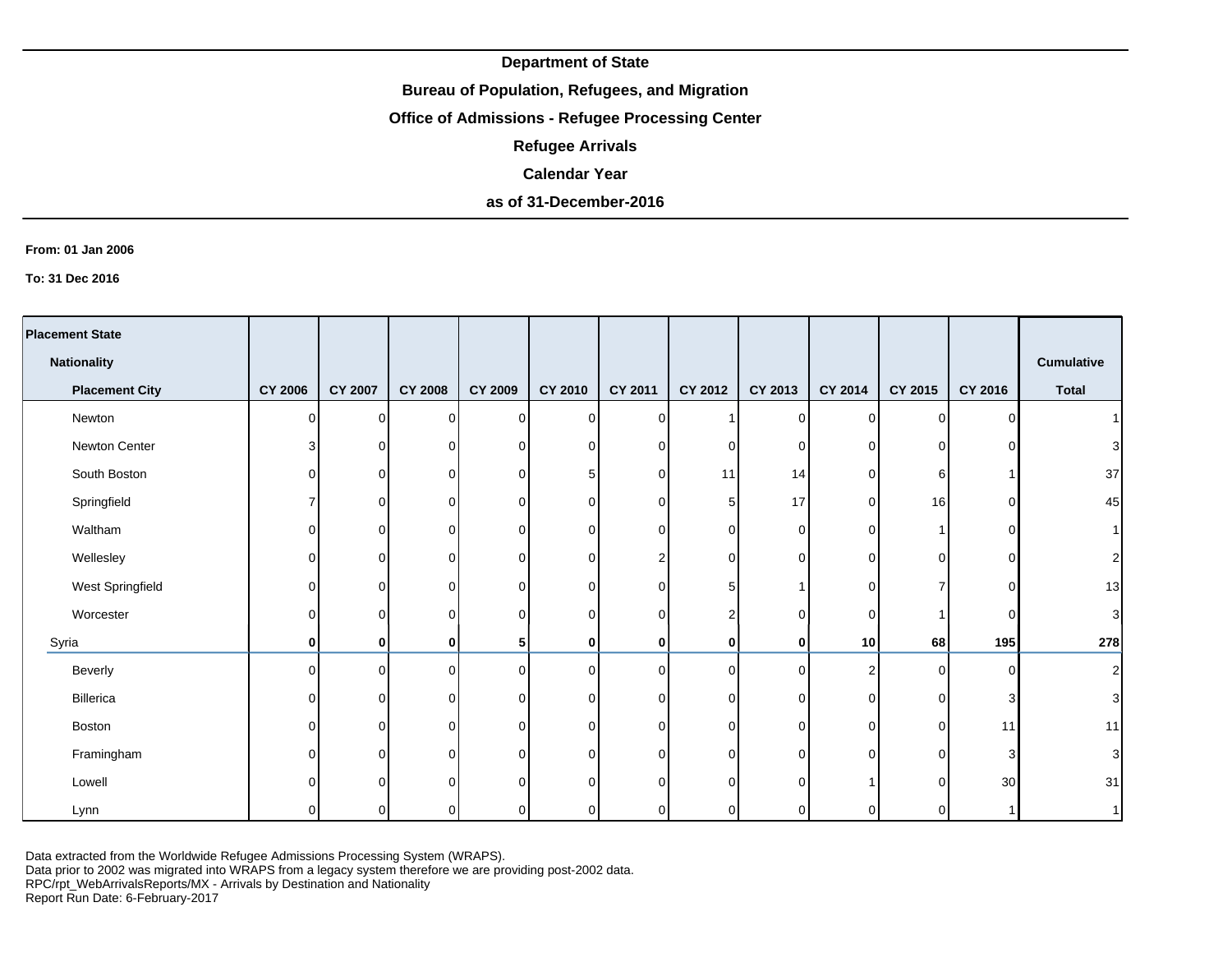## **Bureau of Population, Refugees, and Migration**

# **Office of Admissions - Refugee Processing Center**

**Refugee Arrivals**

### **Calendar Year**

# **as of 31-December-2016**

#### **From: 01 Jan 2006**

**To: 31 Dec 2016**

| <b>Placement State</b> |                |                |                |                |                |              |                |          |          |          |          |                   |
|------------------------|----------------|----------------|----------------|----------------|----------------|--------------|----------------|----------|----------|----------|----------|-------------------|
|                        |                |                |                |                |                |              |                |          |          |          |          |                   |
| <b>Nationality</b>     |                |                |                |                |                |              |                |          |          |          |          | <b>Cumulative</b> |
| <b>Placement City</b>  | <b>CY 2006</b> | <b>CY 2007</b> | <b>CY 2008</b> | <b>CY 2009</b> | CY 2010        | CY 2011      | CY 2012        | CY 2013  | CY 2014  | CY 2015  | CY 2016  | <b>Total</b>      |
| South Boston           | ΩI             | $\Omega$       | $\Omega$       | $\Omega$       | $\mathbf 0$    | ΩI           | $\Omega$       | 0        | $\Omega$ |          | 5        | 9                 |
| Springfield            | $\Omega$       | ΩI             | $\Omega$       |                | $\overline{0}$ | $\Omega$     | $\overline{0}$ | $\Omega$ | 0        | 22       | 42       | 69                |
| Tewksbury              | 0              | 0              | 0              | ∩              | 0              | $\Omega$     | $\mathbf 0$    | O        | $\Omega$ | 5        |          | 5 <sub>5</sub>    |
| West Springfield       | 0              | ΩI             | 0              | $\Omega$       | 0              | $\Omega$     | $\overline{0}$ | 0        | 6        | 7        | 25       | 38                |
| Westfield              | ΩI             | 0              | 0              | ∩              | 0              | $\Omega$     | $\overline{0}$ | 0        | 0        | 0        | o        | $\mathsf g$       |
| Worcester              | $\Omega$       | $\mathbf{0}$   | $\Omega$       | U              | 0              | $\Omega$     | $\overline{0}$ | 0        |          | 30       | 66       | 97                |
| Togo                   | 0              | 3 <sup>1</sup> | 11             | $\bf{0}$       | 7              | $\mathbf{0}$ | $\mathbf{0}$   | 0        | 6        | 0        | O        | 27                |
| Boston                 | U              | $\Omega$       | Δ              | $\Omega$       | $\overline{7}$ | $\Omega$     | $\Omega$       | $\Omega$ | $\Omega$ | $\Omega$ | C        | 11                |
| Chelsea                | $\Omega$       | 3              | $\Omega$       | ∩              | 0              | $\Omega$     | 0              | ŋ        | $\Omega$ | 0        |          | $\mathbf{3}$      |
| Worcester              | 0              | 01             |                | $\Omega$       | 0              | 0            | $\overline{0}$ | 0        | 6        | 0        |          | 13                |
| Tunisia                | ŋ              | $\mathbf{0}$   | 0              | ŋ              | 0              | 0            | 0              | 0        | 0        | 0        |          | 1                 |
| <b>Boston</b>          | U              | O.             | $\Omega$       |                | $\mathbf 0$    | $\Omega$     | $\overline{0}$ | n        | $\Omega$ | $\Omega$ |          | 1 <sup>1</sup>    |
| Turkmenistan           | 0              | $\mathbf{0}$   | 0              |                | 0              | $\mathbf{0}$ | 0              | 0        |          | 0        | ŋ        | $\mathbf{2}$      |
| West Springfield       | ΩI             | $\Omega$       | $\Omega$       |                | 0              | ΩI           | $\overline{0}$ | n        |          | 0        | $\Omega$ | $\mathbf{2}$      |

Data extracted from the Worldwide Refugee Admissions Processing System (WRAPS).

Data prior to 2002 was migrated into WRAPS from a legacy system therefore we are providing post-2002 data.

RPC/rpt\_WebArrivalsReports/MX - Arrivals by Destination and Nationality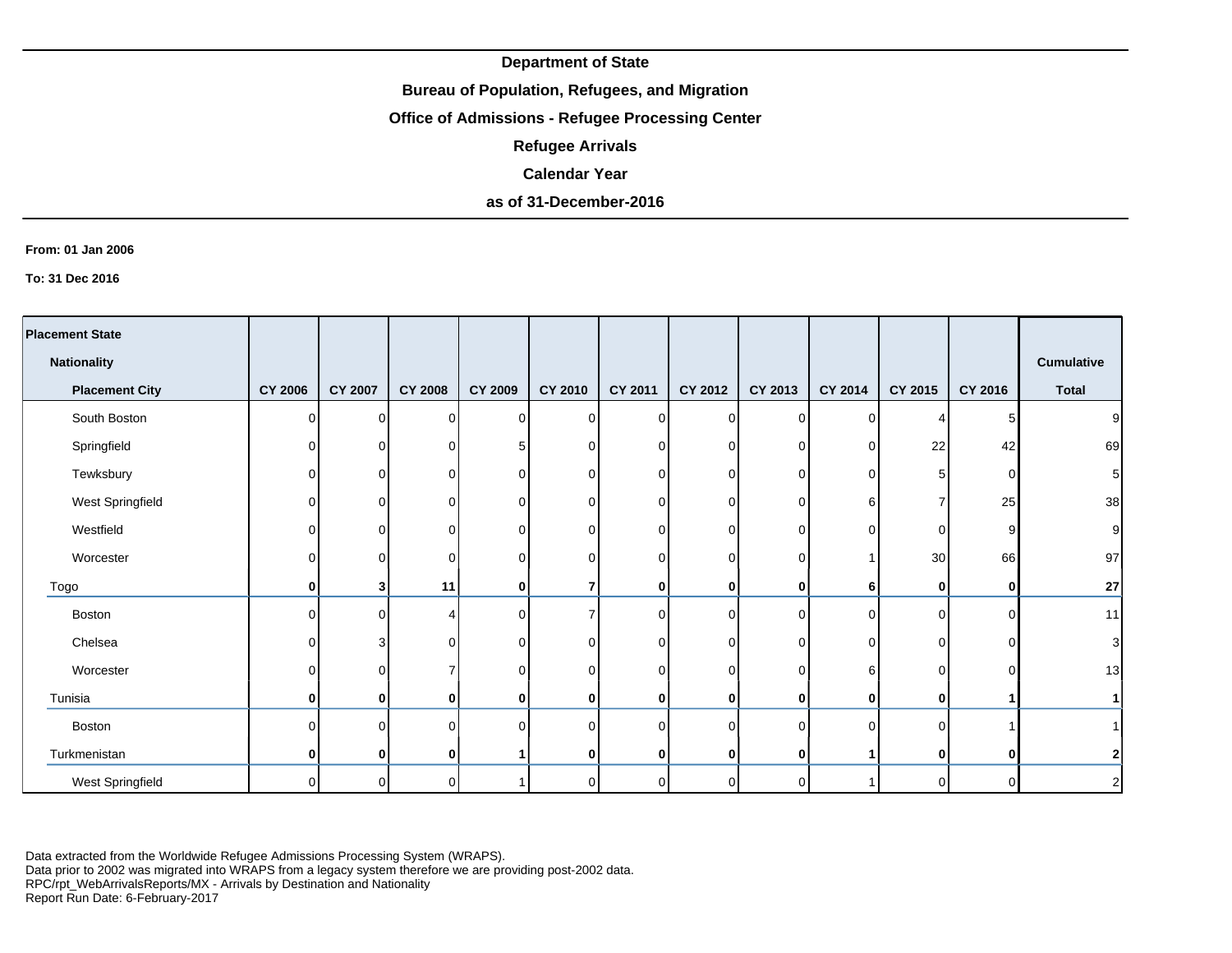## **Bureau of Population, Refugees, and Migration**

# **Office of Admissions - Refugee Processing Center**

**Refugee Arrivals**

#### **Calendar Year**

# **as of 31-December-2016**

#### **From: 01 Jan 2006**

**To: 31 Dec 2016**

| <b>Placement State</b> |                |                |                |                |                |                |                  |          |             |          |          |                   |
|------------------------|----------------|----------------|----------------|----------------|----------------|----------------|------------------|----------|-------------|----------|----------|-------------------|
| <b>Nationality</b>     |                |                |                |                |                |                |                  |          |             |          |          | <b>Cumulative</b> |
| <b>Placement City</b>  | <b>CY 2006</b> | <b>CY 2007</b> | <b>CY 2008</b> | <b>CY 2009</b> | <b>CY 2010</b> | <b>CY 2011</b> | <b>CY 2012</b>   | CY 2013  | CY 2014     | CY 2015  | CY 2016  | <b>Total</b>      |
| Uganda                 | $\mathbf{0}$   | 51             | 0              | $\bf{0}$       | 0              | Οl             | $\mathbf{2}$     | 0        | 3           | 6        | 6        | 22                |
| Framingham             | $\Omega$       | $\Omega$       | $\Omega$       | $\Omega$       | 0              | ΩI             | $\overline{0}$   | $\Omega$ | $\Omega$    |          | C        | 1                 |
| South Boston           | $\Omega$       | $\Omega$       | 0              | 0              | 0              | $\Omega$       | $\overline{0}$   | 0        |             | 3        |          | $\vert$           |
| Waltham                | 0              | ΟI             | 0              | $\Omega$       | 0              | $\overline{0}$ | $\overline{0}$   | 0        | $\mathbf 0$ | 0        |          |                   |
| West Springfield       | 0              | Οl             | $\Omega$       | ∩              | 0              | $\overline{0}$ | $\overline{0}$   | 0        | 0           | 0        | З        | $\overline{3}$    |
| Worcester              | 0              | 5              | 0              | $\Omega$       | 0              | $\Omega$       | $\boldsymbol{2}$ | ŋ        | 2           | 2        |          | 13                |
| Ukraine                | 66             | 40             | 50             | 14             | 24             | 11             | 4                | 0        | 42          | 31       | 113      | 395               |
| Agawam                 | 5 <sup>1</sup> | $\Omega$       | 7              | ∩              | 0              | $\Omega$       | $\mathbf 0$      | $\Omega$ | $\mathbf 0$ | 0        | C        | 12                |
| Brighton               | $\Omega$       | $\Omega$       | $\Omega$       | ∩              | 0              | $\Omega$       |                  | 0        | $\Omega$    | 0        | $\Omega$ | 1                 |
| Burlington             |                | 0              | 0              | $\Omega$       | 0              | $\Omega$       | $\mathbf 0$      | $\Omega$ | $\Omega$    | $\Omega$ | C        | 11                |
| Canton                 | $\Omega$       | $\Omega$       | $\Omega$       | $\Omega$       | 0              | 6              | $\overline{0}$   | 0        | $\Omega$    | $\Omega$ | $\Omega$ | $6 \mid$          |
| Chicopee               | 6              | $\Omega$       | 8              | $\Omega$       | $\mathbf 0$    | $\Omega$       | $\mathbf 0$      | 0        | $\mathbf 0$ | $\Omega$ | $\Omega$ | 14                |
| Framingham             | 2              | $\mathbf{0}$   | 0              | $\Omega$       | 0              | $\Omega$       | $\mathbf 0$      | $\Omega$ | 5           | ⇁        | C        | 14                |
| Greenfield             | U              |                |                |                | 0              | $\Omega$       | $\Omega$         | U        | $\Omega$    | $\Omega$ |          | $\overline{4}$    |
| Lynn                   | 3              | 0              | 0              |                | $\overline{2}$ |                | $\overline{0}$   |          | $\Omega$    | 0        | C        | $6 \mid$          |

Data extracted from the Worldwide Refugee Admissions Processing System (WRAPS).

Data prior to 2002 was migrated into WRAPS from a legacy system therefore we are providing post-2002 data.

RPC/rpt\_WebArrivalsReports/MX - Arrivals by Destination and Nationality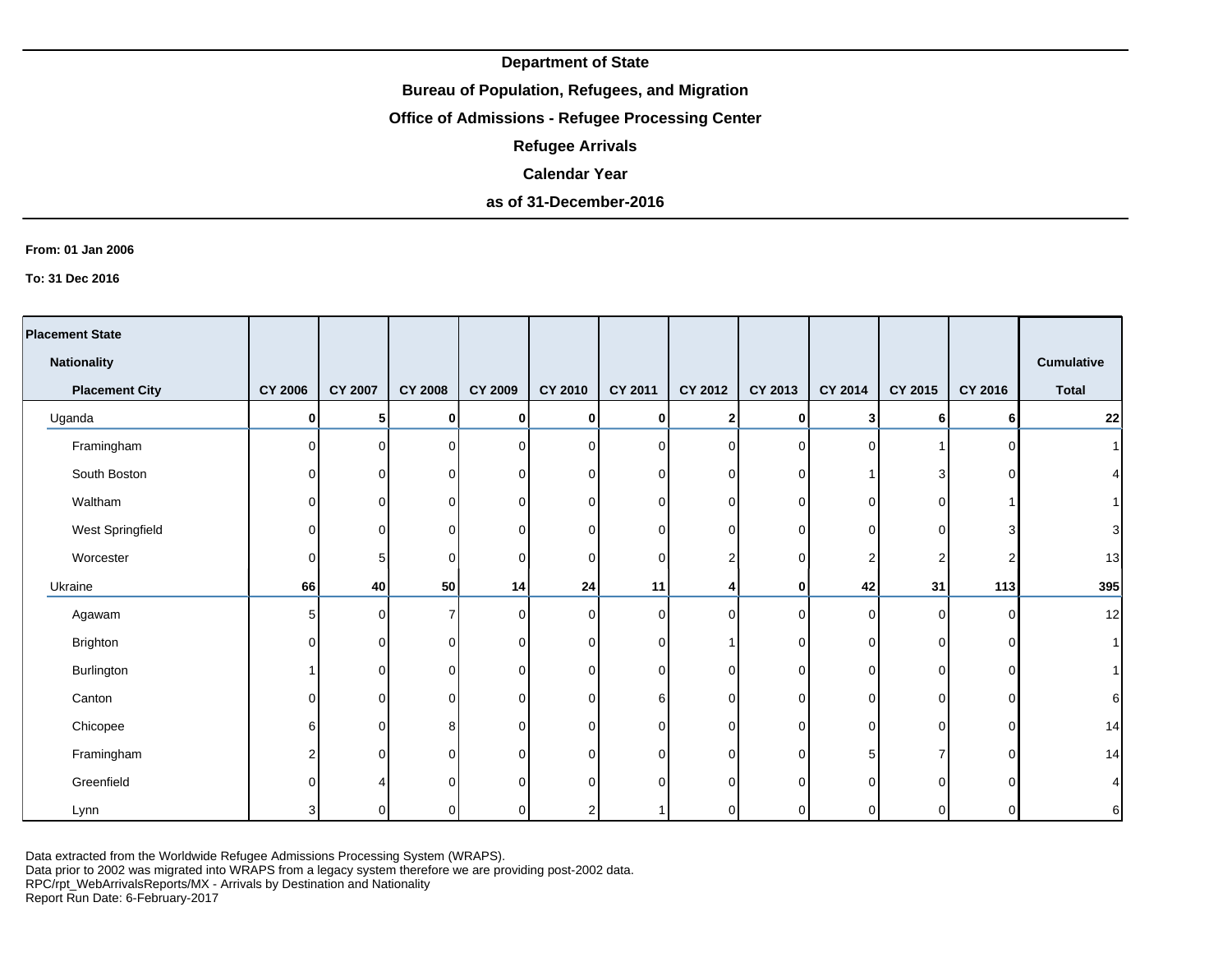## **Bureau of Population, Refugees, and Migration**

# **Office of Admissions - Refugee Processing Center**

**Refugee Arrivals**

### **Calendar Year**

# **as of 31-December-2016**

#### **From: 01 Jan 2006**

**To: 31 Dec 2016**

| <b>Placement State</b> |                |                |                |              |                |                |                |          |             |             |         |                   |
|------------------------|----------------|----------------|----------------|--------------|----------------|----------------|----------------|----------|-------------|-------------|---------|-------------------|
| <b>Nationality</b>     |                |                |                |              |                |                |                |          |             |             |         | <b>Cumulative</b> |
| <b>Placement City</b>  | <b>CY 2006</b> | <b>CY 2007</b> | <b>CY 2008</b> | CY 2009      | <b>CY 2010</b> | <b>CY 2011</b> | CY 2012        | CY 2013  | CY 2014     | CY 2015     | CY 2016 | <b>Total</b>      |
| Needham                | O              |                | $\Omega$       | $\Omega$     | $\mathbf 0$    | ΩI             | $\overline{0}$ | 0        | $\Omega$    | $\Omega$    | ∩       |                   |
| Southwick              | 8              | 0              |                | $\Omega$     | $\overline{0}$ | $\Omega$       | $\overline{0}$ | 0        | 0           | $\Omega$    |         | 9                 |
| Springfield            | ΩI             | 0              | 0              | U            | 0              | $\Omega$       | 0              | $\Omega$ | $\Omega$    |             |         | 5 <sup>1</sup>    |
| Stoughton              | O              | ΩI             | $\Omega$       | $\Omega$     | 0              |                | 0              | 0        | $\Omega$    | $\Omega$    | 8       | 12                |
| Watertown              | 0              | 3              | 3              | ∩            | 0              | $\Omega$       | $\overline{0}$ | 0        | 0           | 0           | C       | $\sqrt{6}$        |
| West Newton            | $\Omega$       | ΩI             | 0              |              | $\overline{0}$ | $\Omega$       | $\overline{0}$ | 0        | $\Omega$    | 0           |         | 2                 |
| West Roxbury           | $\Omega$       | $\Omega$       | $\Omega$       |              | 0              | $\Omega$       | $\overline{0}$ | $\Omega$ | $\mathbf 0$ | $\mathbf 0$ | C       | 1 <sup>1</sup>    |
| West Springfield       | 13             |                | 2              | ิค           | 18             | $\Omega$       | 3              | O        | 33          | 23          | 99      | 198               |
| Westfield              | 28             | 31             | 29             |              | 4              | $\Omega$       | $\overline{0}$ | ი        | $\Omega$    | 0           |         | 99                |
| Winthrop               | $\Omega$       | $\Omega$       | $\Omega$       | $\Omega$     | 0              | $\Omega$       | $\overline{0}$ | $\Omega$ |             | 0           |         | $\vert 4 \vert$   |
| Uzbekistan             | 3              | $\mathbf{0}$   | 0              |              | 0              | 3              | $\mathbf 0$    | 0        |             | 0           |         | $\overline{7}$    |
| Quincy                 | 3              | $\Omega$       | $\Omega$       | <sup>0</sup> | $\mathbf 0$    | $\Omega$       | $\overline{0}$ | $\Omega$ | $\Omega$    | $\Omega$    | C       | 3                 |
| South Boston           | O              | 0              | $\Omega$       |              | $\mathbf 0$    | $\cap$         | $\overline{0}$ | U        |             | $\Omega$    |         |                   |
| West Springfield       | 0              | 0              |                |              | 0              | 3              | 0              |          | $\Omega$    | 0           |         | $\overline{3}$    |

Data extracted from the Worldwide Refugee Admissions Processing System (WRAPS).

Data prior to 2002 was migrated into WRAPS from a legacy system therefore we are providing post-2002 data.

RPC/rpt\_WebArrivalsReports/MX - Arrivals by Destination and Nationality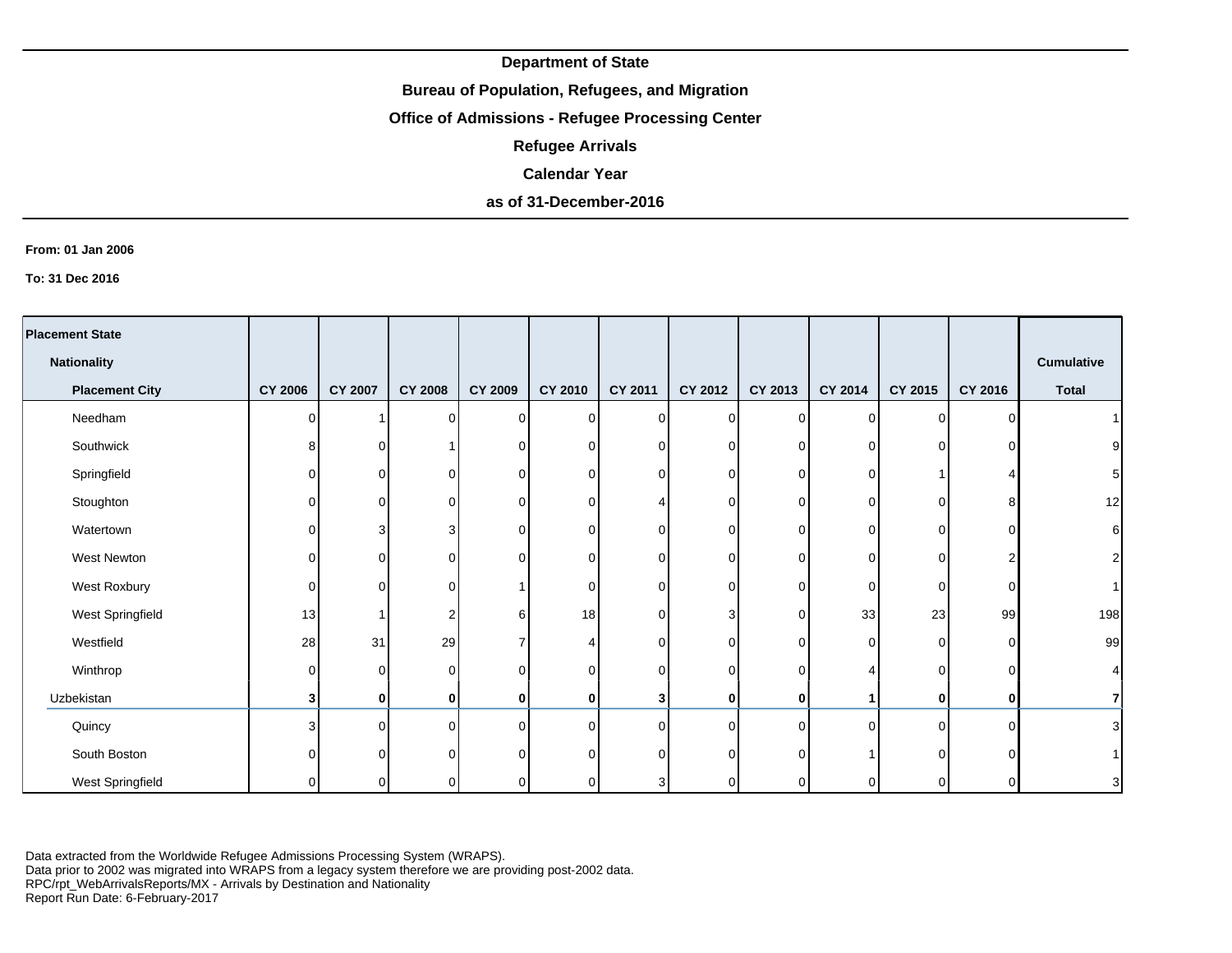## **Bureau of Population, Refugees, and Migration**

# **Office of Admissions - Refugee Processing Center**

**Refugee Arrivals**

### **Calendar Year**

# **as of 31-December-2016**

#### **From: 01 Jan 2006**

**To: 31 Dec 2016**

| <b>Placement State</b> |                |                |                |              |                |                |                |          |          |             |          |                   |
|------------------------|----------------|----------------|----------------|--------------|----------------|----------------|----------------|----------|----------|-------------|----------|-------------------|
| <b>Nationality</b>     |                |                |                |              |                |                |                |          |          |             |          | <b>Cumulative</b> |
| <b>Placement City</b>  | <b>CY 2006</b> | <b>CY 2007</b> | <b>CY 2008</b> | CY 2009      | CY 2010        | <b>CY 2011</b> | CY 2012        | CY 2013  | CY 2014  | CY 2015     | CY 2016  | <b>Total</b>      |
| Vietnam                | 49             | 46             | 27             | $37\,$       | 13             | 8              | 4              | 4        | 5        | 0           |          | 195               |
| Boston                 | $\Omega$       | 9 <sub>l</sub> | $\overline{2}$ | <sup>0</sup> | $\overline{0}$ | ΩI             | $\overline{0}$ | $\Omega$ |          | $\mathbf 0$ | ≏        | 14                |
| Brockton               | $\Omega$       | 3              | $\Omega$       | $\Omega$     | $\overline{0}$ | $\Omega$       | $\overline{0}$ | $\Omega$ | 0        | 0           | O        | $\mathbf{3}$      |
| Burlington             |                | 0              | 0              | ∩            | $\overline{0}$ | $\Omega$       | $\overline{0}$ | 0        | 0        | 0           | C        | 1                 |
| Chelsea                | 0              |                | 0              | $\Omega$     | 0              | $\Omega$       | $\overline{0}$ | 0        | 0        | 0           | C        | 1                 |
| Dorchester             | 20             | $6 \mid$       | $\Omega$       | 8            | 0              | $\Omega$       | 4              | O        | $\Omega$ | 0           | ∩        | 38                |
| Falmouth               | $\Omega$       | $\Omega$       |                | ∩            | 0              | $\Omega$       | $\mathbf 0$    | 0        | 0        | 0           | C        | $\vert 4 \vert$   |
| Haverhill              | $\Omega$       | 3              | $\Omega$       | $\Omega$     | $\overline{0}$ | $\Omega$       | $\overline{0}$ | 0        | $\Omega$ | 0           | O        | $\mathbf{3}$      |
| Hyde Park              | $\Omega$       | $\Omega$       | 6              |              | 0              | $\Omega$       | $\overline{0}$ | 0        | $\Omega$ | 0           | C        | $\mathsf g$       |
| Jamaica Plain          | 4              | 0              | 0              |              | 5              | 8 <sup>1</sup> | $\overline{0}$ | 0        | Δ        | 0           | $\Omega$ | 22                |
| Lawrence               | ΩI             |                | $\Omega$       | $\Omega$     | 0              | ΩI             | $\overline{0}$ | 0        | $\Omega$ | $\Omega$    | $\Omega$ | 1                 |
| Lowell                 | 9              | $\Omega$       | 3              |              | 0              | $\Omega$       | $\overline{0}$ | 0        | 0        | $\Omega$    | $\Omega$ | 17                |
| Lynn                   | $\Omega$       | 5.             | 0              | ◠            | $\mathbf 0$    | $\Omega$       | $\overline{0}$ | 0        | 0        | 0           | O        | $\overline{7}$    |
| Quincy                 | g              | $\Omega$       | $\Omega$       | റ            | $\mathbf 0$    | $\Omega$       | $\overline{0}$ |          | $\Omega$ | $\Omega$    | ∩        | 22                |
| Randolph               | U              | $\Omega$       | 0              |              | $\mathbf 0$    | $\Omega$       | $\overline{0}$ | n        | $\Omega$ | 0           | ∩        | $\overline{7}$    |

Data extracted from the Worldwide Refugee Admissions Processing System (WRAPS).

Data prior to 2002 was migrated into WRAPS from a legacy system therefore we are providing post-2002 data.

RPC/rpt\_WebArrivalsReports/MX - Arrivals by Destination and Nationality